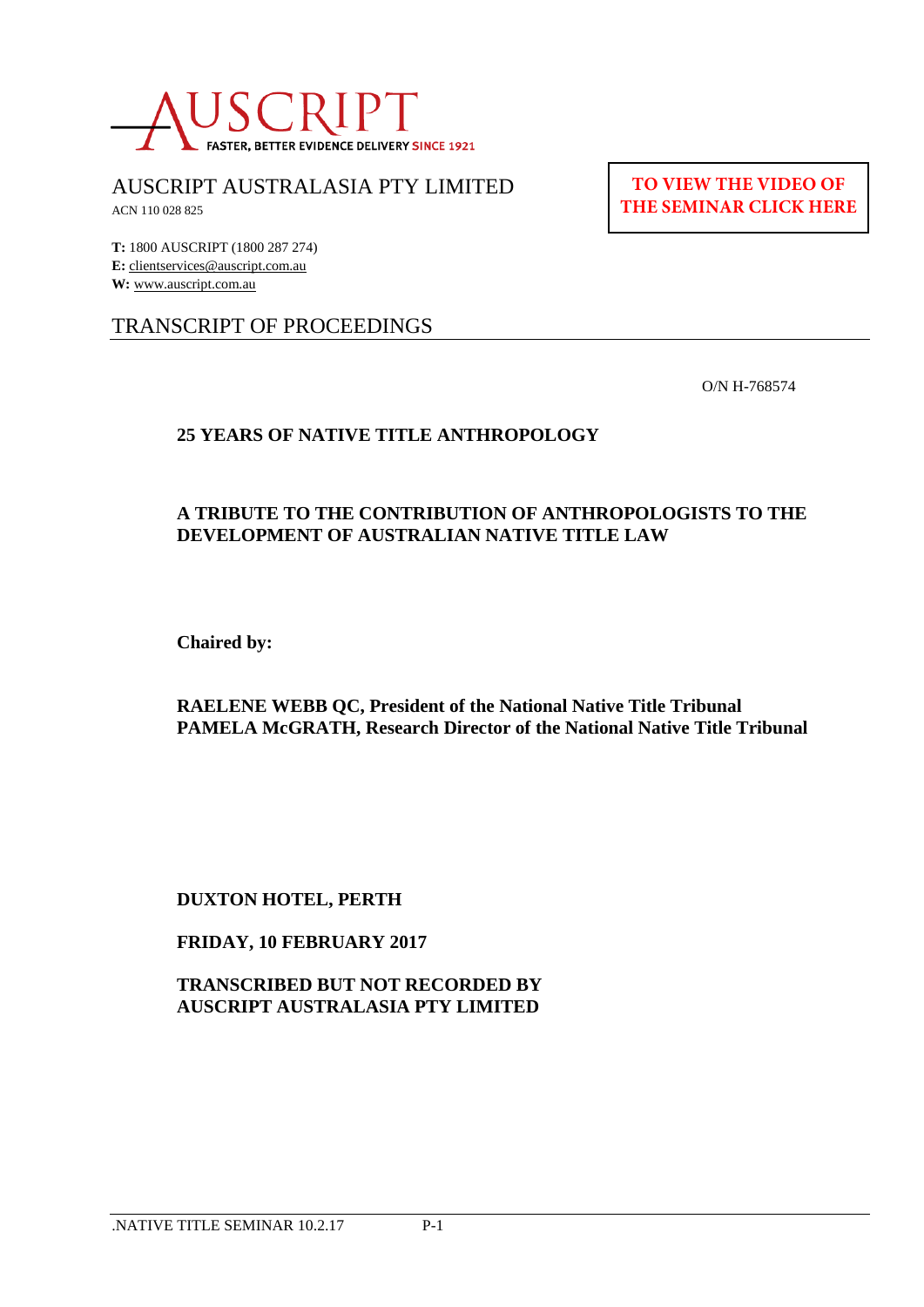MS R. WEBB QC: Thanks very much, everyone. I want to welcome you to this special event. I would like to acknowledge the Whadjuk People of the Noongar nation on whose land we meet today and pay my respects to their eldest, past, present and emerging and also to Aboriginal and Torres Strait Islander people here today and

5 acknowledge your resilience through the years. Just generally want to welcome you on behalf of the National Native Title Tribunal, the Federal Court of Australia and the Centre for Native Title Anthropology to this event. You will hear a little bit more about how it came about shortly from Justice Michael Barker. I will be co-chairing this event with Dr Pam McGrath who is the Director of Research of the Tribunal.

10

Could I acknowledge particularly the – those people who have made their way here, Justice North, Justice McKerracher, Justice Rees, Justice Barker, Justice Mortimer, Justice White and I think Justice Hiley has come from the Northern Territory. Welcome. The Honourable John Mansfield who you will be hearing from at the end

15 of the day and I think Ian Viner QC is here and Eric Ripper AM as well. And to everybody, welcome, indeed. I'm going to handover, in fact, right now to Barry McGuire for a welcome to country. Thank you very much, Barry.

MR McGUIRE: Good afternoon, ladies and gentlemen, distinguished guests. Ms 20 Webb, thank you so much for inviting me here and Ms [Dr] Finlayson. To represent my people of the Whadjuk lands in which we are actually meeting here today and to my brothers and sisters who are here from the other Aboriginal nations. Welcome. And to all nations as we stand as Australians today. That is very important. Anthropology. I guess one of the things that I would like to say – and I don't mean

25 to be cheeky. We, as Aboriginal people, have been meteorologists for a long time. We have been botanists for a long time. We have been doctors, even lawyers, even ministers. We have been a long time singing our songs on how to keep that structure alive and using that energy that has been placed there, the law in our ground, and how do we get that law.

30

You see, my uncle told me one day, he says, "Son, when I was a little fella we used to travel from community to community. And all I knew back then was that my old people communicated, engaged in law and dance and song. And their structure of how they engaged as a nation between the other nations. As we travelled he says, "I

- 35 used to hear the songs that taught about the land itself and how we needed to be as Aboriginal people." But there was always a strange song that would come. And the old people, they all knew that song. And it happened over many times.
- And so I said to my father, your grandfather, he said, "Dad, why is it that every time 40 I hear the common songs but then again there is one that is strange and we have never heard as children. How do you get that song and how does everybody need to know their place? How does the men know what to paint or how to dress the other men? And how do the women know how to clear the ground in order to make that ground ready?" And he said, "Your grandfather looked at me and said, 'Son, the
- 45 spirits in the ground come out and visit all our minds. They visit our dreams." In other words, the little men in the land, the little spirit, that we all talk about came forth and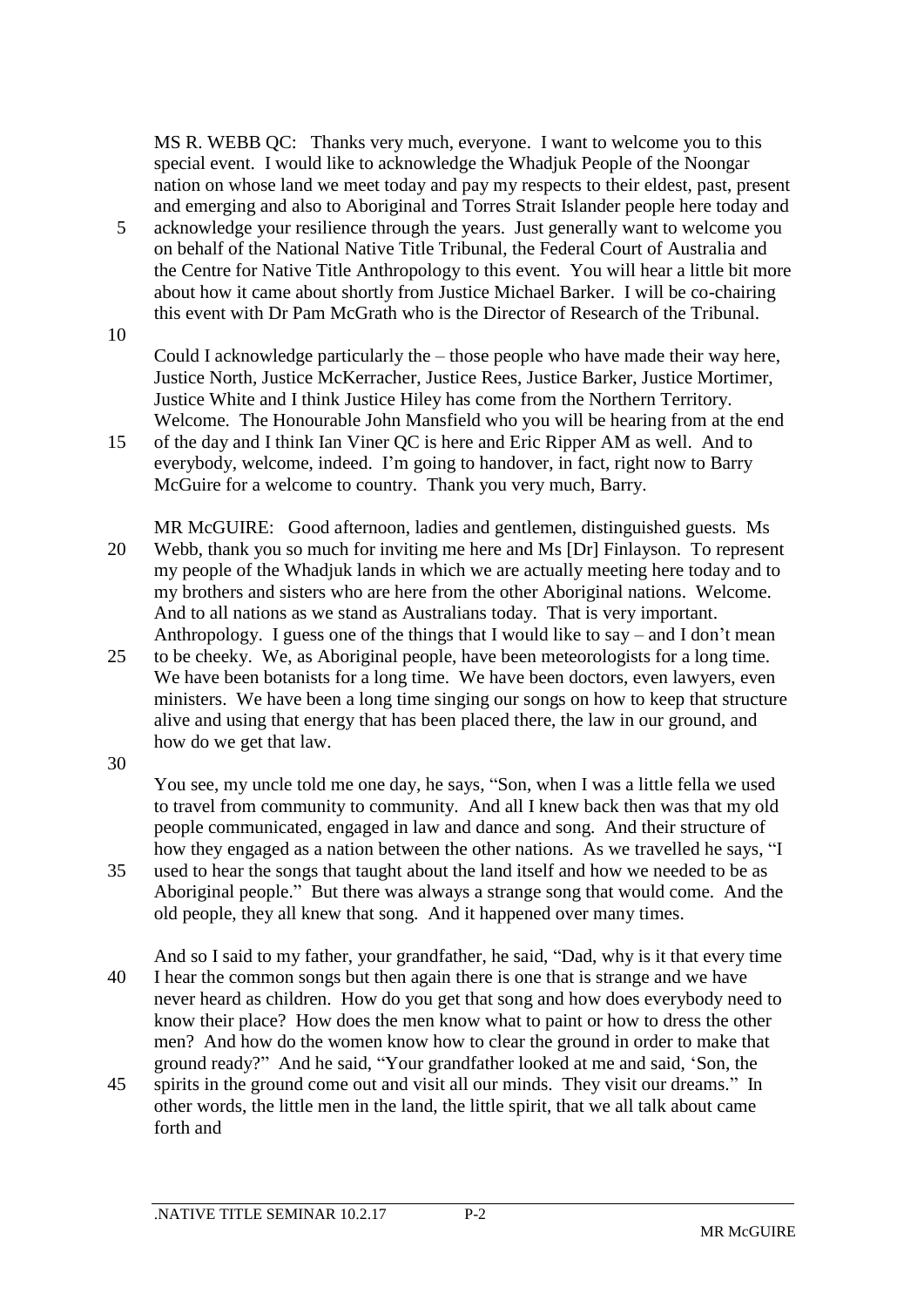shared that song that was different. That was always there. Now, these sort of stories and these sort of songs, how do you as anthropologists get to see it? Very hard.

- 5 You see, in our law and custom as Aboriginal people and to tell you the full extent of that circle of life that we live in there's a certain process that you have to go through in order to get to that song and story and see that connection and feel the energy in that land. We're going to take you through ceremony and customary ways of standing. And that's the hardest thing as Aboriginal people to give to you. To see
- 10 that it can't sit in you. Because maybe your spirit is not ready. Or maybe the energy is not ready for anybody other than that nation of people. Goes so deep into their culture. It's very hard to bring forth to the top. It's very hard.

But we will endure. We will keep going until one day I'm standing here and a non-15 Aboriginal man will stand with me and speak the words and sing the same song. Because sense of place must live in all nations. Sense of place. And you as anthropologists can help that come forth, tell the stories. Congratulations to the 25 years of anthropology and I thank you for bringing me here. I hope I wasn't too cheeky. I didn't see many smiles but we're friends now, we're smiling. You see my 20 father said, "Son, when you're walking through a crowd of people," he said, "don't

worry about the frown on that man, look for the smile. Because you've got something to give and he's got something for you."

Look for the smile and we will get there as nations. [Indigenous language spoken] 25 It's beautiful to see you and stand with you. And thank you for having me here today. [Indigenous language spoken] And may my grandmothers and my grandfathers who have walked before me come and hold your light. [Indigenous language spoken]. And later on as you travel to your home or your family or even your country may the old people carry you. [Indigenous language spoken]. And it is

- 30 an honour to stand here as one with us as Australians. And so many of you heard the song yesterday. I'm going to sing it again. And why do we sing these songs again? Because in our law everything was sung about. That's why we remember them. We sung for a long, long, long time. And we're still going to sing. So from us as the Whadjuk people to the many nations that we share our beautiful country with, may
- 35 this song bring us stronger because it must. And may you as anthropologists help tell our stories. Either way, whichever way it falls. And thank you for your job and the things that you do for us.

[Singing in Indigenous language.]

40

You see around Australia that confusion about song. Traditionally here to sing is to sing with boomerangs. The *yidaki*, the didgeridoo, it come as you would know from the Northern Territory. It unbalances our country. But in the contemporary movement of art and movies back then with *Jedda* as you would have soon, the old

45 movie, that's when the didge was heard. And so the thing is to bring forth the old energy and to be with us. Because we are underground here. That's a scary thing. Should I tell you that story? No, that's a long story. No, but listen, thank you so much. I'm so happy to come and give you smiles and to all families no matter where you've come from. May you travel home safely and may that knowledge become 50 stronger as one in what you share. Thank you. God bless, stay safe.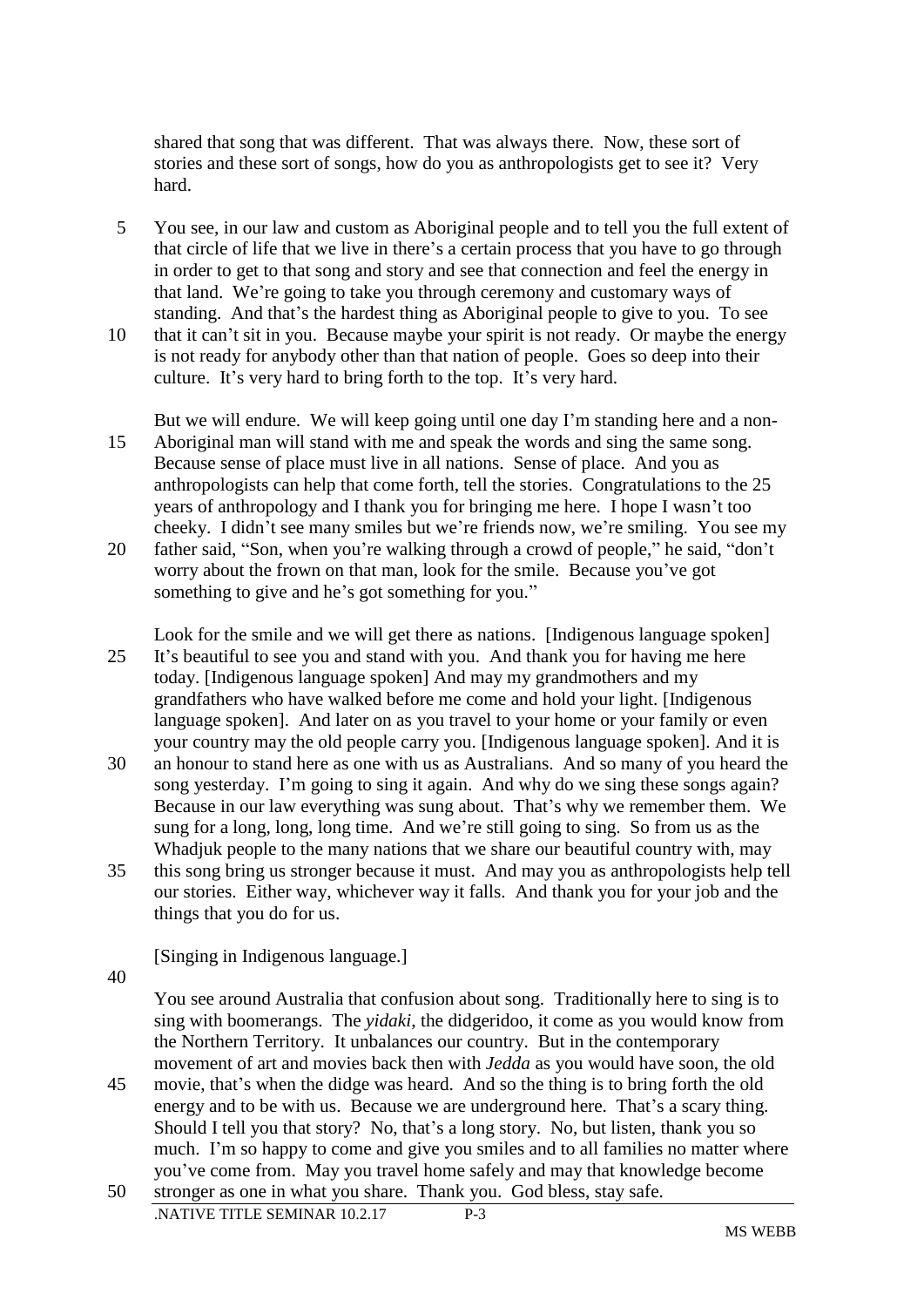MS WEBB: Thank you very much, Mr McGuire for that very warm welcome to country. Before we begin there is some housekeeping. The emergency exits are located directly across the foyer and out the glass doors to the left. The bathrooms are located out the door and to the right. Look for the signs. There are water stations

5 at the reception desk and the back of the room. Can I please ask you now to switch of your mobile phones, put them on silent. The event is being filmed and will be published online but I'm told it is only the speakers who are being filmed. So just to make you aware of that. As co-chair Pam and I have worked out a few things that we need to tell you. We do have a very full program. We will be unforgiving with 10 our timekeeping.

So we will begin by respectfully asking all speakers to observe their allocated time. Right. Five minute warning. And down until we get to the gavel. Right. And at the end of the gavel should you not cease I think we are coming up with a few other

- 15 ideas which might involve a bit of a hook off the stage or something like that. So if you could please do that, keep to your times. If there is time at the end of each session – if anybody leaves any time there will be – there might be some time for questions. Don't take that as a reason to keep going because the afternoon tea and reception I'm going to invite the audience to bring the questions to you then so you
- 20 may not actually get to enjoy your afternoon tea and your reception. So with that I let's launch into our day.

Let's get started so we can try and get through. There's some very interesting speakers and topics today but firstly I would like to introduce the Honourable Justice 25 Michael Barker. Thank you very much. One extra thing. I'm not going to be going through the list of what everybody has done. We have a wonderful program. You can read about all our speakers. Let's just get to the content.

- BARKER J: Thank you very much, Raelene. Thank you, Barry, for your wonderful 30 and heartfelt welcome to Whadjuk country and I to acknowledge the Whadjuk people, the traditional custodians of this country and their elders past and present. Like Raelene, on behalf of the Federal Court, the National Native Title Tribunal and the Centre for Native Title Anthropology at the Australian National University, I have great pleasure in welcoming each of you to this seminar, a seminar which will
- 35 reflect on the 25 years of native title anthropology which we're in the year of celebrating. Amongst you I might also just single out for particular acknowledgment, a former deputy premier of the state, Eric Ripper, who has attended today and Gary Hambly who I think is here. Where are you, Gary? He hasn't made it.

40

But amongst other things I think Eric was responsible for ensuring that state money came forward to provide scholarships for the training of anthropologists some of who may well be amongst you here today. I was flying from Brisbane to Perth late last year after hearing a native title appeal in that state. As I often do on long flights I

45 was ruminating about the state of the world and how to achieve world peace. The course of my ruminations, for no particular reason that I can now recall but no doubt because I was touched by a little melancholy and, no, I hadn't been drinking, I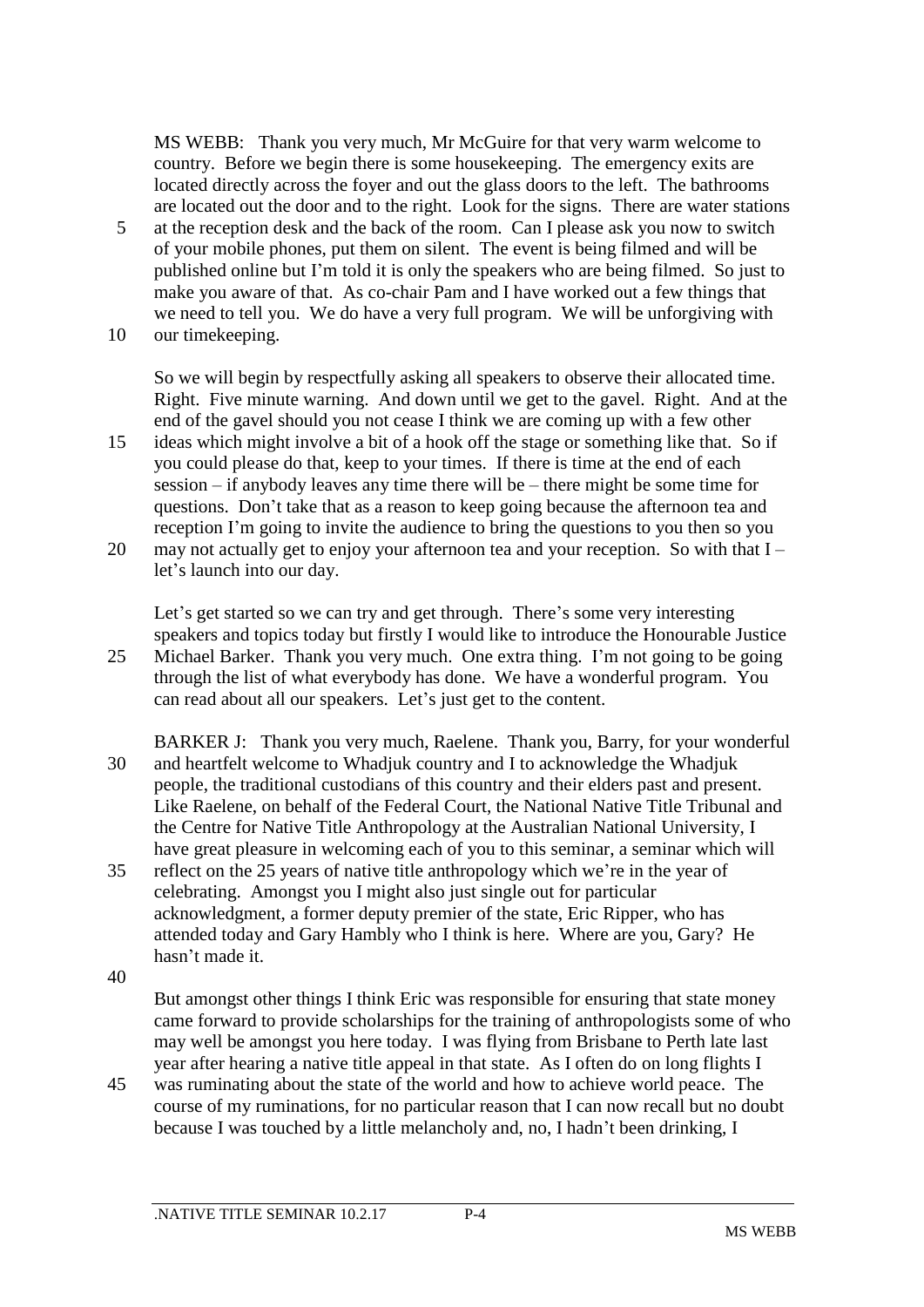thought how sadly lacking has been any formal recognition of the contribution anthropologists have made to the development of native title law under the *Native Title Act 1993* since its commencement at the beginning of 1994.

- 5 This seminar is intended in some small way to help remedy that omission. We're here to pay tribute to the contributions that so many anthropologists have made to the development of Australian native title law. May I at this point say how grateful I am to Raelene Webb, president of the Tribunal, and Professor Nic Peterson of the Centre for Native Title Anthropology for embracing so enthusiastically the idea of this
- 10 seminar when I raised it. And to Dr Pamela McGrath, the Tribunal's research director for giving the seminar shape and making it happen. Her seminar-making skills, I think, are very well known and they are exceptional. I also know she could not achieve what she has achieved without the willing support of Raelene's personal assistant, Mary McIntosh and the Tribunal's communication manager, Amber Blake. 15 So a very big thank you to all of you who I have just mentioned.

To those of you who entered the new universe of social scientific and legal inquiry we now call native title at the time of or just before or just after the big bang called 'Mabo', the story of how native title came to be and how it was initially surveyed

- 20 both as a legal and anthropological challenge will be well known. The seeds of the new universe had been planted, albeit it in a very dark part of deep space, in Milirrpum v Nabalco, the Gove lands right case in 1971. And in the sequel to that lost opportunity for common law recognition of Indigenous territory rights, the 1976 Commonwealth Aboriginal Land Rights Act in the Northern Territory. The
- 25 relationship between law and anthropology seems always to have been a testy one, as the experiences of anthropologists and lawyers both in the Gove land rights case and under the land claims procedure of the Land Rights Act that suggested and native title practice has since confirmed.
- 30 In native title claims not only was the conceptual question raised whether native title was but a minor extension of the land claims process under the Land Rights Act that revolved around the identification of traditional Aboriginal owners who constituted, as defined in the Land Rights Act, a local descent group of Aboriginals who have a common spiritual affiliation to a site on the land and are entitled by Aboriginal
- 35 tradition to forage as a right over the land. But also the forensic question was raised whether the equivalent of a claim book prepared by an anthropologist or a team of anthropologists engaged by an Indigenous land council was a prerequisite to the making of a native title claim.
- 40 Looking back, the *Native Title Act* had the same sort of disruptive effect on the established land claim process that Uber has had more recently on the taxi industry. A native title claim was a new process. Any Indigenous person could initiate a claim, at least in the first days of the Act. Claimants suddenly had choice. They did not have to instruct an established land council to bring, fund and maintain their
- 45 application for recognition of their native title. Indeed, almost immediately a number of applications were lodged by claimants as self-represented parties. Some instructed private lawyers to bring their claims. They did not wait for the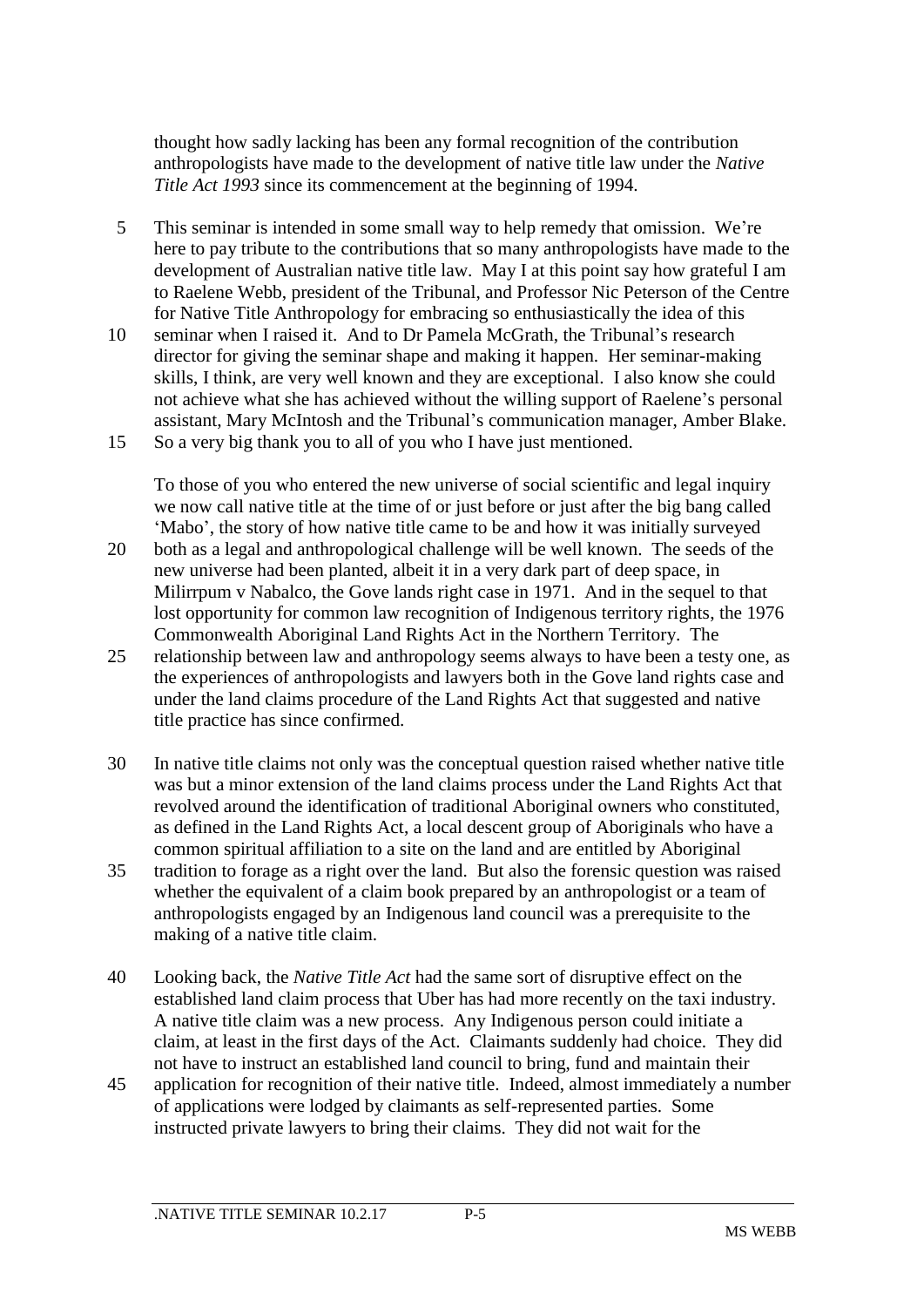compilation of something that looked like a claim book before commencing and proceeding with their claims.

But why they should engage in anthropologists to verify what they already knew to 5 be true about their traditional laws and customs and the continued existence of their native title before lodging their claim was not immediately apparent to many of them. I saw many of these phenomena at close hand in the Ward litigation, the Miriuwung-Gajerrong claim, in the East Kimberleys of Western Australia from the mid-late 1990s onwards. Before I was briefed in the proceeding to act as senior

- 10 counsel on behalf of the claimants who are represented by the Aboriginal Legal Service of Western Australia, the claimants had lodged their own handwritten claim. The persons included as the registered claimants were broadly representative of local groupings within the relatively numerous Miriuwung people and associated by relatively few Gajerrong people.
- 15

As it transpired a group of Miriuwung people on the Northern Territory side of the border in the Keep River area engaged the Northern Land Council—the Land Council in the Northern Territory are very familiar, of course, with the land claim process under the Land Rights Act— to act for them. This produced a range of intra-

- 20 Indigenous native title tensions with which we have all become familiar over the years since and in claims under the Act. Whereas the ALS's claims considered that a determination of native title should be made in favour of a broader Miriuwung and Gajerrong society, the NLC's claims supported determinations in favour of estate groups.
- 25

Therein could be seen the clan of estate local descent group; anthropological theory as to who the "owners" of land are under traditional law versus a broader theory that recognised the potential for a larger society of people to be recognised as the persons possessed of the full range of native title rights and interest in a territory. When it

- 30 came to the articulation of which of those theories should be adopted for the purposes of making a determination, the ALS's clients eventually accepted that expressions of anthropological opinion would, indeed, be relevant and helpful to the articulation of their case. However, in the early stages of the pre-trial process they had received advice that suggested they needed only to adduce primary evidence of
- 35 their social organisation, rights and interests in order effectively to transfer an evidentiary burden to the state of Western Australia to disprove that they as a people were possessed of native title and entitled to the sort of declaration that had been made in favour of the Merriam people by the High Court in Mabo.
- 40 Namely, that they were entitled to the possession, occupation use and enjoyment of their traditional territory as against all other persons, subject, of course, to the regulation of those rights by valid laws. On that forensic approach to proof of the existence of native title these claimants did not see any critical need to call any anthropologist to express any opinion about their traditional laws and customs. Their
- 45 evidence would prove that they had their laws and customs, that they were traditional, that they possessed rights and interests in relation to land and waters under them and that by those laws and customs they maintained a connection with their traditional territory today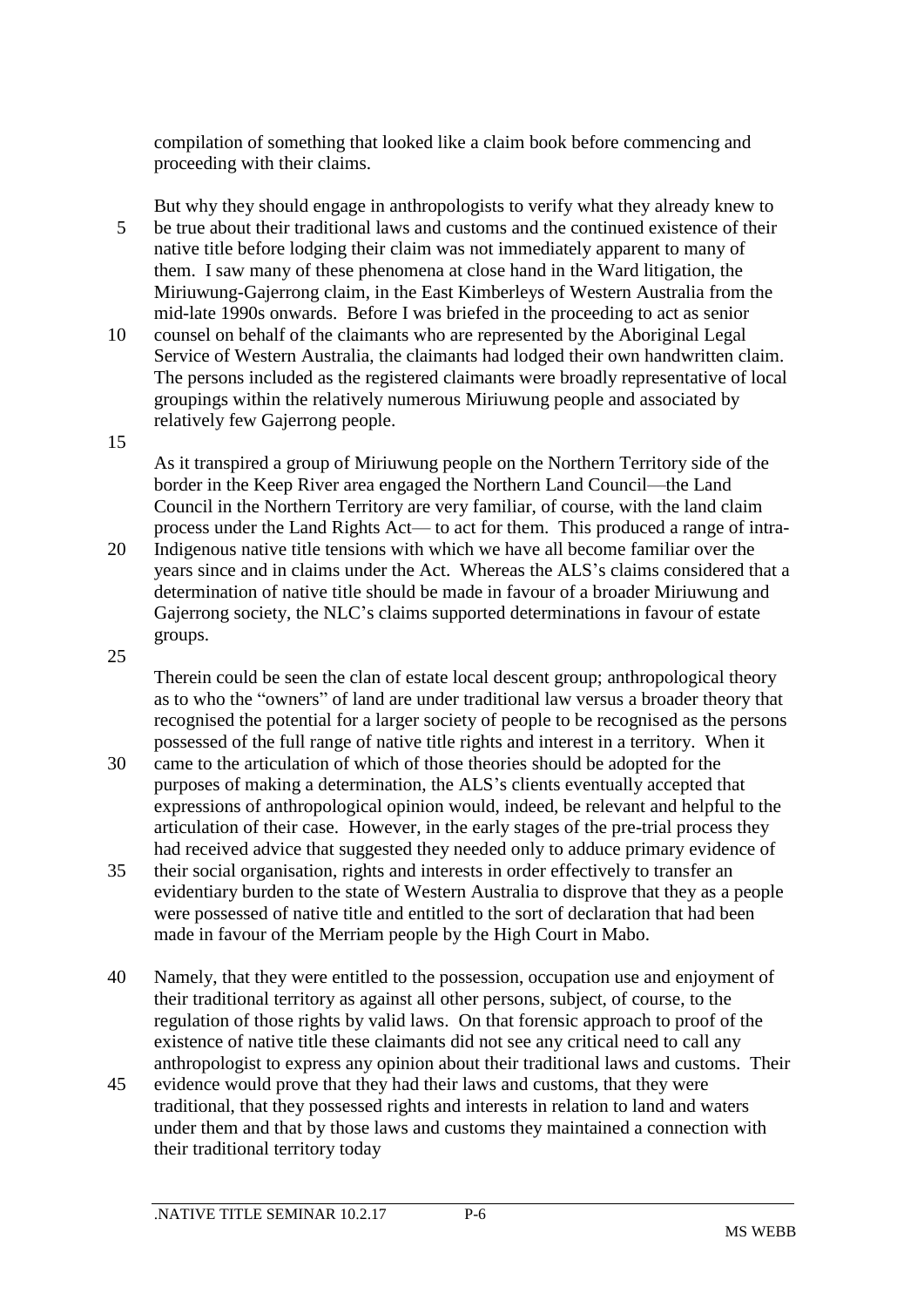and, indeed, have done so by since the date of imputed sovereignty in the East Kimberleys in the 1880s when the Duracks had begun building their grass castles on so much Miriuwung territory.

- 5 So native title is defined in section 223 of the *Native Title Act* would be established. At the outset of the claim there was only one anthropologist, Kim Barber, who had an established association with the Miriuwung and Gajerrong people. Although there were others, such as the linguist Dr Frances Koford and the oral historian Dr Bruce Shaw, who maintained close relations with the Miriuwung-Gajerrong people.
- 10 Barber was the closest thing to the pre-*Native Title Act* anthropologist who was a participant observer of the claim group. He had a facility in their language and well cultivated contacts with knowledgeable senior people in the community. As a result he was retained to give expert evidence on behalf of NLC's claims and later Dr Kingsley Palmer, who is sitting just here in front of me, was engaged to give expert 15 lead testimony on behalf of the NLC's claims.

As I suggested earlier, the ALS's claims came to accept that they should also pool anthropological evidence. They found themselves in the position that many claimants and other parties find themselves in today and went in search of an

20 anthropologist with appropriate qualifications and training to express considered opinions in relation to the key issues raised by the claim. Associate Profession Will Christensen, who was at that time principally engaged as an academic at the Curtin University in Perth, accepted a brief and undertook limited field work in order to write an expert report. To some extent he was a participant observer, but not perhaps 25 in the fullest sense of that term as I think anthropologists would usually apply it.

The state also called expert anthropological evidence at trial. As is often the case, it too was unable to obtain the services of an anthropologist who was, in any real sense, personally familiar with the claimants. But did obtain the services of the late

- 30 Professor Kenneth Maddock who, as everyone here will know, was then a wellestablished, well-credentialed and highly regarded academic anthropologist, but one who had also had experience in the field. He had at one time been an advisor to the late Justice John Toohey when the judge acted as a land commissioner considering claims under the land claims procedure in the Territory. 35
	- Coincidently and from the ALS's claimants' point of view, fortuitously, Ken Maddock was also a critic—some might say a trenchant critic—of the traditional Aboriginal owner definition employed in the Land Rights Act. He believed that it failed to recognise the full array of rights and interests possessed by Aboriginal
- 40 people under traditional laws and customs. He considered the definition of native title in section 223 of the Act appropriately capable of encompassing all such rights and interests. His views largely coincided with those of the ALS's clients and he expressed them in the course of cross-examination at the trial before Justice Lee.
- 45 And I would like to pay tribute to Ken Maddock for being, I think, probably my best expert witness at trial. I mentioned the Ward litigation leading up to and at trial, not only because it was the first native title trial in Western Australia and the second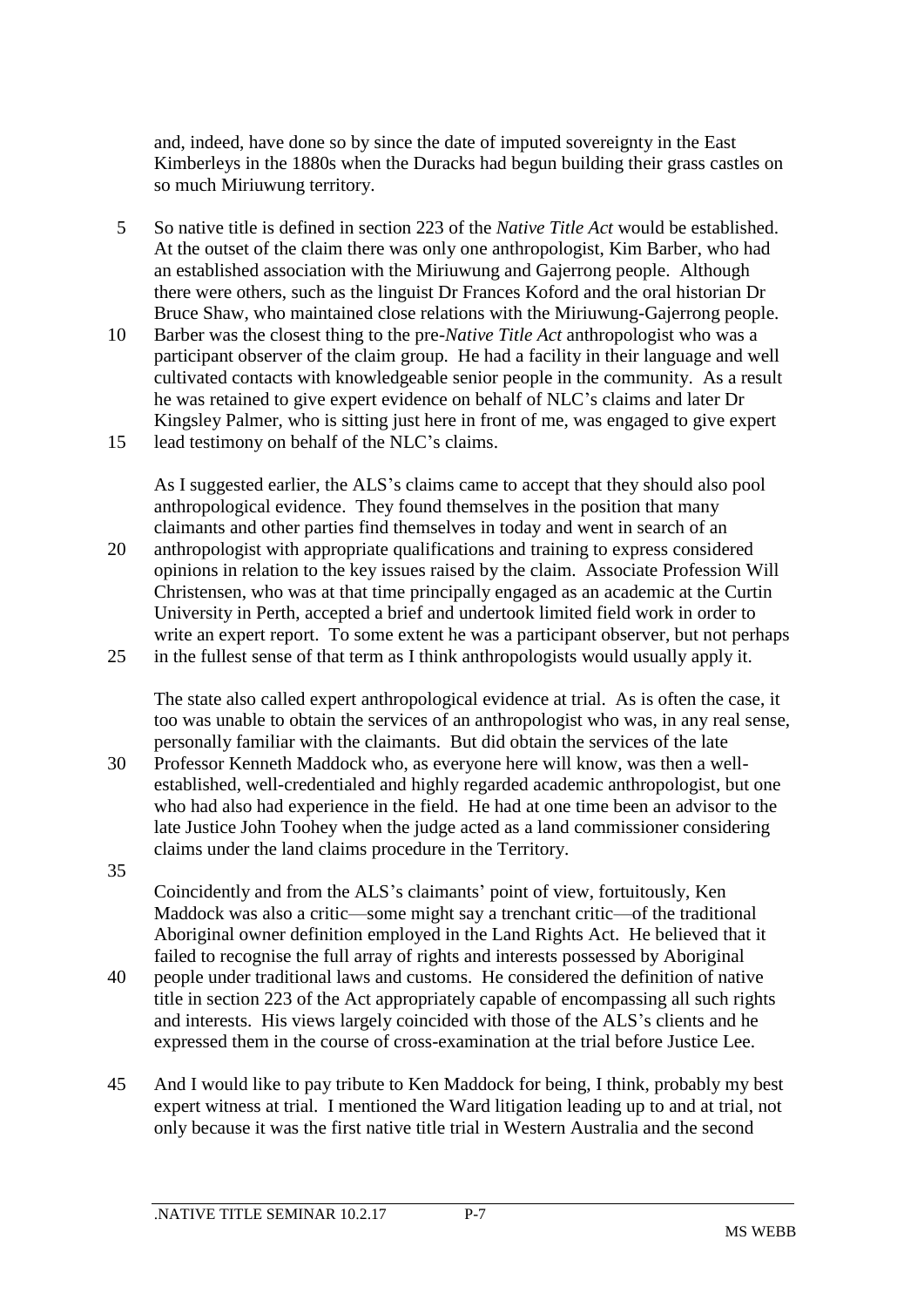judgment after Yamirr delivered in Australia under the *Native Title Act*, but also because of the range of conceptual and forensic issues it identified and which have remained constant throughout the past 25 years of native title. Over this period the discipline of anthropology has continually been confronted by that of law. The

- 5 sometimes discomforting role that an expert witness may experience in a court trial not fully revealed to anthropologists and other native title expert witnesses prior to the big bang, became fully revealed to them in native title litigation.
- That their well-recognised research methodologies might be seriously questioned by 10 blunt lawyers in a hostile trial environment was, to put it neutrally, something of which they had had little prior experience. It should be said more generally that there has not always been a productive relationship between the law and expert witnesses. Courts and our adversarial common law system inherited from the British have long been suspicious of or sceptical about expert witnesses and what they have
- 15 to offer. They're often seen as guns for hire, pipers who will play the payer's tune. Sometimes when a judge used to assessing competing evidence and trained to make decisions without fear or favour is faced with competing opinions on topics in relation to which the judge herself or himself rightly or wrongly feels comfortable in expressing their own opinion, the judge may do just that, with the result that the
- 20 courts respect for the opinions of the expert may appear to be lacking.

Indeed, as I have indicated already, familiar questions entered into the native title expert evidence process from the very beginning. To what extent do claimants actually need to rely on anthropological evidence? What was its purpose? Was the

- 25 judge bound to regard the expert opinions expressed? What happens when opinions conflict? Is a participant observer's opinion to be preferred? Should the opinion of an apparently more detached expert be preferred? To what extent is the expert susceptible to being seen as an advocate for the position of the party who called them to give evidence, rather than as a conveyer of opinions based on appropriate study
- 30 and experience designed to assist the court, resolve the disputes at hand?

There is no doubt that over the past 25 years and particularly in the early highly contested native title trials, all the parties, their legal representatives and witnesses called on their behalf including expert witnesses appreciated that they were playing

- 35 for high stakes. Native title was new and often particularly controversial. Government parties were not always amenable to the prospects of the finding that native title existed in a claim area. Claims were strongly defended. State parties in particular were not as experienced then in relation to the anthropology and the law of native title as they are today. The process by which expert witnesses gave their
- 40 evidence and were cross-examined was also in many instances not amenable to the efficient and respectful resolution of native title claims.

In a number of ways, especially through the conferencing of expert witnesses and the giving of expert evidence concurrently at trial, a number of the early features of

45 native title litigation that might be described as debilitating have been ameliorated if not wholly removed. Through all of that it has been the anthropologist as participant observer; those engaged to undertake independent field work and provide opinions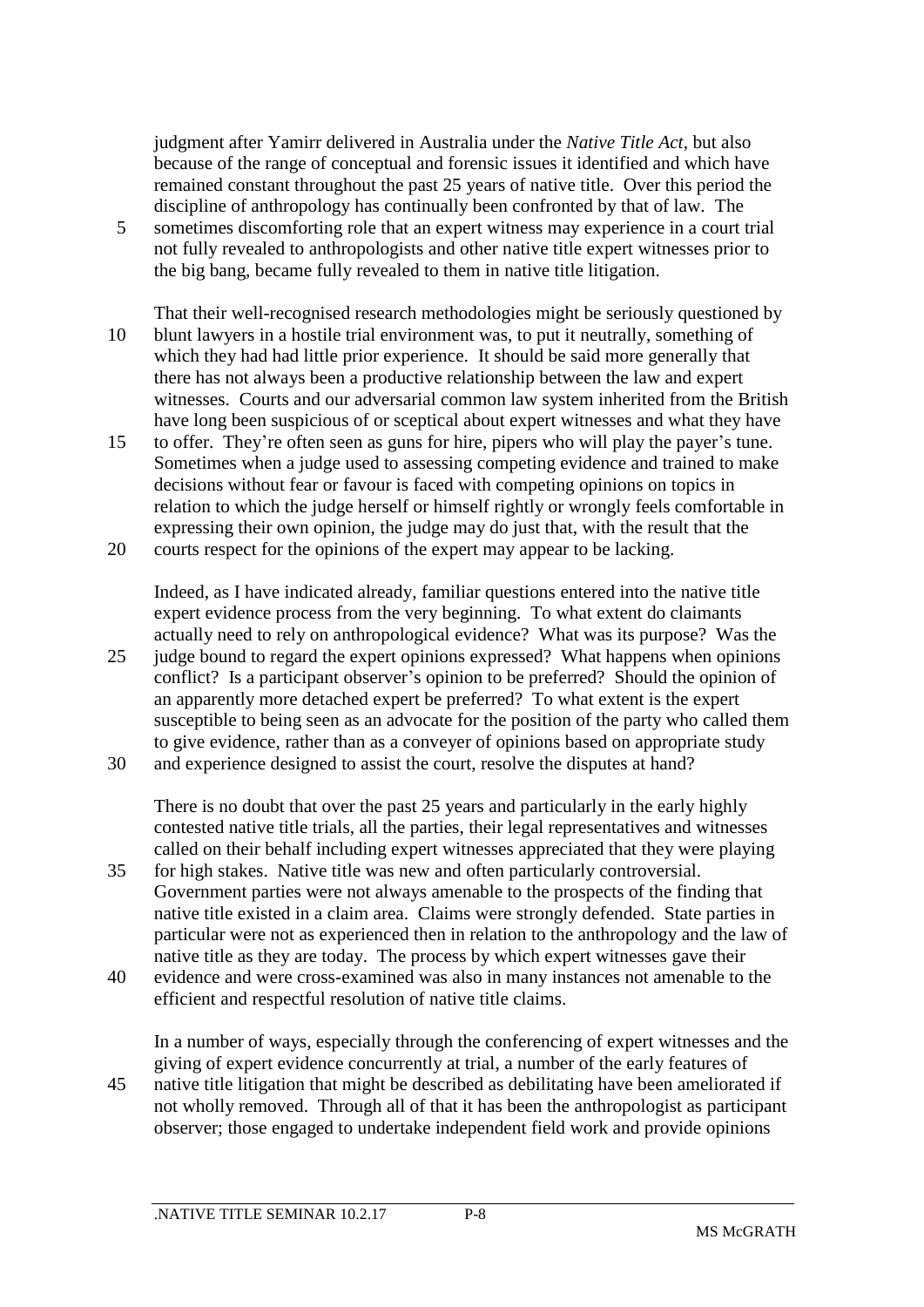based on it, and those in an apparently more detached way like Maddock in the Ward litigation, who have helped judges; judges who have often been interested, indeed, fascinated but not ethnographically familiar with the subject matter of native title to grapple with Indigenous concepts of law and custom and social organisation that 5 relate to native title.

Despite the ups and downs and disappointments and triumphs along the way, the constant feature of native title practice has been the continued illumination by anthropologists of the nature and scope of native title as it is defined in section 223.

- 10 They are the ones who have striven to retain their professionalism and their composure in native title proceedings under extreme odds. They are the ones who have always managed to write reports in beautiful, measured prose, avoiding the temptation, rarely resisted by the lawyers, to be florid. And I have to say, if there is a next life I would like to return as an anthropologist. They have helped broker intra-
- 15 Indigenous conflicts, tutored generations of solicitors and barristers in the finer points of Indigenous Australia, and instructed judges about all of those things.

In doing so they have been utterly indispensible to the realisation of the very first stated object in section 5 of the *Native Title Act* to provide for the recognition and 20 protection of native title. Presentations at this seminar will, I am sure, serve to illustrate these observations. I will shortly circulate a draft schedule of anthropologists who have been involved in the evidence-giving process in contested native title claims. That is to say, those that have gone to trial since the

commencement of the *Native Title Act* as well as in some matters in which native 25 title issues were dealt in a contested forum other than a trial. Accordingly I haven't included the many matters where anthropologists have been involved in a claim which has ultimately been determined by consent or is the subject of interlocutory proceedings or where the court independently commissioned an anthropologist to

30

I will appreciate feedback on this draft as I'm sure my research will have missed some important matters and contributors. I will attach the final, settled schedule to the published version of this paper. With these introductory remarks, and I think 15 seconds of my last two minutes left, I congratulate and thank all the anthropologists

provide a report in the hope it might assist the parties to resolve the matters at issue.

- 35 who have toiled in the native title universe over the past 25 years. I now look forward to the presentations of our wonderfully experienced and generous speakers, anthropologists and lawyers alike, as they reflect on the various aspects of the meeting of anthropology and the *Native Title Act* over the past 25 years. Thank you very much.
- 40

DR McGRATH: Thank you very much. I made a special request to President Webb that I be able to introduce our next speaker so that I had an opportunity to pay my respects to a person who has been important both professionally and personally to many of us. Professor Peterson has mentored generations of Australian

45 anthropologists including many people here today, myself included. He's a dedicated and generous teacher, a constant researcher and writer and, when it comes to understanding Indigenous rights in land, he really is a part of our intellectual DNA.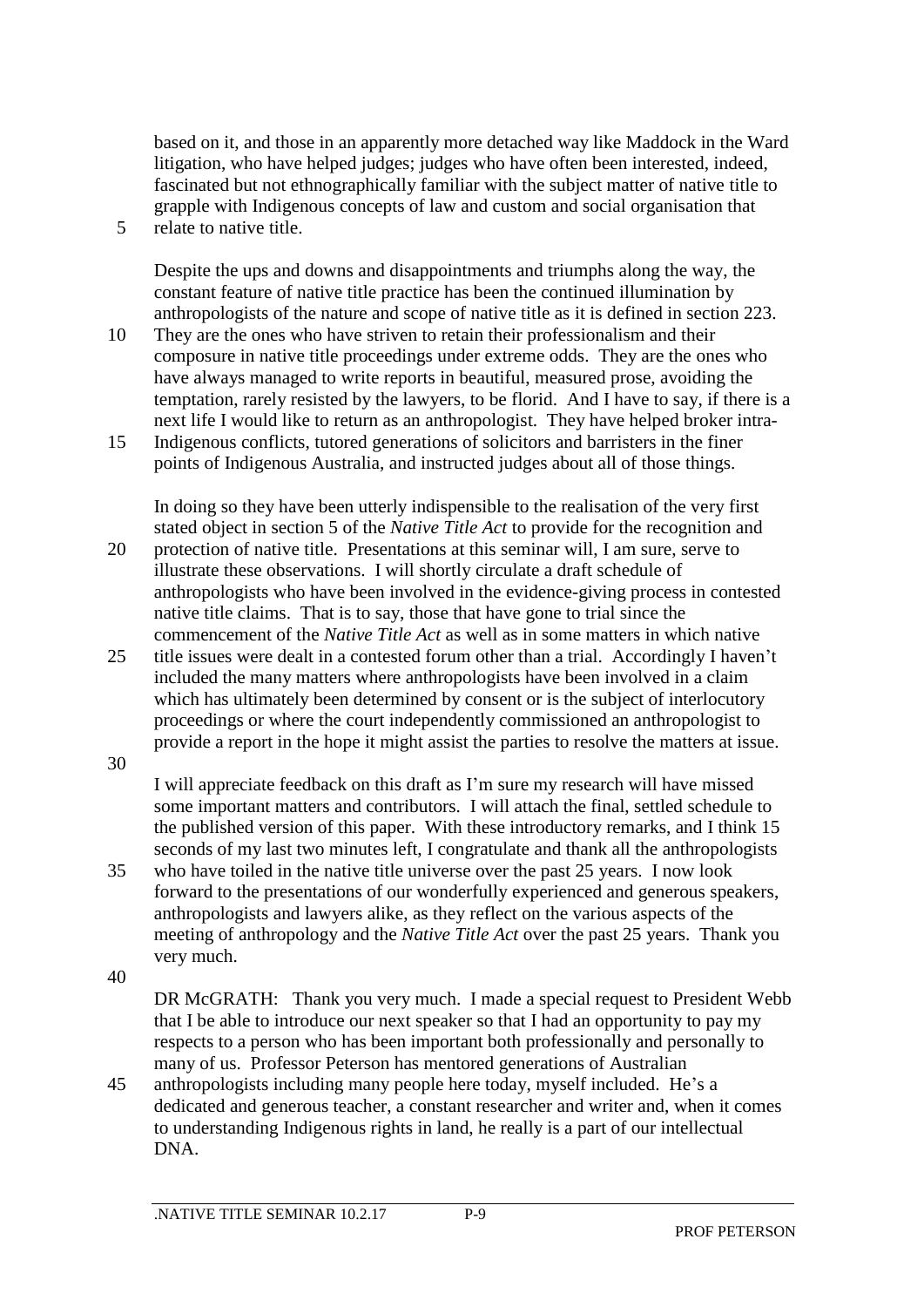Simultaneously theoretical and pragmatic, even if we don't always agree with him we owe him a great debt. So I'm very pleased to be able to introduce Nic today to speak to our disciplines origin story in this really important area of law. Thanks, Nic.

5

PROF PETERSON: Well, thank you, Pam, for that very generous introduction. I would very much like to thank the Tribunal and the Federal Court for organising this event. It's not often that social scientists or anthropologists get this kind of recognition in this sort of forum. Indeed, I was talking with David Trigger and he 10 was saying what a unique experience this was; when they tried in Canada to do the

- same thing, it failed. There wasn't any willingness amongst the legal profession. So we're all very mindful what a very special event this is. I'm talking about a short history of the role of anthropology in evidencing Indigenous rights in land.
- 15 Context is crucial to how things are understood and no more relevantly than in European attempts to conceptualise Aboriginal relations to land. Initially framed by the idea of Aboriginal people living in a state of nature and Lockean views about the origins of property, our understanding got off to a poor start. Rights in land did not exist amongst Aboriginal people. However, as early as 1804 David Collins, the
- 20 judge advocate in New South Wales who was on the spot talking to Aboriginal people, reported on the basis of what he had learnt from Bennelong and others that Aboriginal people not only owned movable things but they had their individual real estates.
- 25 By 1880 with the publication of the first formal ethnography of an Aboriginal group by A.W. Howitt—again, based on talking with people but framed by social evolutionary thinking—ownership of land amongst the Kurnai was recognised. But at this time it was corporate patrilineal clans. In 1910 Radcliffe-Brown arrived in the Pilbara region to work with Kariyarra people, finding their too land ownership was
- 30 patrilineal. When he returned in 1926 to become the first professor of anthropology in Australia, he had refined his natural scientific approach to the understanding of society looking for structure and regularity. Just before leaving Australia in 1930 he published a masterly synthesis of the existing knowledge about Aboriginal social organisation which included his classic model of Aboriginal land tenure. 35
	- This model not only defined the land owners as everywhere members of a patrilineal clan but also described the structure of the everyday land using group. This was made up of clan males, their unmarried sisters and in-marrying wives from other clans. Although there was some limited questioning of Radcliffe-Brown's model, it
- 40 was not until 1962 that a key muddle in Radcliffe-Brown's thinking was made explicit by Les Hiatt. It was clearly wrong on the nature of the land using group, as no such group as predicted by Radcliffe-Brown had ever been seen—although how wrong is probably still a matter for debate.
- 45 It is not simply coincidental that this critique of Radcliffe-Brown, a cofounder of functionalist anthropology, structural functionalism, happened at this time when functionalism was under attack across the Anglophone world. This was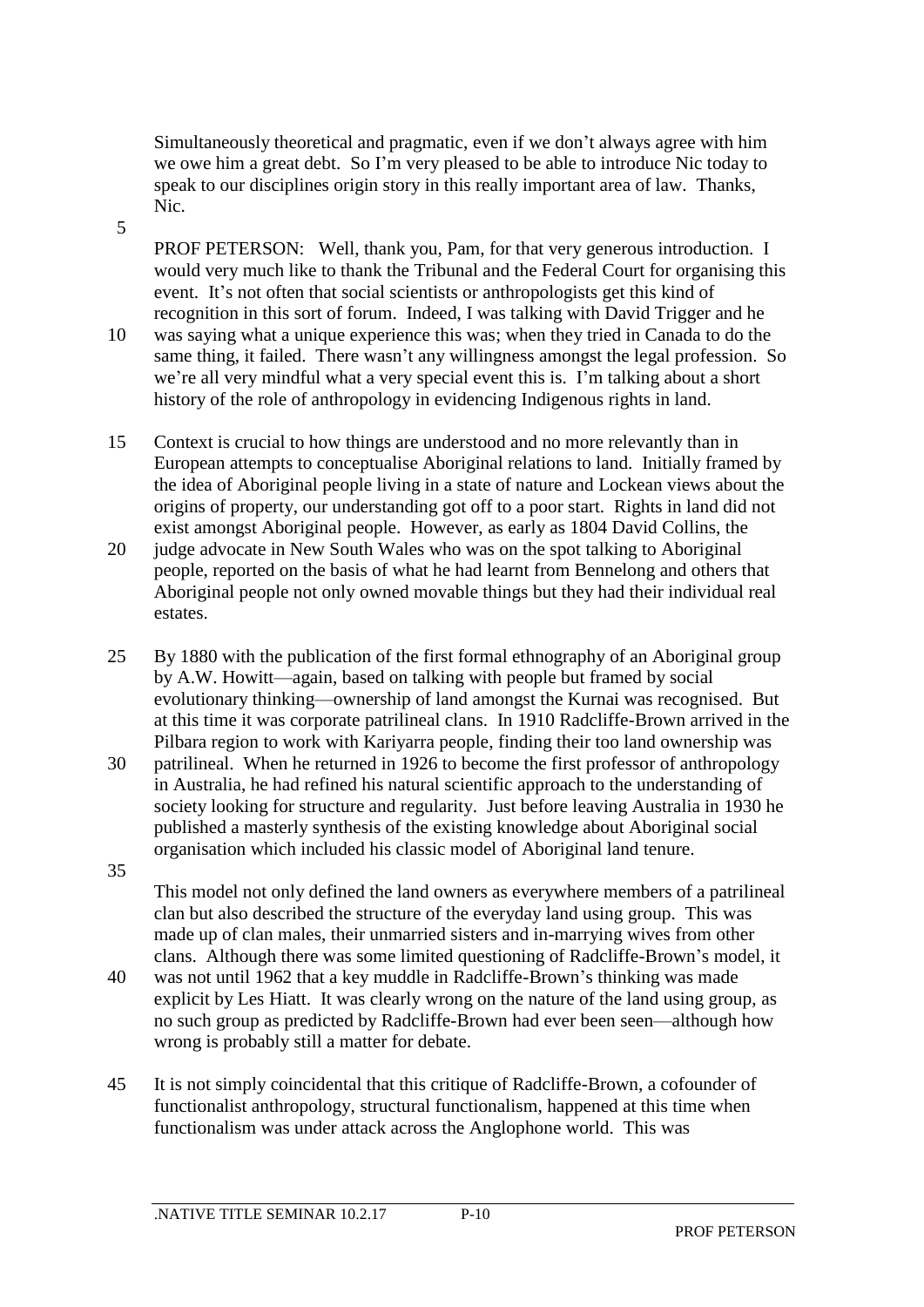because it dealt poorly with history, change and conflict. In the early 1960s, almost by definition, any functionalist-based theories were bound to be flawed. However, Hiatt's critique did not challenge the view that patrilineal descent was the main link between people and rights in land, but it did leave a puzzle.

5

Why, if there was a patrilineal ideology of land ownership did it not have a connection to land use? At this point W.E.H. Stanner made his important terminological intervention calling for the use of four terms: clan (the land-owning group), band (the land-using group), estate (the land owned) and range (the land

10 used) in discussing Aboriginal relations to land broadly, defending Radcliffe-Brown's model and re-emphasising ecological factors that complexified land use. It was shortly after this with the Gove Land Rights case hearings in 1968 and Mr Justice Blackburn's decision in 1971, that things started to get complicated, by taking the issue of Aboriginal relations to land out of a purely academic social science 15 discourse and introducing it into a legal field of discourse.

'Ownership', which up to then had been used by anthropologists without rigour, now required new and clearer specification in terms of rights and interests, and to be described in unfamiliar, legal forums with unfamiliar requirements for expert

- 20 witnesses. Indeed, Blackburn had to protect Professors Stanner and Berndt from the charges that their evidence was merely hearsay and from the criticism of their tendency to speak in ways that pre-empted the answers to the questions before the court. Even with these concessions, the anthropologists were unable to aid in translating the Yolngu system into one that could be recognised by a narrow
- 25 conceptualisation of property rights in which the absence of the possibility of alienation and the apparent lack of exclusive possession proved fatal.

One factor that seemed likely to have contributed to obscuring the existence of exclusive possession in this case, as in the Yamirr case, was that the public nature of 30 the hearings meant that senior Aboriginal witnesses were not just managing their relations with those in front of them, but their relatives immediately behind them. This comes through in the following exchange. The solicitor for the defendants in the Gove case wished to establish whether or not a man of one moiety sought permission from men of the other moiety if he wanted to cross their land. 35

- In reply to the solicitor's questions, Milirrpum of the Dhuwa moiety and of the Rirratjingu clan replied: "If I go hunting by myself on Yirritja [moiety] land I ask first, except when I'm hunting with a Yirritja man, then it is all right." Solicitor: "Well, when you go to Port Bradshaw [on Yirritja land] to hunt, do you ask
- 40 anybody?" Milirrpum: "We Rirratjingu people talk together and then we go." Solicitor: "Yes, but you don't ask any Yirritja people?" Milirrpum: "The Yirritja people hear us." Solicitor: "… if Munggurruwuy, [a Yirritja man] goes to Dundas Point [which means

he crosses your land], … does he ask your permission?" Milirrpum: "He tells me, 45 not asks, [and then] … he'll go because that's his country, Gumatj country."

Solicitor: "Does he ask for permission?" Milirrpum: "He lets me know but he doesn't ask."

Later the solicitor said, "You would never say 'No' to Munggurruwuy, [is] that right?" Milirrpum: "If there's no trouble, we would say 'Yes'."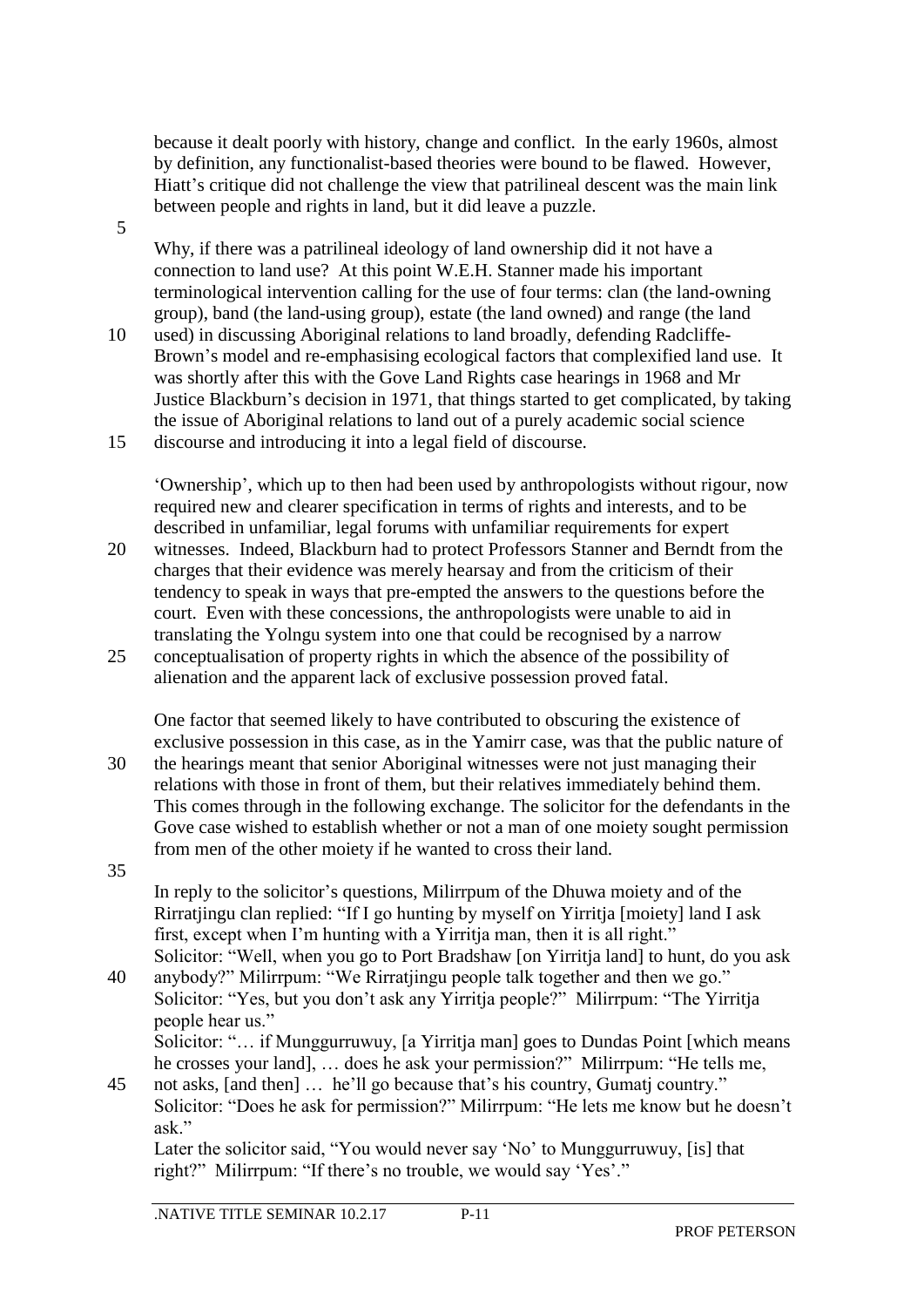The elaborate codes of middle class discourse, in which many assumptions are spelt out that are further intensified and demanded in a legal context, not only make no sense in a small-scale community where everybody has known everybody else for a lifetime but are actually quite impolite, disrespectful, disregard relatedness and often

5 unacceptably egotistical. As a result of the Gove case, anthropological understandings of Aboriginal relations to land not only emerged into and had to respond to a field of legal discourse but also to a wider politicised discourse well beyond anthropology. The principal forums for this were the land claim inquiries under the *Aboriginal Land Rights (Northern Territory) Act 1976* that were conducted 10 in a lenient adversarial mode and under scrutiny by the press.

Although the model of land ownership in the Act was basically that of Radcliffe-Brown, the Act did not include the word 'patrilineal', which was treated as a technical term, substituting the non-technical word 'local' which was said to have the 15 same meaning. This was the beginning of a steep learning curve for anthropologists about the law, about interpretative latitude, and about the nature of legal thinking. The notion that 'local' meant 'patrilineal' did not last long, especially with the growth of feminist anthropology which was generally critical of the male domination of the discipline. And specifically in central Australia where the marginalisation of

20 female anthropologists in the Central Land Council was leading to the consequent neglect of reporting adequately on women's perspectives on ties to land.

This in turn quickly led to the argument that the definition of traditional owner in the Act meant that filiation through women could receive and deserved the same status 25 as that through men, an argument that took its strength from the managerial or *kurtungurlu* relationship which is so strong in central Australia. The definition of traditional owner in the Act also raised problems in relation to the demographic impact of European settlement on Aboriginal land tenure, because some land-owning groups were clearly going to die out and others had in the recent past, raising the

30 question of how there could be ongoing traditional connection.

This issue was highly significant in the Fox inquiry into Aboriginal interests in the Kakadu region and led to the first coherent formulation of succession in the sense of non-patrilineal succession and the ways in which Aboriginal people had dealt with

- 35 this issue customarily. As the claims process proceeded, other ways in which Aboriginal people had accommodated population loss and the movement to live in centralised locations emerged, in particular, the basing of claims on language groups rather than descent groups. In the mid-1980s, the publication of Fred Myers anthropological work on the Pintupi system of land tenure from a region where a
- 40 descent ideology was weak or absent, placed emphasis on a number of individual non-descent-based links to the land as a source of rights and interest that fell outside the Act's model of traditional owner.
- Some of these interests, such as the place of conception and burial of mother or 45 father, were also significant in many other areas of the continent where there were descent interests as well. It's against this background that anthropologists— as yet incompletely domesticated by legal requirements, still attached to a more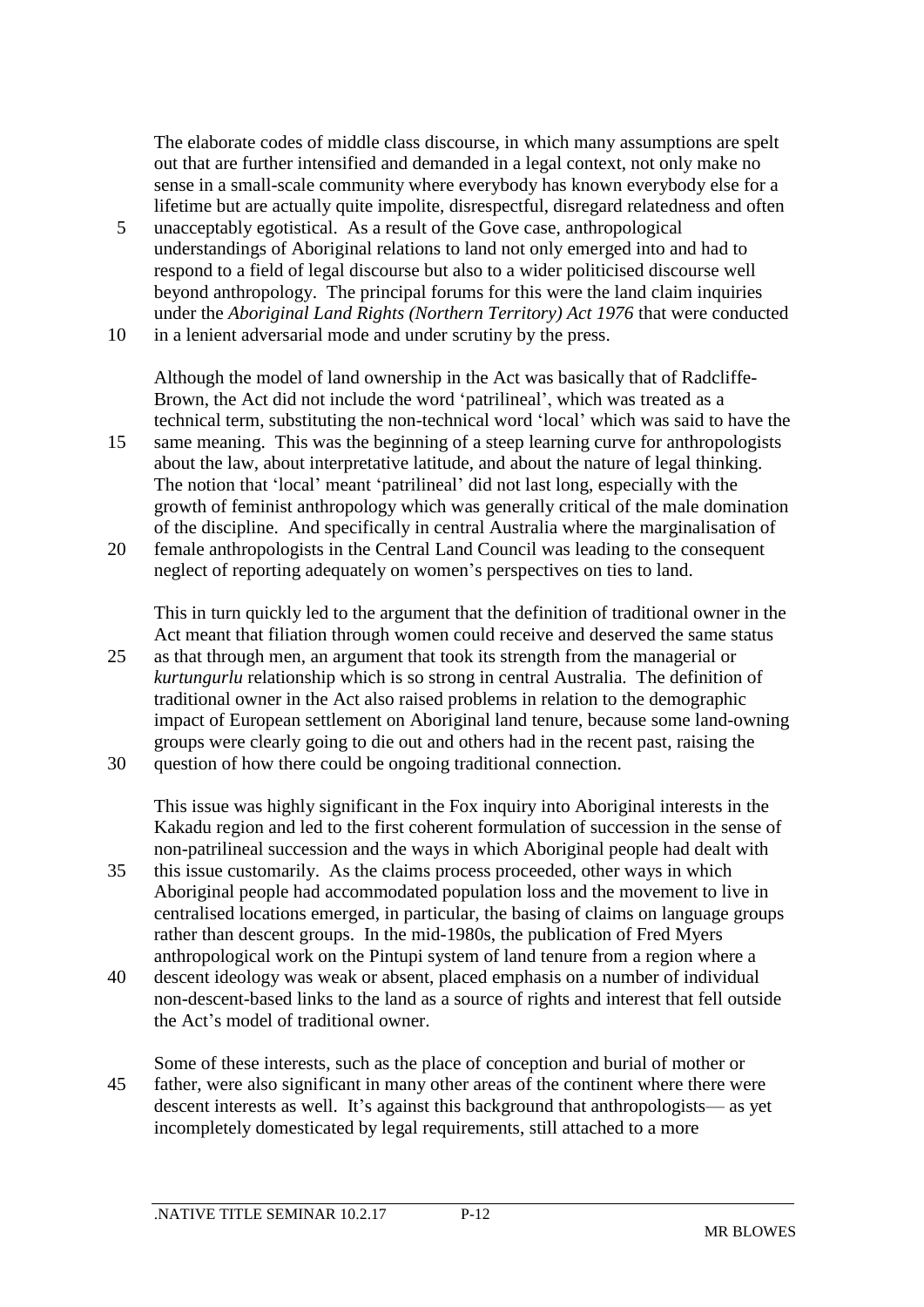discursive mode of reasoning and always assuming ambiguity, uncertainty and contradiction in social life—joined the much more legalistic native title process. The engagement with the legal system has by and large been beneficial to anthropologists. It has imposed a positive discipline, demanded higher levels of

5 evidence, opened their work to unflinching scrutiny including having their own informants present for questioning by others.

But at the same time a consequence of this engagement is that Aboriginal beliefs and practices frequently end up being conceptualised with a formality that they lack in

- 10 everyday life. This is clearly an inevitable cost of the recognition of Aboriginal rights by our legal system. But it can also be a source of tension between anthropologists and lawyers. This means that from an anthropological point of view the new ways in which the courts are approaching anthropological participation, originally with conferences of experts and more recently with concurrent evidence,
- 15 that are more discursive and dialogic are very positive and I believe a much better way for anthropologists to assist the court than in purely adversarial modes. Thank you.
- DR McGRATH: Thank you very much, Professor Peterson. So we're now moving 20 into a session essentially lawyers on anthropologists, on the topic of anthropologists and their engagement. We have got five speakers, 15 minutes each, and at the end of the session we will break for afternoon tea. So up first is Robert Blowes. He will be followed by Mr Vance Hughston SC, President Webb, Mr Peter Quinlan SG SC and Mr Joshua Creamer. So, Robert, thank you. Over to you.

25

MR BLOWES: I intend this to be a tribute rather than a lecture but I will endeavour to leave both anthropologists and lawyers with a couple of take to work points along the way. The first anthropologist that I met in 1982 was Professor Robert Layton. It 30 was a full decade before Mabo and a dozen years before the *Native Title Act*. Much history of interaction between lawyers and anthropologist predates the *Native Title Act*. The intention of the slideshow really is, apart from distracting you from my talking, is to pay tribute to all of the professional and intelligent and dedicated expert anthropologists that I have had the great pleasure to work with over what's now

35 exactly 35 years since I met Professor Layton.

Today I can say that I have met a few anthropologists and that some of my friends are anthropologists. All of them have made an important contribution to the understanding and thinking about respecting and recognising the relationships the

40 Aboriginal and Torres Strait Islander peoples to their land and waters and each other and their languages. The photos aren't necessarily representative. A lot more were taken during my early years of my career than I had time and opportunity to take in later years. So I arrived in Darwin in February 1982 to take up a position as a senior legal officer at the Northern Land Council.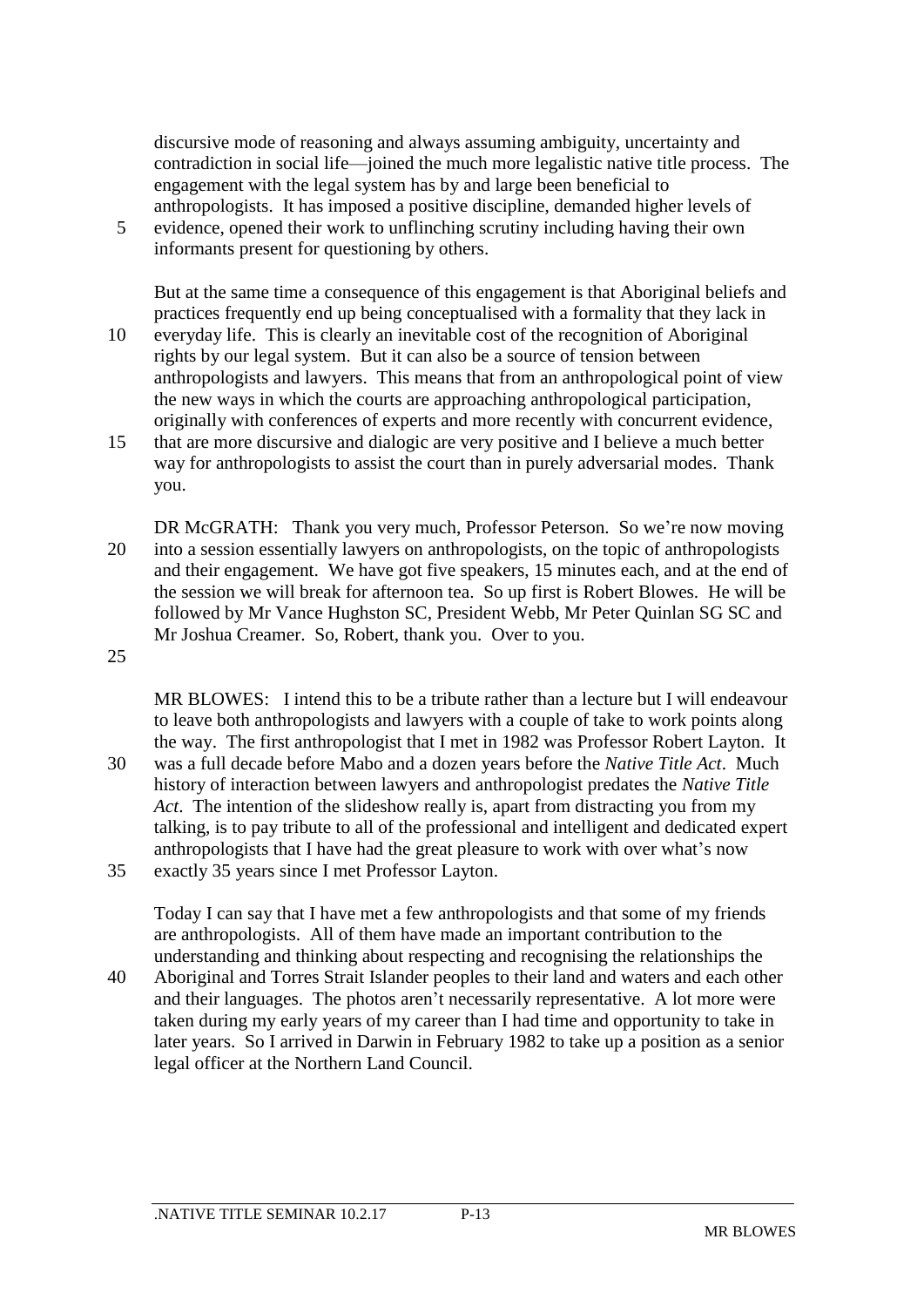I was first – I was told a few weeks later by the principal legal officer, that my first task would be to get in a Toyota ute and spend two weeks with Bob Layton driving into the Gulf country and out onto the claim area and spending that time doing field work with him. So we headed down the track and ended up at the outstation at

- 5 Dumnyun-ngatanyana on the claim area where the hearing was later held. Apart from Professor Layton, Diane Bell, Professor Diane Bell, worked on that claim as did Toni Bauman. But my time with Bob Layton at that time was really my 'anthropology 101'. I will be forever grateful for that early and intensive opportunity to learn and to appreciate the skills and methodology that an anthropologist can bring
- 10 to bear on a proper understanding of the traditional laws and customs of Torres Strait Islander people and Aboriginal people in their claim area.

My next close encounters with anthropologists followed in quick succession through 1982. Started work with Professor David Trigger and Dr Myrna Tonkinson on the

- 15 Nicholson River claim. That claim was inaccessible largely involved Trigger and I spending a week or in a helicopter flying around with claimants videoing evidence at various sites. I can recall Dr Trigger in his younger years at that time being indefatigable in his efforts in support of that claim and his working with the claimants. Greg McIntyre came out to that hearing as well. We have probably
- 20 already passed the photos of Greg McIntyre sitting there beside Trigger. That was before he started on the Mabo case and I think he was probably looking for ideas which he might have been able to apply in his claim with Mr Mabo and the Torres Strait Islanders.
- 25 My relationship with Professor Trigger continued into the Robinson River claim and then into the Century Zinc Mine negotiations, which was one of the first major future act tests of the *Native Title Act*. In 1982 I also met my now good friends Professor Francesca Merlan and Professor Alan Rumsey. We started work on the Jawoyn claim, the Jawoyn people of the Katherine Gorge area. In the course of that claim,
- 30 the hearing of that claim, quite a heated issue arose about anthropologists and about the ethics of using material from claimants acquired in the course of PhD research in a manner not contemplated by the informant at the time, and extensively against their interests and perhaps contrary to cultural restrictions.
- 35 That question didn't arise from Professor Merlan and Professor Rumsey's work, I hasten to say. However, it resulted in all of the anthropologists in the room at that time being hastily called to give evidence about the ethics of anthropology. Professor Sutton was among them, Dr Athol Chase, Dr Ian Keen and perhaps others. Dr John Byrne was assisting the Aboriginal Land Commissioner at that point and Dr
- 40 Ken Maddock was also a witness. I think that claim was also the only time well, was the only time I have ever seen —an anthropologist formally in a hearing session cross-examine another anthropologist.
- That was when Jeff Sher QC, asked Alan Rumsey to cross-examine Ken Maddock. 45 It was quite a performance. I have had the great pleasure of working with Alan and Francesca on later claims including with Alan on the Neowarra claim for the Ngarinyin, Worrora and Wunambal people in the Wanjina and Ungurr country in the Northern Kimberley.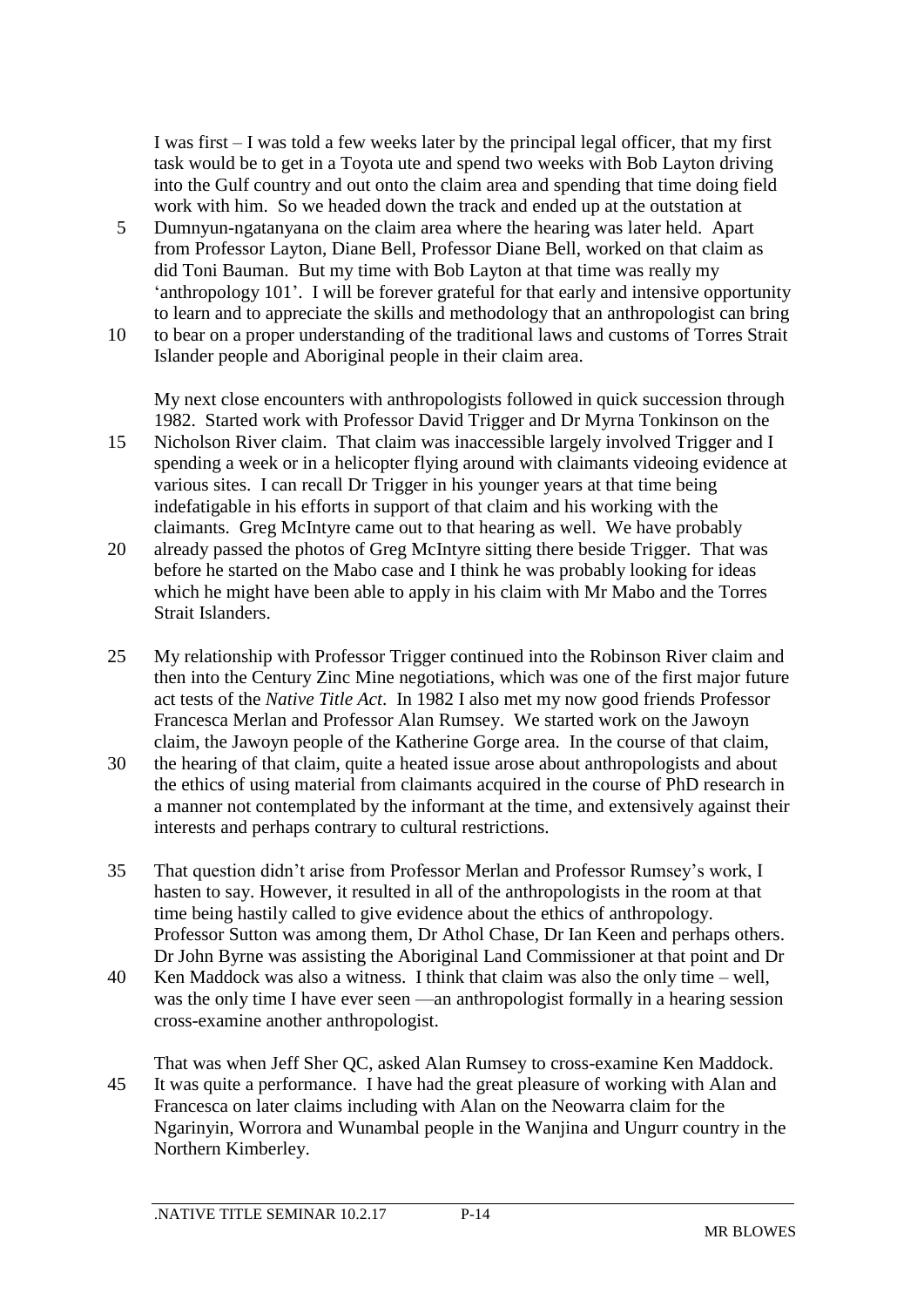The next people I met in 1982, the next anthropologists, were Betty Meehan and Athol Chase and we've – there's a picture there of Athol amongst the claimants in that context. It was a non-functioning dunny and he's got his pants on. And in another lifetime I have worked with Professor Sutton and Dr Michael Walsh during

5 the epic Kenbi Land claim, second hearing. I am going to run out of time mentioning all the others that I have worked with and appreciated the efforts of.

As previous speakers have noted, the role of anthropologists in presentation of statutory claims under the Land Rights Act is not what it is now under the *Native* 

10 *Title Act*. Land claims were on an administrative process where the rules of evidence didn't apply and where the claim book was part pleading, part expert report and part hearsay evidence. Generally they were written by the anthropologist. For anthropologists, moving from claim book writing to administrative – in an administrative inquiry— to being experts in a judicial process has been quite a 15 traumatic and dramatic transition.

Following the High Court decision in Mabo I had the privilege of working in the Wik and Wik Way region being introduced to that area by Professor Sutton and Dr Martin and Dr Von Sturmer whose patches it were where when they were doing their PhD

- 20 research. I then spent much valuable time with Professor Rumsey again and Dr Tony Redman and Professor Valda Blundell and Diana McCarthy during the hearing of the Neowarra case in the Northern Kimberleys. By this time I fully appreciated not only the incredible and professional skills involved in divining and articulating the unwritten rules about relationships between people and country and between people 25 and language that are common to the – in the Aboriginal communities and Torres
- Strait Islanders.

Without the professional application of those skills the native title system, indeed, the *Native Title Act*, simply would not work unless there was a proper understanding

- 30 of that. As clear enough from the early rush by lawyers to lodge native title claims without anthropological research and without the consideration of the anthropological analysis of traditional laws and customs of the intended claim areas, the legacy of that rush still haunts us today. The cameo role I played in the Yulara compensation claim required working closely with the irreplaceable font of wisdom
- 35 and ideas, Professor Peter Sutton. In relation to questions about the form some difficult questions arose about the form of his report and ultimately led to extensive cross-examination and ultimately a finding against native title in that case.
- I must say that notwithstanding what has been written since, none of that should be 40 laid at Professor Sutton's feet. From that, and other experiences it was made increasingly clear to me that anthropologists and lawyers need the considerable support of each other from the very moment that an idea of a native title claim arises through to its completion. Native title claimants are not well served without that cooperation and appreciation. In suggesting the anthropologists need the support of
- 45 lawyers in the case I do not suggest any failing or inadequacy on the part of the anthropologist. Rather, I merely point out that the requirements of being a significant and expert witness in a complex judicial process is uniquely mystifying and complex, more so than lawyers tend to appreciate.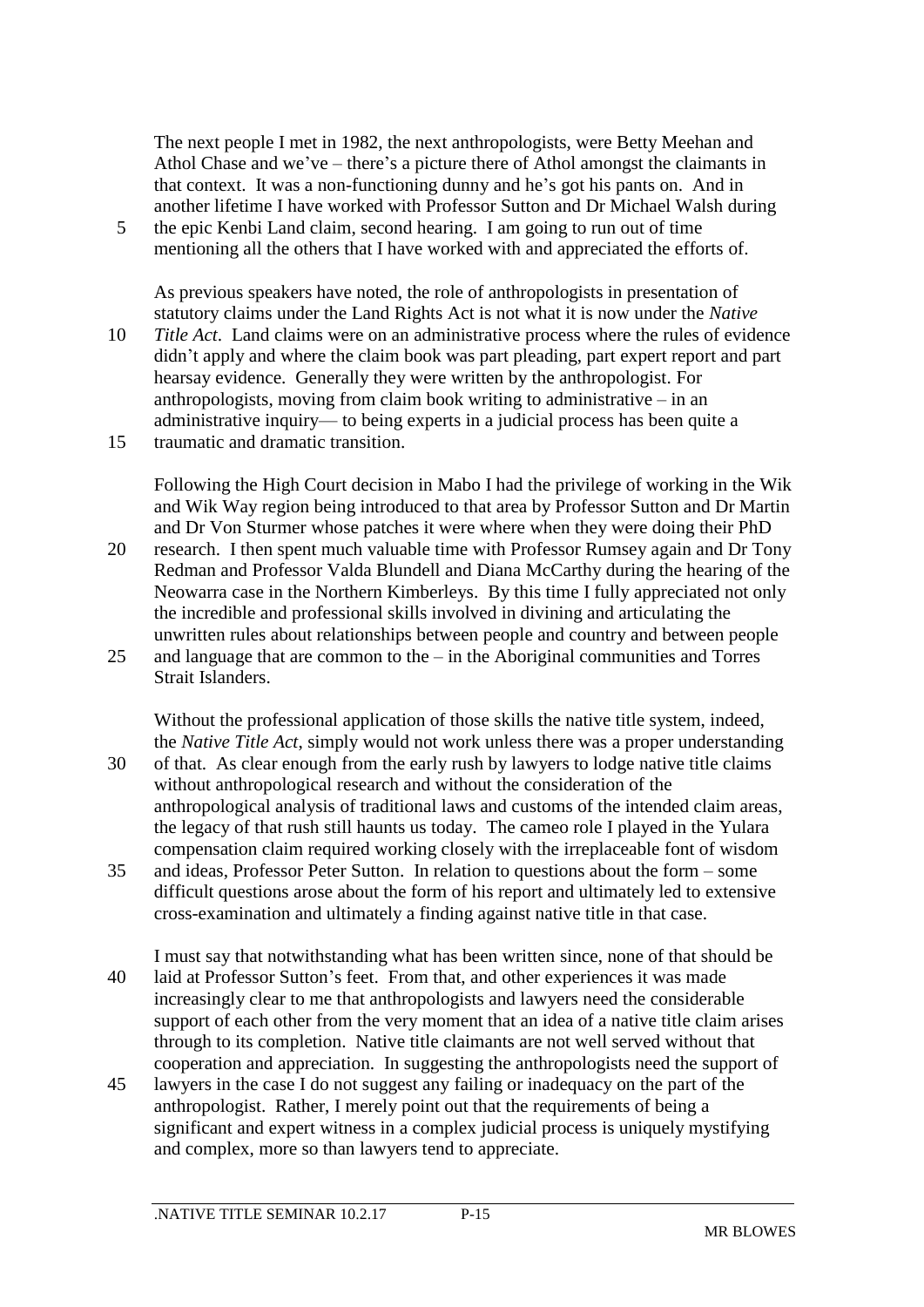Everything about the legal process is foreign to a researcher who has experienced the relative freedoms of academic research. A clinical test of relevance is just the start of the difficulties. Legal logic and reasoning is highly constrained and in some respects more demanding of rigour than social research in other contexts. The rules

5 of evidence, the potential for disclosure of all communications between a researcher and his or her informants, field notes, other anthropological reports and so on all add to the mysteries and complexities of getting involved in a legal process. Lawyers need to patiently attempt to explain such things to anthropologists. On the other hand the lawyers are dependent upon qualified anthropological input before any 10 sustainable native title claim can be properly designed and pleaded and presented.

Sufficient broad ranging conversation at that point early and throughout the case is necessary. Anthropologists from that point on are entitled to clear and realistic terms of reference to guide their further research and report writing. In the Torres Strait

- 15 claim known by the name of the first named applicant, Mr Akiba, the emeritus Professor Jeremy Beckett, Dr Kevin Murphy and Professor Colin Scott were each given separate roles as witnesses and sometimes it was necessary really to design the case partly around who is available to give – to be the expert witnesses. [Dr Garrick Hitchcock assisted behind the scenes.] Jeremy Beckett is an elder statesman of
- 20 native title anthropology and requires special mention in any tribute to native title anthropologists.

Professor Beckett provides a link between what is sometimes called the early ethnography and current claim research. He conducted research for and appeared as 25 a witness in the Mabo claim and also in the Akiba claim he provided an overview report which commented on the reports of the other anthropologists on the basis of his work going back to the 1950s. While on the subject of longevity and elder statesmen, anthropologists and lawyers have been working towards land rights and native title recognition since the late 1960s. More than a decade since I first met an 30 anthropologist, before I met an anthropologist, the Gove Land Rights case occurred and it probably the beginning followed closely by the Woodward Commission and the drafting of the Land Rights Act.

- Professor Nic Peterson may be the only person here or at all who has participated in 35 those early processes and who still has an ongoing role in these questions. Also his report with Dr Jenny Debit was the subject of that transitional stage between expert report writing in the land claim process, and expert report writing for native title hearing because a number of comments were made about those reports in that context which has led the lawyers and the anthropologists to transition to a native
- 40 title era. In the Gundjtimara native title claim eventually determined by Justice North, Dr Ray Madden, Mr Geoffrey Bagshaw, Professor Basil Sansom and John Morton were involved in a significant conference of experts which led to sufficient commonality of opinion to force the making of a consent determination ultimately made by Justice North in a the large area at south-western Victoria.
- 45

Conferences of experts are another question which I just don't have time to go into here. In the Yilka claim I was involved there with Dr Sackett and a question arose in that case. Because that claim was the second hearing of the claim and Dr Sackett had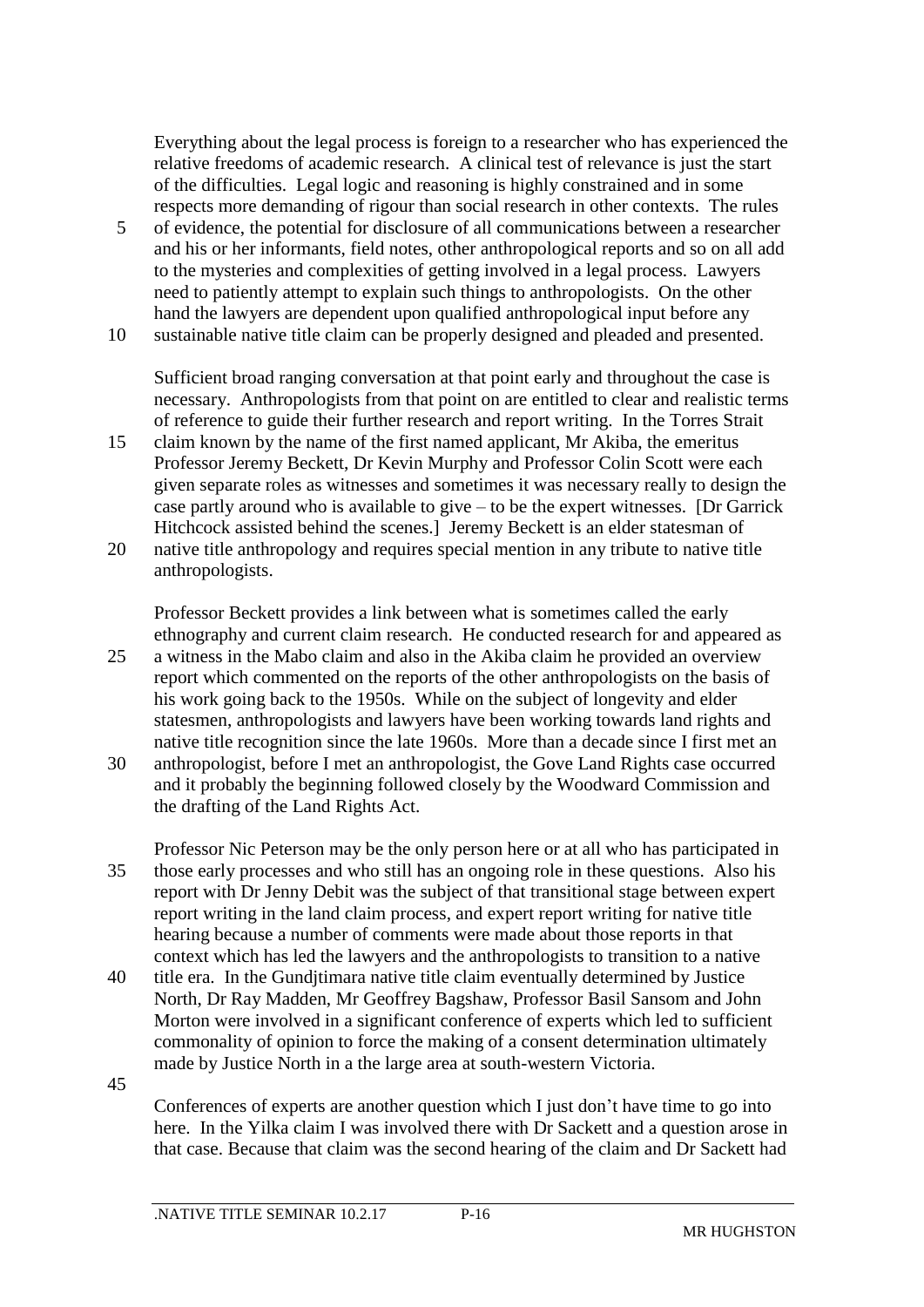been a witness in the first hearing, some considerations had to be given to the role of the experts in that context and in that context Dr Scott Cane was also engaged.  $My$ finally, it is always a pleasure to work with Dr Kingsley Palmer as I did briefly and most recently in the Bularnu, Waluwarra and Wangkayujuru peoples claim in the 5 channel country north-west Queensland, ultimately determined by Justice Mortimer.

Kingsley is one of those – one of the, "I've been everywhere," native title anthropologists. His experience as an expert report writer, an expert witness, is up there with few others. He has contributed to many significant litigated cases

- 10 including Noongar, Rubibi, Miriuwung and Gajerrong to name a few. He's consequently very experienced also in dealing with lawyers. So lawyers beware. And Kingsley could no doubt tell a tale or two if today's tables were turned in the very unlikely event occurred that anthropologists held a conference to pay tribute to lawyers.
- 15

A word of advice though to other lawyers: do not give Kingsley Palmer any material you don't want him to refer to. My most recent work has been involved in a case which is ongoing so I can't mention much – can't tell the stories about it but it involves more anthropologists, as you would imagine. Geoffrey Bagshaw, Dr James

- 20 Weiner, Dr Janelle White and Scott Cane and Professor Sutton are also involved in that case. I say my first work with Geoff Bagshaw was in the context of the appeal on the Bardi and Jawi case in which Katie Glaskin also played a significant role with her usual meticulous attention.
- 25 Just finally, I have run out of time to provide the complete catalogue but lawyers and anthropologists, I would say in conclusion, play very different but equally important and complimentary roles in native title claims. And it is fundamentally important that each understand and respect the roles of the other. However, anthropologists need to remember ultimately that they're engaged in a legal process. They may take
- 30 some comfort, however, that if the case does not succeed it is highly likely that the responsibility will rest with the lawyers rather than the anthropologists.

On the other hand, however, the lawyers need to appreciate that it is the anthropologists who will be in the witness box and who will be vulnerable to 35 comments by the judge in the course of a decision. Of course there are some cases

- that are destined to be unsuccessful through no fault of anyone—except our collective national history of disregard and disrespect of the relationships of the original people of this country and their land and waters. Thank you.
- 40 DR McGRATH: Thank you so much, Robert. Vance, where are you?

MR HUGHSTON: Yes, I'm coming. Always late.

DR McGRATH: Welcome.

45

MR HUGHSTON: Thank you. I want to pay my respect to the Whadjuk People whose country we're on. And I would also like to pay my respect to all of the anthropologists who are in this room. I think this session is anthropologists and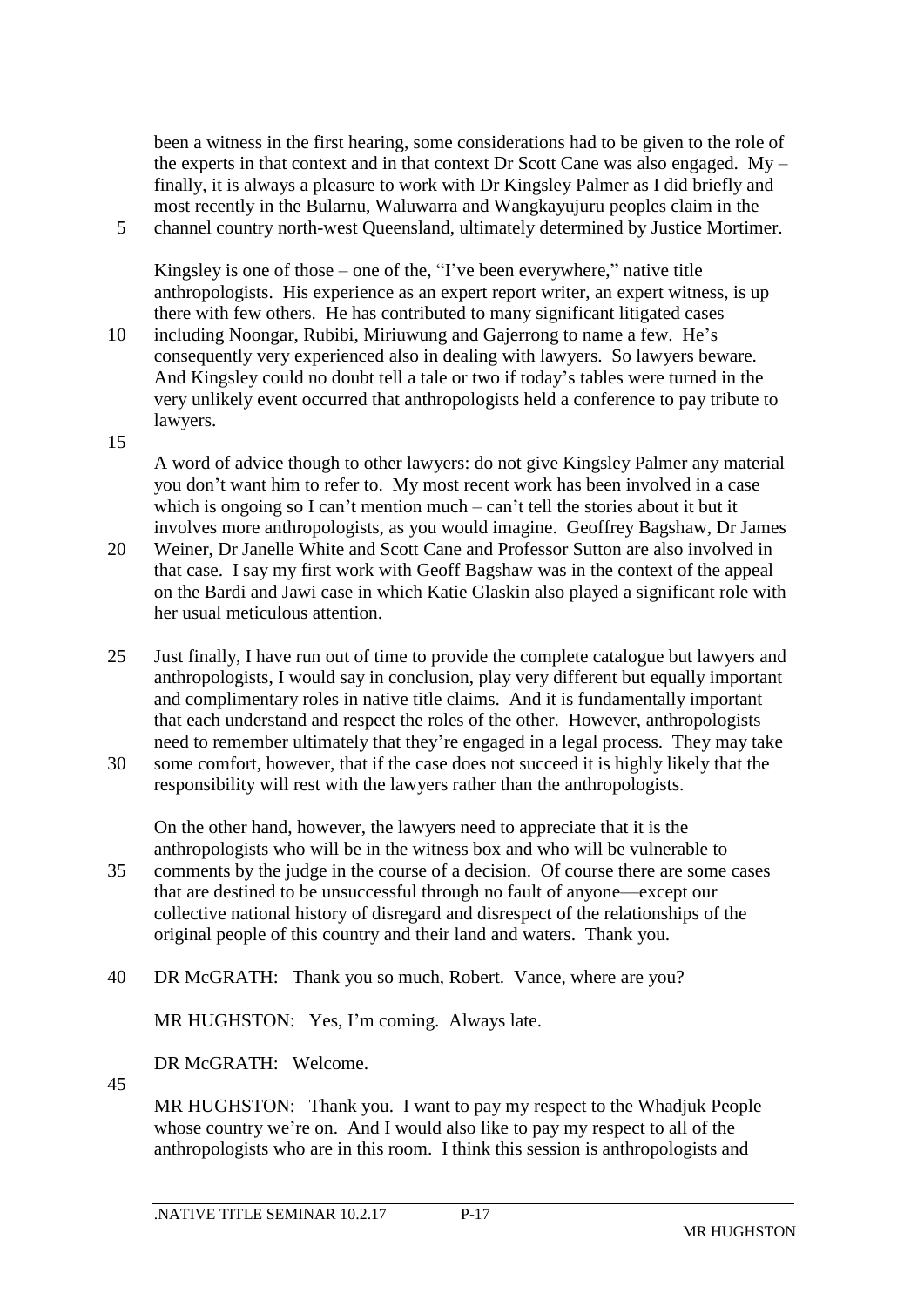lawyers, friend or foe, and I know I have been the foe of many of the anthropologists in here but I have also been the friend of a few and I do value those friendships greatly. And even those who have been my foes in my early years in particular unwittingly from their perspective they taught me a lot about Aboriginal culture and 5 respect for Aboriginal culture and respect for anthropology and the way in which anthropologists work.

Now, there will be some crossover between what Robert and I have to say, unfortunately, because I think we both agree on the critical importance of

- 10 anthropological evidence in native title proceedings. Whether it is success or failure it will depend upon the strength of the anthropological evidence. Now, we all know that the most important evidence of all is the Aboriginal evidence, and if the Aboriginal evidence is there, not even the best expert anthropologists in the world is going to assist. So the Aboriginal evidence is critical but it is also critical that you
- 15 have an expert who can put that evidence in context, explain that evidence in layman's terms that a lawyer will understand and who has the intellectual ability to trace and describe the continuity between what the court is hearing about now from the Aboriginal witnesses and what the early ethnography may have said about that particular area and that particular group. And, you know, hence anthropology is of
- 20 critical importance.

Again, as Robert said, the interaction between lawyers and anthropologists really began with the Aboriginal Land Rights Act in 1976 in the Northern Territory and there was a great deal of reliance placed upon anthropologists back then. They

- 25 prepared what Robert described as a claim book which was, in part, a pleading which described the case. It was also evidence of historical facts, anthropological facts and it also advocated the claimants' case so it was, in part, argument. But the land rights proceedings were administrative proceedings. They weren't judicial proceedings and the definition of traditional Aboriginal owners was a far cry from the definition of
- 30 native title in section 223 of the *Native Title Act*.

Those practices of preparing anthropological reports, a bit like claim books, and the lawyers leaving it all up to the anthropologists to do without much assistance or much direction continued into some of the early days of the *Native Title Act* and into

- 35 some of the later days as well, unfortunately. And, again, as Robert said, it is important that we all understand anthropologists and lawyers that judicial proceedings, which native title claims are, are very different to administrative proceedings. A judicial proceeding isn't some open ended administrative inquiry to establish some objective truth about an area or about Aboriginal people. The role of
- 40 the court is to resolve disputes.

The parties present the dispute to the court and the parties will identify what the factual issues are that the court has to resolve and the court will resolve that dispute by applying established legal principles to the facts which the court ultimately

45 establishes or facts which have been agreed or admitted by the parties. A very different procedure. Now, when an anthropologist has to give evidence in legal proceedings as opposed to administrative proceedings there is a need for a strong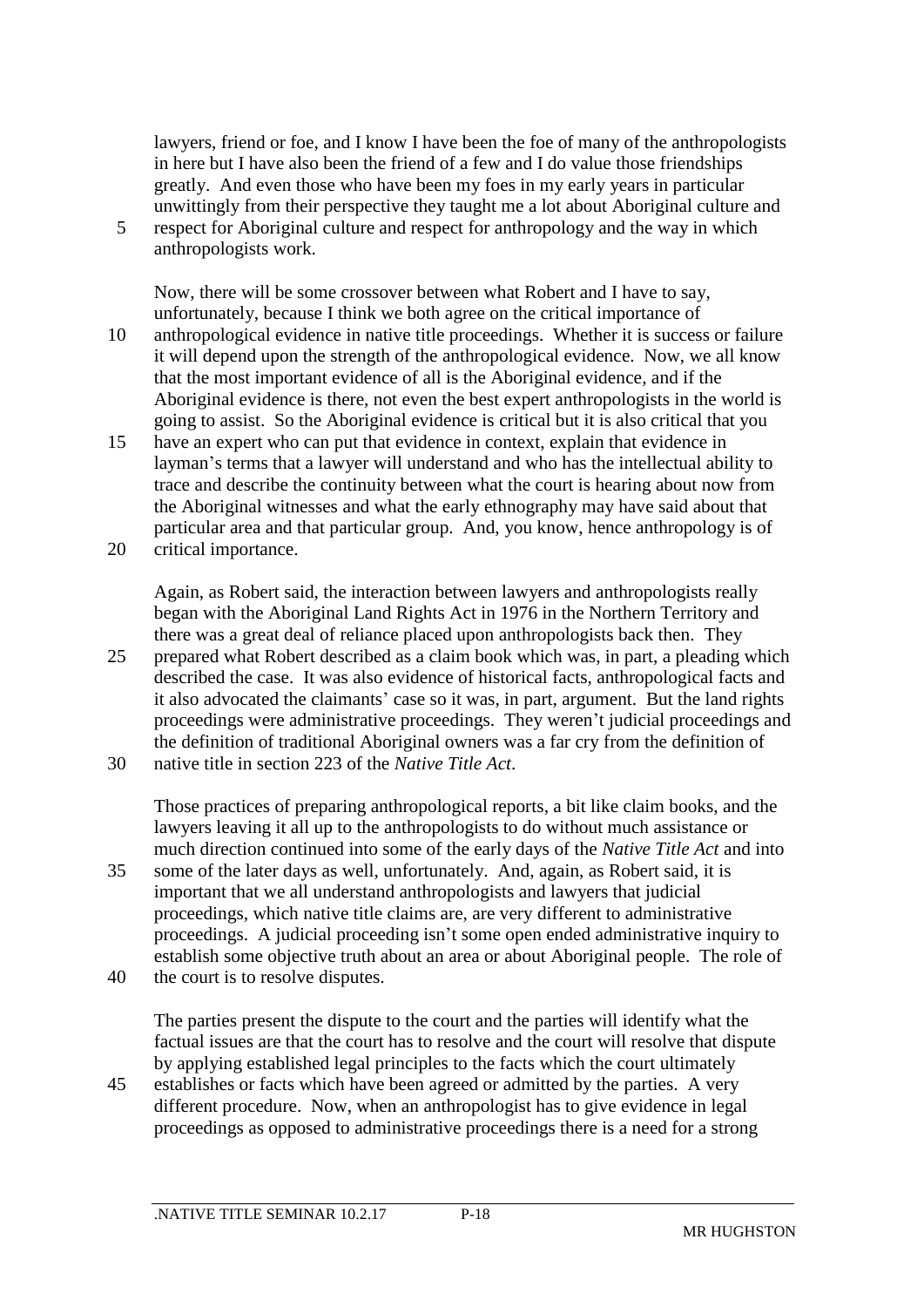degree of collaboration between the lawyer and the anthropologist. I have done a short written paper, I don't know whether it has been distributed or not, where I start off by talking about the decision of his Honour Justice Lindgren in a case of – that's known as Harrington-Smith (No. 7) where his Honour said that it is of critical 5 importance that lawyers be involved in writing anthropologist reports.

And not in terms of writing the substantive opinions, but they have to give clear directions to the anthropologist in terms of what are the factual issues in this case that we require to get your opinion on. So you have to clearly identify what the issues are 10 and ensure that the anthropologist—because the anthropologist may think, "Well, this is an interesting issue as well, you know, apart from the ones you have raised, this is interesting, I would like to chase this one down or chase this one down or whatever..."—the lawyer has to be able to explain to the anthropologist that, "No, interesting as that may be anthropologically, we have got to stick to the issues." And 15 the lawyer has also got to ensure that if that important opinion evidence on those

issues is to get into evidence that it is put in an admissible form.

And in particular that the anthropologist makes transparent the factual assumptions and the reasoning process behind the conclusions that have been drawn. There have

- 20 been a number of cases subsequent to Harrington-Smith (No. 7) where others courts, other judges, have strongly supported those views of Justice Lindgren. In the paper I have written I have referred to Justice Selway in the Gumana case to Justice Sackville in the Jango case and to Justice Finn in the Akiba case. In all native title cases, all expert cases – sorry, all native title cases there will be various types of
- 25 expert evidence led and contributions, useful contributions have been made over the years from historians and archaeologists and linguists and the like. But anthropologists stand tallest in the contribution that they have made to native title claims.

But, again, it is essential that the lawyer – and it all comes down to the lawyer

- 30 ultimately because they are legal proceedings that it is the lawyer's responsibility to ensure that anthropologist's report does hit the mark and there have been cases, and I refer to them in my paper, where it hasn't missed the mark – it hasn't hit the mark and the court has made it apparent that it hasn't hit the mark because the instructions don't appear to have been there to correctly direct where the evidence should go. I
- 35 think that's probably as much as I can say about anthropological evidence and its importance. It's still developing. I did a case very recently where the problem again emerged of anthropological evidence being directed towards matters that they shouldn't have been directed towards and, of course, particular confusion in that case.
- 40

As well as causing problems in the cases itself, if the anthropological evidence has not been properly directed the time and the money spent in obtaining that evidence is just wasted. Anthropological reports are costly; they're not cheap. And unless they are properly directed that money will be wasted. And both the lawyer has a role and

45 the anthropologist has a role. They both have to have respect for each other and to understand what that role is. But ultimately it is for the lawyer to explain to the anthropologist exactly what their role is because they are legal proceedings and that's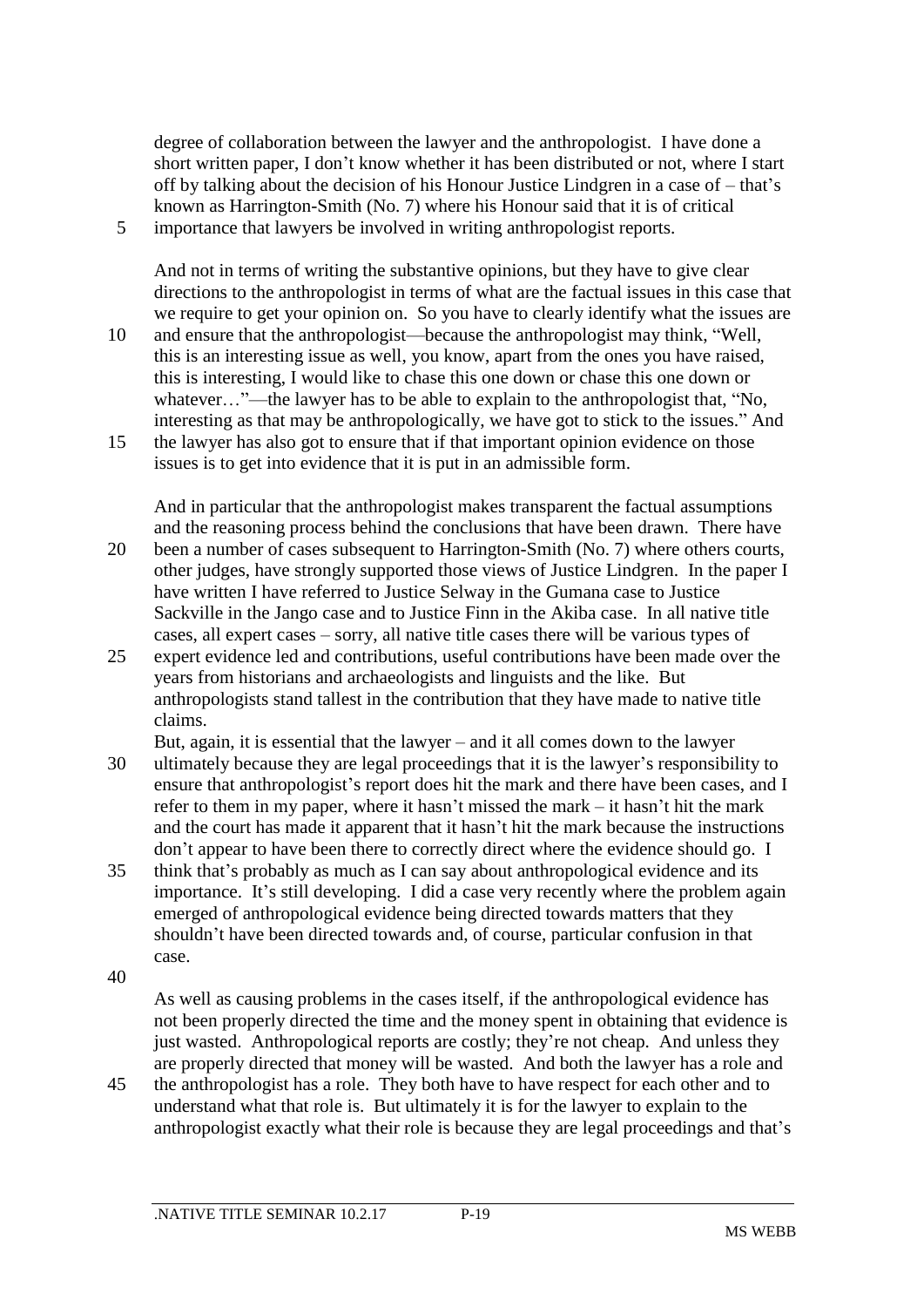the area where the lawyer should have the expertise to direct the anthropologist in terms of how they're to use their anthropological expertise. Thank you.

DR McGRATH: Thank you very much, Vance. We will circulate that paper to 5 everybody later. I'm not sure we've got copies here. Now, it is my pleasure to introduce President Raelene Webb QC, or 'boss lady' as I like to call her.

MS WEBB: I have entitled my talk 'Learning from the Experts'. Over two decades of native title practice I have worked closely with many native title anthropologists: 10 those who advised governments, those who worked with native title groups and various others. I formed close friendships with some, and had a nodding acquaintance with others. I worked with so many native title anthropologists I dare not try to name them all in case I inadvertently admit someone. A few will get a special mention shortly. In the main I would describe my experience of working 15 with native title anthropologists as friendly interdisciplinary collaboration.

I would also describe it in the main as having had a jolly good time. What did I learn from the experts? As part of the jolly good time the late Professor Ken Maddock reintroduced me to dry martinis in Kununurra, an example of 'out-of-hours-state

20 anthropologist-Northern Territory counsel-collaboration' during the Ben Ward hearing. In another case I learned from Professor Maddock that native title anthropologists were not immune from pursuing the scent of scandal even, or perhaps especially, if that whiff came from the past. During the hearing Professor Maddock spotted a claimant who he said had a striking resemblance to a German 25 anthropologist whom he thought had been in the area some years prior.

He did some quick calculations and determined to follow up. Having completed our 'interdisciplinary collaboration' in preparation for the next day's hearing, Ken then went onto his own research. By the next day he had developed a quite compelling 30 case for the German heritage of the unsuspecting claimant. On a serious note, I

learnt much from this respected rigorous scholar of Australian Aboriginal societies and it was a sad day when I heard he had passed away. My experience of friendly interdisciplinary collaboration with Professor Basil Sansom over a number of cases was a real treat for many reasons—not the least for his gripping style of report 35 writing.

I was first introduced to Basil's inimitable style when I read his ethnography, *The Camp at Wallaby Cross*, a book about the fringe dwellers at Knuckeys lagoon close to where I lived for many years in the Northern Territory. Professor Sansom and I

- 40 bonded over many things including a bottle of red or two. Love of the Northern Territory helped, as did his deep anthropological knowledge of the region gained over many years as an anthropologist assisting and giving expert testimony in land rights cases. This knowledge he most willingly shared. Basil was keen to see the story come out. And he would agonise over the evidence when he thought that the
- 45 real story was not finding its way to the judge.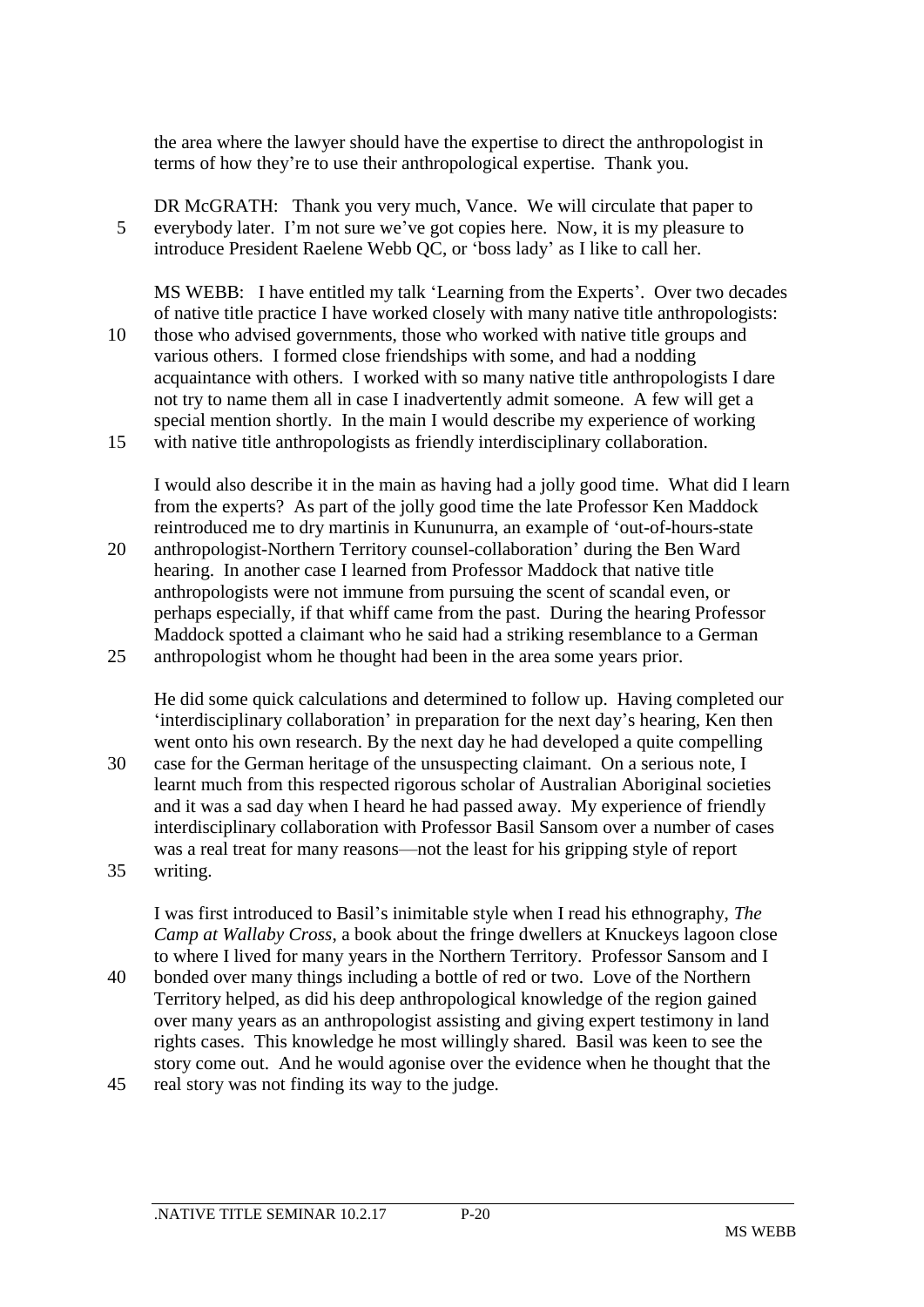On several occasions his concern that the applicant's evidence was not doing them justice in their case led him to press me to obtain instructions (which I did) to bring out the evidence on cross-examination. I'm grateful to my government clients who gave those instructions and allowed a story to be fleshed out as a result. Over many

5 cases I became very familiar with Basil's 'anthropological imagination', to use Professor Francesca Merlan's words. So much so that when I came to the section in one of Basil's reports headed 'About pigs' which gave a Barthian perspective on society by reference to a remarkable book called *Pigs for the Ancestors*, I read on without blinking an eyelid. The punch line: a PNG pig is not a Murray Island pig.

10

Now I'm not breaching any confidential orders here as that bit of writing did not make its way into evidence and I am confident Basil would not mind me sharing this with you. My learning from Basil was so complete by then that I read this discourse on pigs in society and instantly understood what he was explaining. By this stage I

15 had been somewhat indoctrinated into the ways of anthropology and anthropologists. I had also learnt that lawyers and anthropologists think differently in a number of ways. First, both address issues of responsibility, but while lawyers are concerned with individual liability or attributing blame, anthropologists try to explain sociocultural reality in more abstract or transcendent terms.

20

Secondly, lawyers assess acts and their consequences normatively, whereas anthropologists generally maintain a stance of relativism. Thirdly, lawyers deductively apply abstract principles to decide specific cases. Anthropologists study specific cases inductively in order to construct abstract models. Fourthly, lawyers

25 equate the cause of an event with the allocation of individual responsibility for it. That is, they look for direct causation. Anthropologists see causality as multiple and ultimately systemic. Lastly, truth lies for lawyers in the story told by the human witness of the human act. For anthropologists, truth lies in the replicable analysis of data much as it does for scientists—other scientists.

30

For lawyers, the notion of fact is philosophically unproblematic. We are concerned with what general principles (or laws) these facts call into play. Through their experience of field work, anthropologists are more aware of the problems of obtaining and using data and less inclined to speak of 'facts' without qualifications.

- 35 To sum up, it seems to me there is a methodological gulf to be bridged. Lawyers take matters which have been established to the appropriate standard of proof to be true facts, and judges see their task as deciding how the law should be applied to those facts.
- 40 Whereas for anthropologists, 'facts' are always the products of a particular theoretical approach, and truth is at best provisional and contested. Given this gulf, it is not surprising that judges, lawyers and experts have at time done battle regarding the weight and status of expert anthropological evidence. No-one knows this better than Professor Peter Sutton, one of the most senior applied anthropologists working
- 45 in Australia who, it is fair to say, took a battering in the Yulara case some years ago. Others have written on this saga and I'm referring particularly to chapter 8 entitled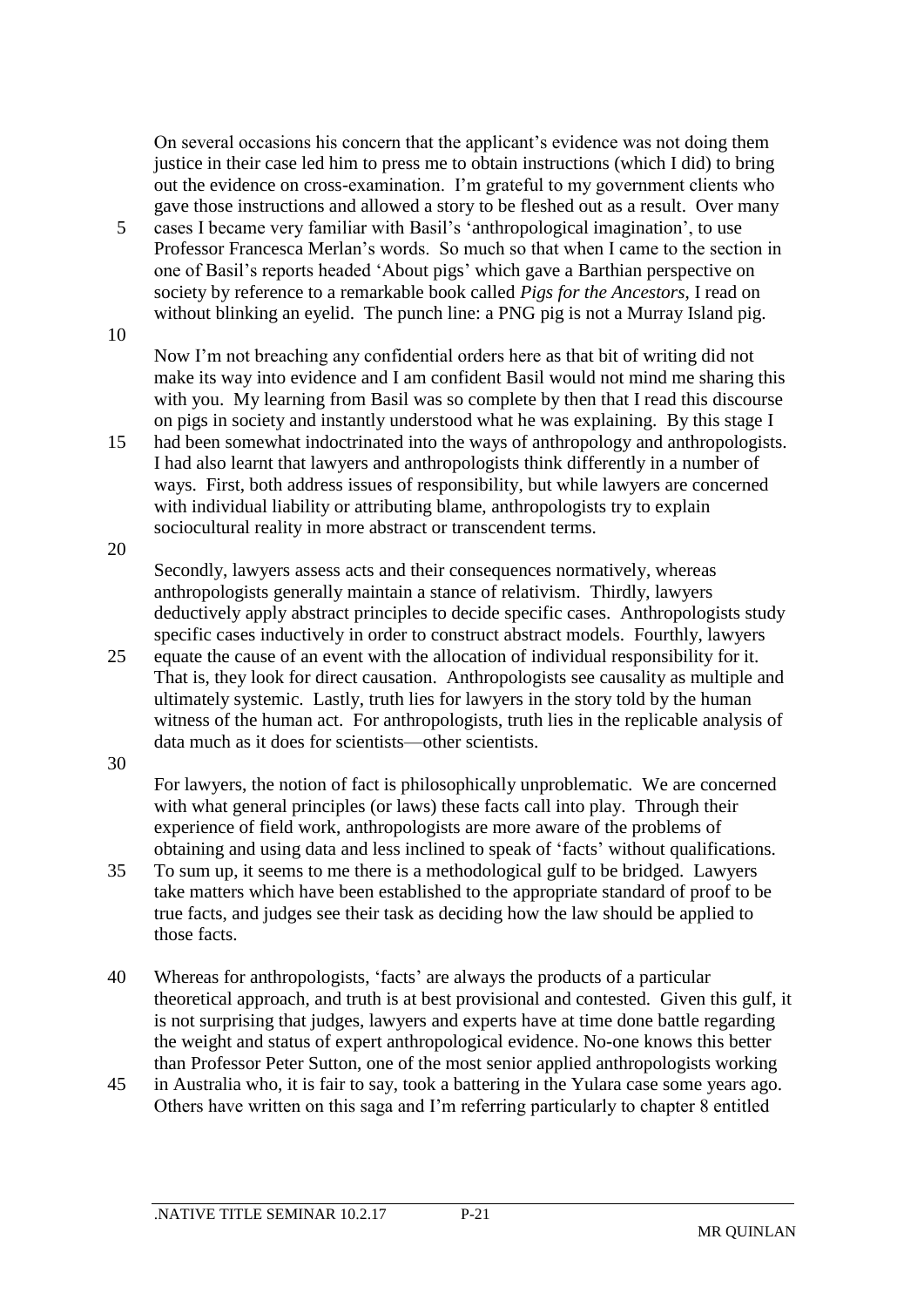'Apocalypse Yulara' in Paul Burke's book, *Law's Anthropology: From Ethnography to Expert Testimony in Native Title*.

I'm told that at one point Professor Sutton became so sick of the politics of native 5 title, Indigenous affairs, anthropology and anthropologists that he publicly announced via an article in *The Monthly* that he had resigned his membership of the Australian Anthropological Society and had instead joined his local MG car club. I searched out the article on 'Switching Clubs' with glee, being the owner myself of a classic 1964 MGB. I found Professor Sutton's article on restoring classic cars as

10 compelling as his anthropology. Professor Sutton, welcome back to native title. I had the pleasure of working with you in my last native title case before I became President. It was a privilege and a great honour to work with you.

If you had remained as one of the wounded experts who never returned to native title 15 it would have been a great loss to native title anthropology and to native title law. I am very much looking forward to hearing from you on the rebirthing of native tradition later today. There are many other experts who I have worked with whom I would like to acknowledge but time will not allow me to do so. Some of you are here today and I hope to speak personally with you later. But I cannot conclude

- 20 without paying tribute to a group of native title anthropologists who are often overlooked, the hard working and dedicated Rep Body anthropologists who are at the coal face (if it is still politically correct to use that term). You really do the hard yards with little recognition.
- 25 I have worked with a number of young talented NTRB anthropologists. The Tribunal's very own Director of Research, Dr Pam McGrath, is one of them. As counsel, I always set myself the task of coming out with a short and succinct statement, no more than one sentence, which summarises what a case was about. In the same vein, summarising my learnings from native title anthropologists over the
- 30 years, it is this: I have learnt to talk like a lawyer and think like a human being. Thank you.

DR McGRATH: Thanks very much, Raelene. We may actually have some time for questions. Thanks. Yes, well, no, at the end. Thank you. Mr Quinlan. Please.

MR QUINLAN: Thank you, Pam. And thank you all. Your Honours, distinguished guests, members of our combined professions, colleagues. It's fitting that I commence my remarks by also acknowledging the Whadjuk People of the Noongar nation on whose land we meet and pay my respects to their elders past and present

40 and acknowledge their continuing stewardship of these lands.

When reflecting on the contribution that anthropologists have made to the field of native title in Australia I had first thought I would acknowledge the singular contribution that anthropologists have made to the fashions on display during country

45 native title gatherings. Lawyers on the whole follow their innate conservatism when it comes to one country hearing dressing in what my wife describes as regional politician chic.

35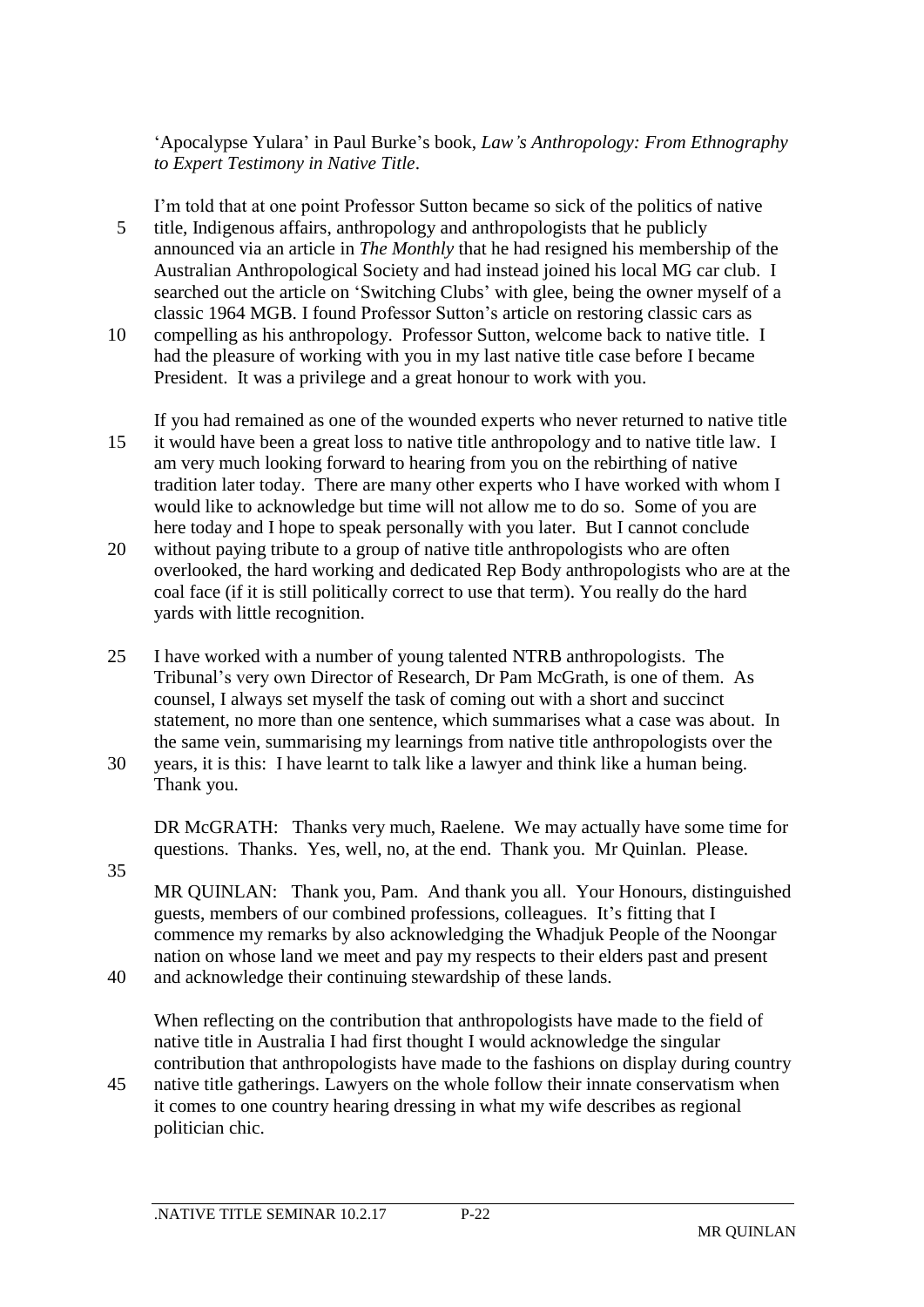Which for men, and to be fair, most of the women, consists of chinos, RM William boots, preferably brown, checked shirts and freshly minted Akubra hats. Anthropologists are a far more sartorially refined and varied bunch, which a survey of most of the native title hearings will reveal: from Professor Peter Sutton's

- 5 ubiquitous pith helmet, Dr Kingsley Palmer's Harry Butler inspired khaki ensembles, Dr Janelle White's colourful, floral summer dresses and to Dr Scott Cane seemingly limitless collection of surf wear.
- I took this as far as I could until it occurred to me that the contrast in habiliment 10 between lawyers and anthropologists was an apt metaphor to demonstrate the different mode of thought in contribution that anthropology has made and will continue to make to we, as lawyers, in the way that we think about property in general and about native title in particular, and the way in which anthropology has helped us as lawyers, in the words of Gerard Manley Hopkins, "To return to our own
- 15 best being." To introduce that idea can I take a couple of points of personal history. When I commenced to study property law prior to Mabo and Queensland or the Native Title Act the text was Sackville and Neave's *Property Law* by the Honourable Robert Sackville, formally of the Federal Court, and the Honourable Marcia Neave formally of the Victorian Court of Appeal.
- 20

And when I pulled that book out to start reading it, the first thing that was in there was a Socratic dialogue written by Professor Felix Cohen of Rutgers University in which he explored in the form of a dialogue the difficulty of being able to conceptualise what property was and the idea of property. The dialogue begins with

- 25 a question and answer, "What evidence, Mr. Black, can you produce to show that private property really exists?" Answer: "Well, here is a book that is my property. You can see it, feel it, weigh it. What better proof could there be of the existence of private property?" Cohen, "I can see the shape and colour of the book very well, but I don't see its propertyness. What sort of evidence
- 30 can you put forward to show that the book is your property?" Answer, "Well, I paid for it." Question, "Did you pay for your last haircut?" Yes." "And did you pay for last year's tuition, and last month's board, and your last railroad trip?" "Yes." "But these things are not your property," and on and on it goes. You get the idea.
- 35

What was fascinating to me—and it was fascinating stuff to a young law student such as myself—is here we were being invited to think and think hard about what property was, what the concept was, and where it came from as a social and cultural institution. And, of course, no sooner had that interest been ignited than it was

- 40 damped down and snuffed out by the doctrine of estates, easements, mortgages and other hypothecations. The social and cultural aspects of property gave way to rules and fixed details that we lawyers could trust, that we could hold onto, and our thinking became rigidified. Law schools will do that to you.
- 45 And then years later the decision of the High Court in Yanner and Eaton came along and it contained this quote which drew upon a jurisprudential article by Professors Gray and Gray. The quote was this, "Native title rights and interests must be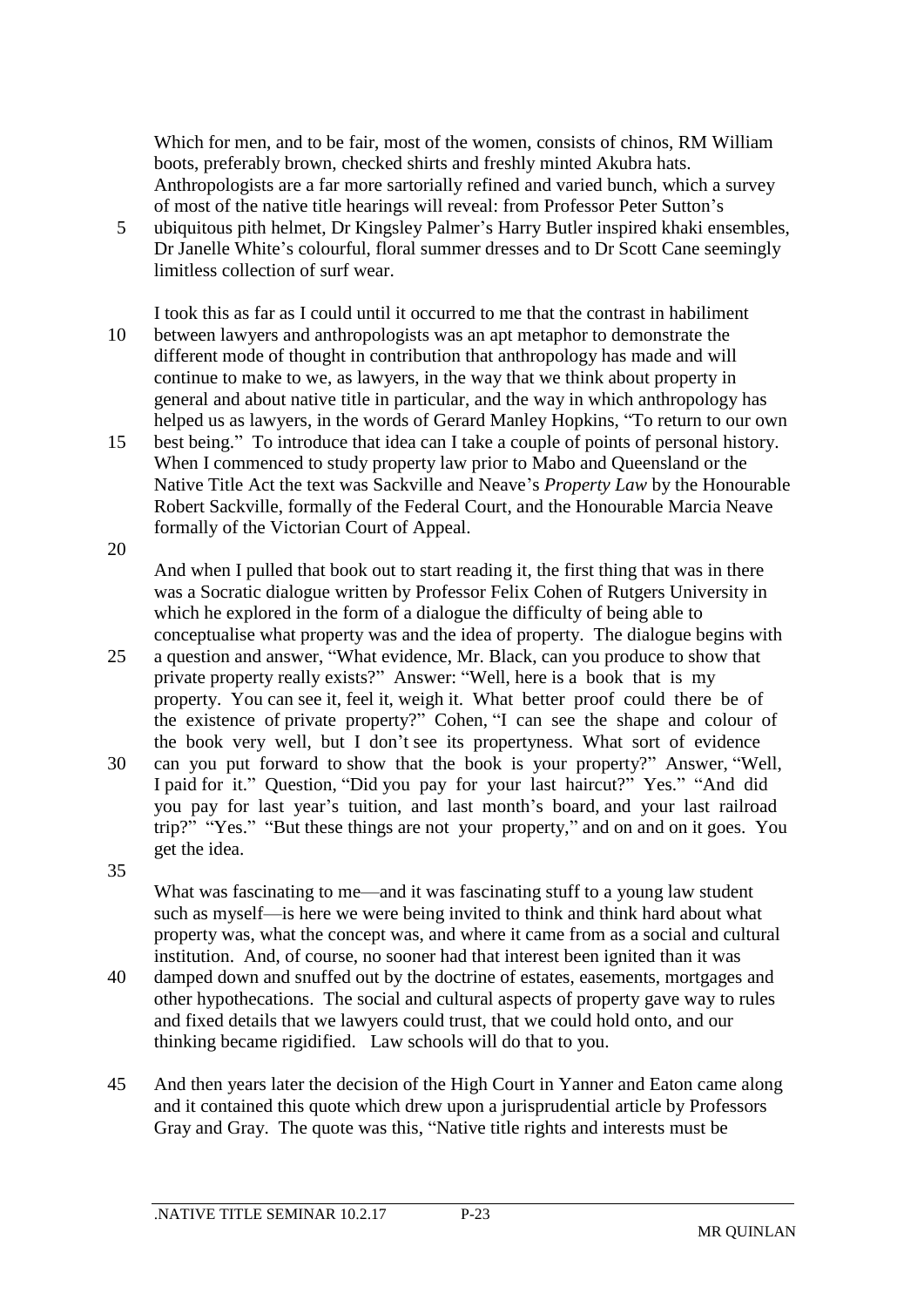understood as what has been called 'a perception of socially constituted fact' as well as 'comprising various assortments of artificially defined jural rights'. Let us be frank. That quote met with howls of ridicule and derision within some in the legal profession who regarded it as over intellectualising the subject altogether too much.

- 5 One of Western Australia's leading senior counsel, who went on to a distinguished career on the Supreme Court of Western Australia, observed in submissions to the High Court that, "One suspects the Grays prefer Proust to Hemingway and that phrases of that kind created difficulties."
- 10 But on closer inspection the recognition of native title as a 'socially constituted fact' highlights the centrality of anthropology as a discipline and anthropologists as a group in reckoning with what we call native title, because it requires us as lawyers to be able to perceive facts by reference to particular social and cultural practices. And such perception is not, as we lawyers would sometimes like to think, a given. It is a
- 15 skill like any other. A particular social practice may tell us a great deal about how rights and interests are generated, what they are and how they are regulated: where people stand, where they sit, who talks first, who talks last, why they do that, who goes where, who doesn't, and why and in what circumstances.
- 20 But simply recognising the social practice and perceiving its socially-constituted meaning are two very different things. And we lawyers are not as good as we think we are at the latter. In fact, we often think that we've achieved some sort of breakthrough merely by recognising the former. Let me give an example from one case that I was involved in where the courtroom on the first day of the hearing was
- 25 arranged as courtrooms sometimes are in relation to native title claims, with a large board down the middle of the gallery of the courtroom to separate the men from the women in the courtroom. And the lawyers made something of a show of announcing at the beginning of the hearing, "Your Honour will note that the men are sitting on one side and the women are sitting on another side and there is a big board down 30 between them."
- 

And almost comically, wherever we went in the hearing we would travel for hours, four-wheel drive through mudflats, through rivers and streams onto cliffs, wherever the court stopped there would be the boards sitting in the middle of the wilderness for 35 people to sit on either side of as a recognition that here was a social practice and,

- look, we've seen that this social practice is there. But not once during the entirety of those proceedings did I recall anybody either asking or saying what that meant. What could we see or perceive from that practice that might inform for us something about what was going on. And it is understanding the meaning of social practices,
- 40 perceiving its meaning that anthropology, I want to submit, most essentially brings to native title.

And in that way, in the context of native title, anthropology functions, I want to suggest, quite differently to expert evidence as it exists in other parts of the law.

45 Where the court calls upon an expert engineer or a medical practitioner to assist in explaining a medical process or an engineering process, what the court is doing is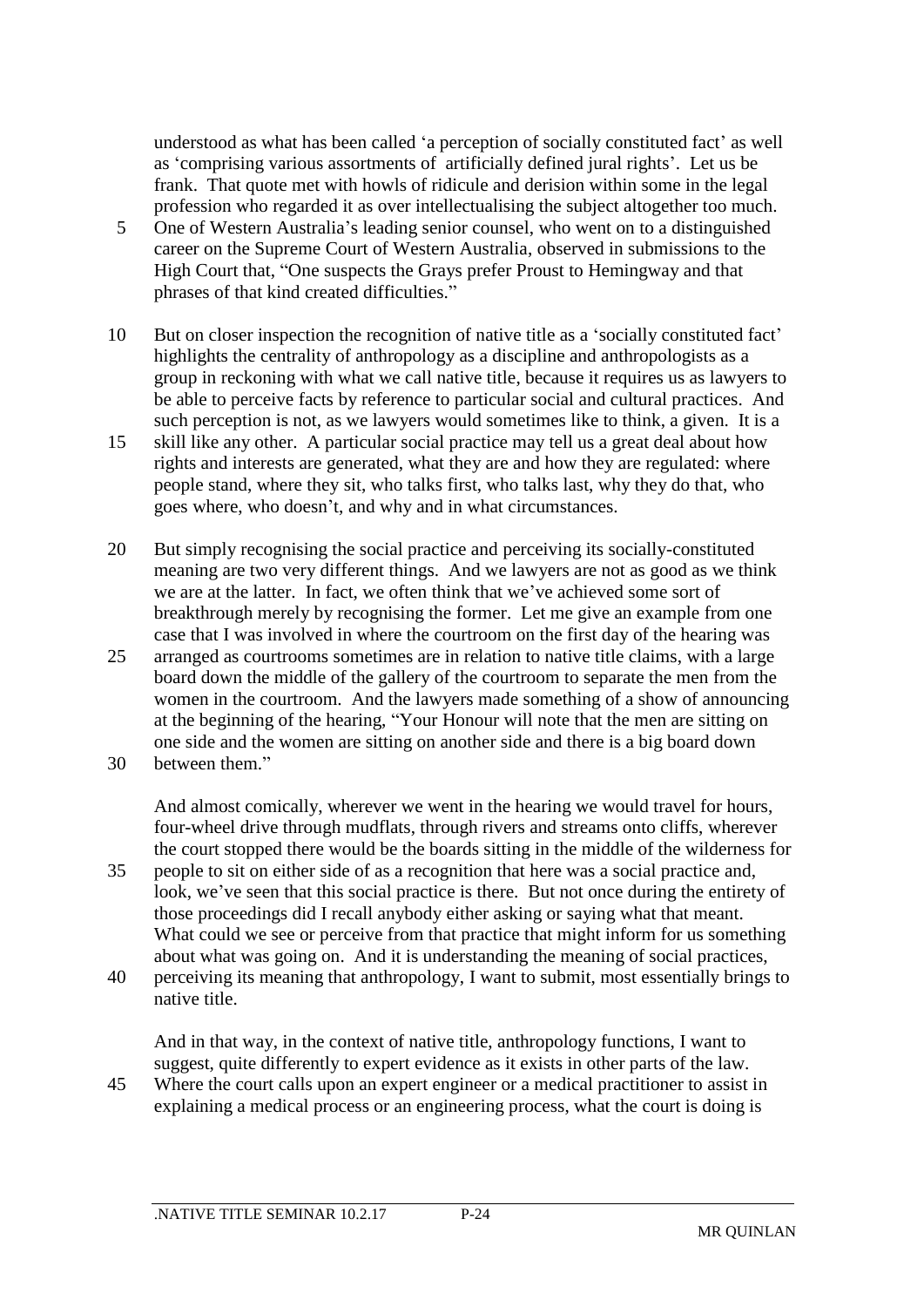calling upon that expertise to provide a piece of evidence which, while used in the process of adjudication, is properly separate from it. It provides a fact to be plugged in to an equation that the law is going to independently provide. And I want to suggest that anthropology in native title is different, because ultimately it is not

- 5 entirely external to the process of adjudication itself. The perception of the socially constituted facts that anthropology assists in bringing to life is the process of adjudication in identifying laws and customs.
- To give another example of a trial in which I was involved in that his Honour Justice 10 North heard evidence of, where – there was evidence given by a particular witness which appeared entirely inexplicable in the manner in which he gave it, in what he said, in how he responded to questions. There seemed to be quite a disconjunction between what was going on, what we were hearing in the courtroom and what would have been expected. It wasn't until sometime after that that the anthropologist who 15 was involved in the case identified the social and cultural context in which that had occurred on that particular day which, in effect, made the penny drop and make the
- evidence itself more explicable.
- And there is from time to time, unfortunately, it seems to me, from the lawyers often 20 a tendency to forget that complexity of social and cultural practice that we are supposed to perceive. And when we do forget it the process of discerning rights and interests from the laws and customs of a particular Aboriginal society becomes sterile and bland. This is most notable, I would suggest, in claims, for example, where the anthropological evidence is presented, as it were, as a gloss or a
- 25 summation of the other evidence, as if the two don't speak to one another, rather than circumstances where the anthropological evidence helps to identify not only the answers but the questions that are relevant to be asked.
- Because lawyers will retreat to what they know, what they can fit within their little 30 boxes. And so we see a lamentable retreat from time to time into verbal formula where instead of exploring the day to day operation of a particular society we default into asking questions like, "Who owns that? Who owns this?", and reducing social complexity to neat, little packages. Anthropology calls us back and for this, on behalf of the lawyers here, I thank you all. And for the future, and this is really a
- 35 question I pose for the anthropologists, is what effect does this process have in the other direction? How and in what way does and do the processes of native title, the distinctions it requires to be drawn, the distinct vocabulary that it is given rise to, all of which are employed with and by members of the societies themselves in formulating claims and gathering evidence, what effect are those things having and
- 40 what effect will they continue to have on those societies themselves?

Because one thing is clear, and I think Dr Sackett is going to speak about this later, change and adaptation of traditional laws and customs in relation to changing circumstances and external influences is an obvious fact in this area. Those external

45 influences in the past that we've already observed the change in adaptation to have included colonisation, movement of populations, dislocation, urbanisation. They are all external influences to which traditional laws and customs have, over time,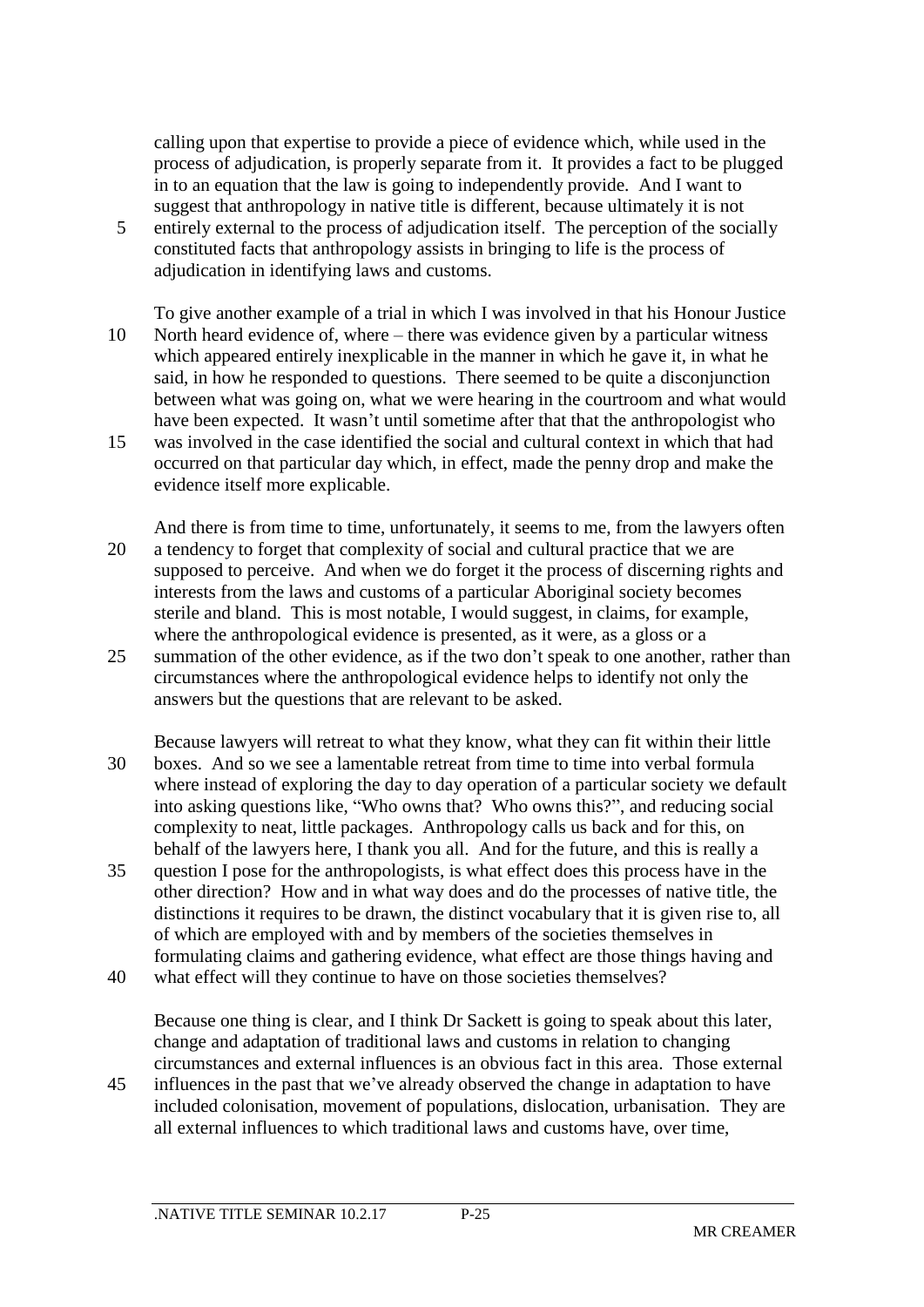adapted. Surely the native title process and the environment it brings itself is no different in terms of an external process. And the interesting question, I think, perhaps for anthropology in the years to come, is what effect will that have on the continued change and adaptation? Thank you.

5

DR McGRATH: Thanks very much, Peter. Josh, you're early.

MR CREAMER: ..... I think everyone is scared of the five minute and two minute warning and then the - - -

10

DR McGRATH: We haven't had to use the gavel yet.

MR CREAMER: It worked, didn't it?

15 DR McGRATH: Absolutely.

MR CREAMER: So we take a puzzle, a puzzle with 500 pieces, even 1000. If you take the pieces, you scrunch some up, for the fire bugs out there you might singe a few, throw some paint on others. You basically damage them any way you can. You

- 20 take the pieces from the puzzle, you go out to the biggest refuse station you can find, so fancy word for a tip, and you scatter those pieces across that location. Now, you don't just want one puzzle you take hundreds of puzzles. And you scatter the pieces all in the same location. You then ask the anthropologist to go out and collect all the pieces from the first puzzle and put the puzzles together. Now, what the
- 25 anthropologist doesn't know is that there are hundreds of puzzles all in the same **location**

Now, letting him know that would just be too easy. Now, you might think that all these things pose some obstacles and they do, to some extent. But the greatest 30 obstacle an anthropologist must face is posed by the lawyer. Yes, the humble lawyer. Now, the lawyer herself has never had to complete the task of putting together the puzzle. No, no, no. That would not be right. But despite her lack of experience in putting together the puzzle that doesn't stop the humble lawyer from being an expert in said task. Importantly to, the lawyer is an expert at drafting rules. 35 In this case let's call them the terms of references.

And before the anthropologist can go off on the merry way the lawyer prepares a 15 page terms of reference on the dos and don'ts in putting together the puzzle. Now, despite all these challenges we know that this story, like all fairy tales, has a happy

- 40 ending. And the anthropologist brings back a completed puzzle no less. Now, the puzzle itself we could not say is perfect. Because none of us know what the puzzle was supposed to be in the first instance. The puzzle box was destroyed long ago and sometimes when you look at the completed puzzle closely you will see that some of the puzzles may have snuck in from a different puzzle altogether. And some of the
- 45 edges do look rather frayed which makes it difficult to tell whether they belong or not.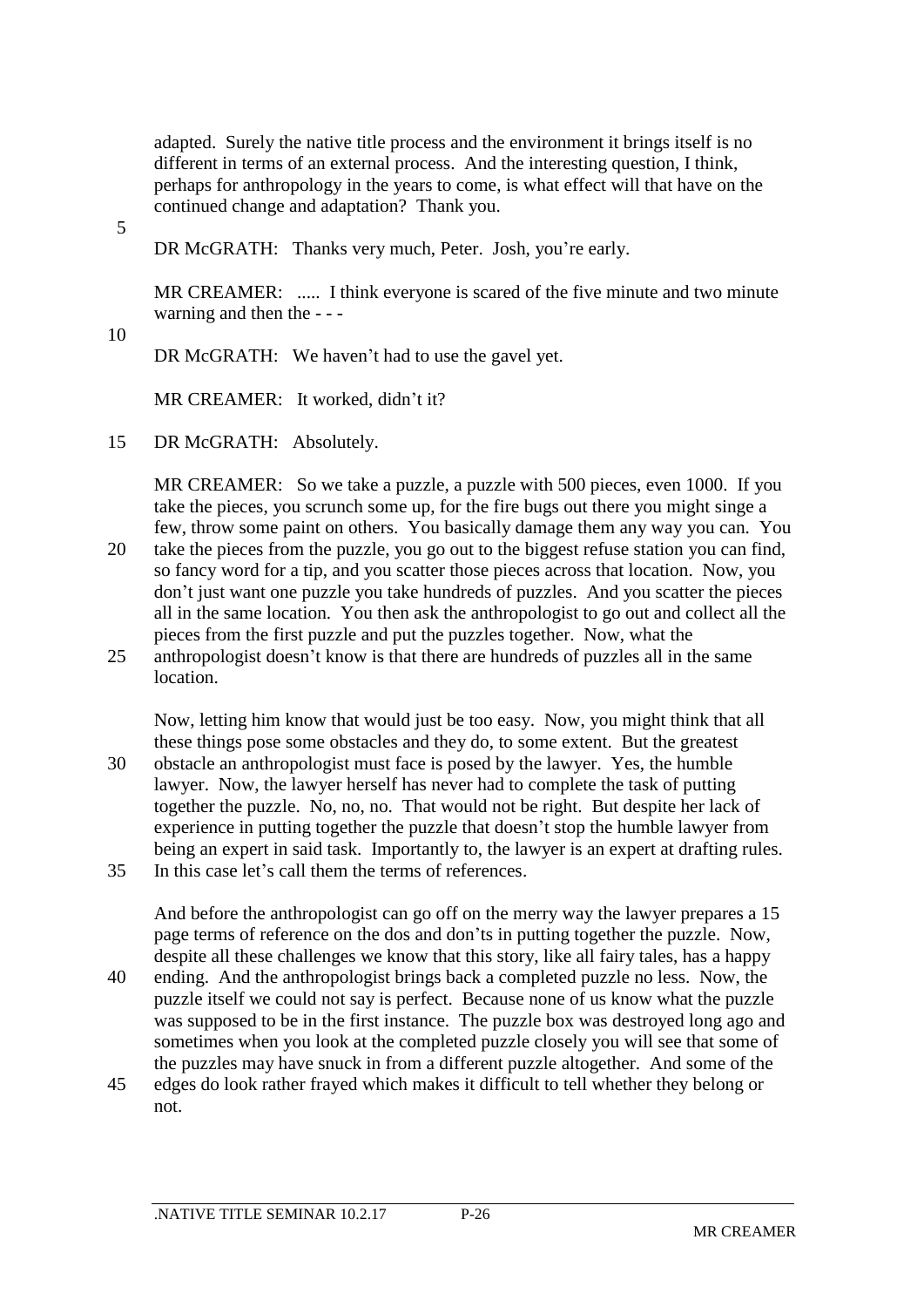But fortunately the rest of the pieces, by majority, allow them to remain. In the end though the anthropologist presents us with a puzzle that we're happy to take to the ultimate decision-maker and the person most experienced in imposing order, the judge. Now, having repeated this process over more than two decades it has become

5 obvious to the lawyer and the anthropologist that they are very different. Initially it was presumed that there existed an intramural dispute between the two, but in order to settle the dispute to finality, well, at least until the PBC is established, the skills of the representative body were enlisted. And they quickly set about applying their best lawyers to the task who, as we know, prepared up the terms of reference and research 10 was conducted.

Now, comparisons of the lawyers and the anthropologists brought some notable differences to light. Perhaps the most enduring was the understanding of how they classified themselves. Neither could agree – neither of the two could agree—

- 15 whether they were a society. In fact, the two couldn't agree on what the term actually meant. Here's some quotes from you, Kingsley. Now, the lawyers initially were happy with the terms 'clan' or 'group' or 'community', and as we know Justice Brennan repeated those in Mabo. But fortunately, thanks to our friends, the anthropologists, our understanding developed to the well-known decision of Yorta
- 20 Yorta where we lawyers have come to refine our thinking of the terms of a society as a body of persons united in and by its acknowledgement and observance of a body of laws and customs.
- See, what we lawyers like most is order. So much so that the greatest TV show of all 25 time is named *Law and Order*. For u,s society has to be classified, categorised, placed in a neat bundle, so that we know exactly which A4 binder on which shelf it must go in. To us, society is a thing in the same way that native title itself is a thing that fits neatly within its allocated shelf on the space allocated under all things common law. If native title didn't fit neatly within its allocated space on the shelf 30 under all things common law, as Justice Brennan said, this would fracture the

skeleton which gives our land law its shape and consistency.

To us as humble lawyers, without order there is chaos. And chaos is exactly what the anthropologist revels in. Think back to the puzzle. To the anthropologist, as Dr 35 Palmer says, in law 'society' is indeed a thing. He points out earlier in the article, with some disgust I might add, that thinking of a society in the same way we think of a frog or a jellyfish as a 'thing' is more embarrassing than useful. I might point out I'm yet to see that quote make it into a judgment. As Dr Palmer says, a society in anthropology is made up of a set of relationships changing through time, defying

40 rectification and certainty. Chaos - the anthropologist revels in it.

So we might say there's some difference there. Moving on to the next comparison: language. Dr Palmer rightly proclaimed legal meanings and those of social science show no automatic correlation. I should end my argument there. But I do want to

45 point out, as has been mentioned before, some of the things that were said in Jango. And I will leave the last word to Professor Sutton, which [inaudible]. Yulara was the anthropologist's subtle introduction to common legal words and their meanings. So common, in fact, that my wife, who is a lawyer, and I were introducing our two year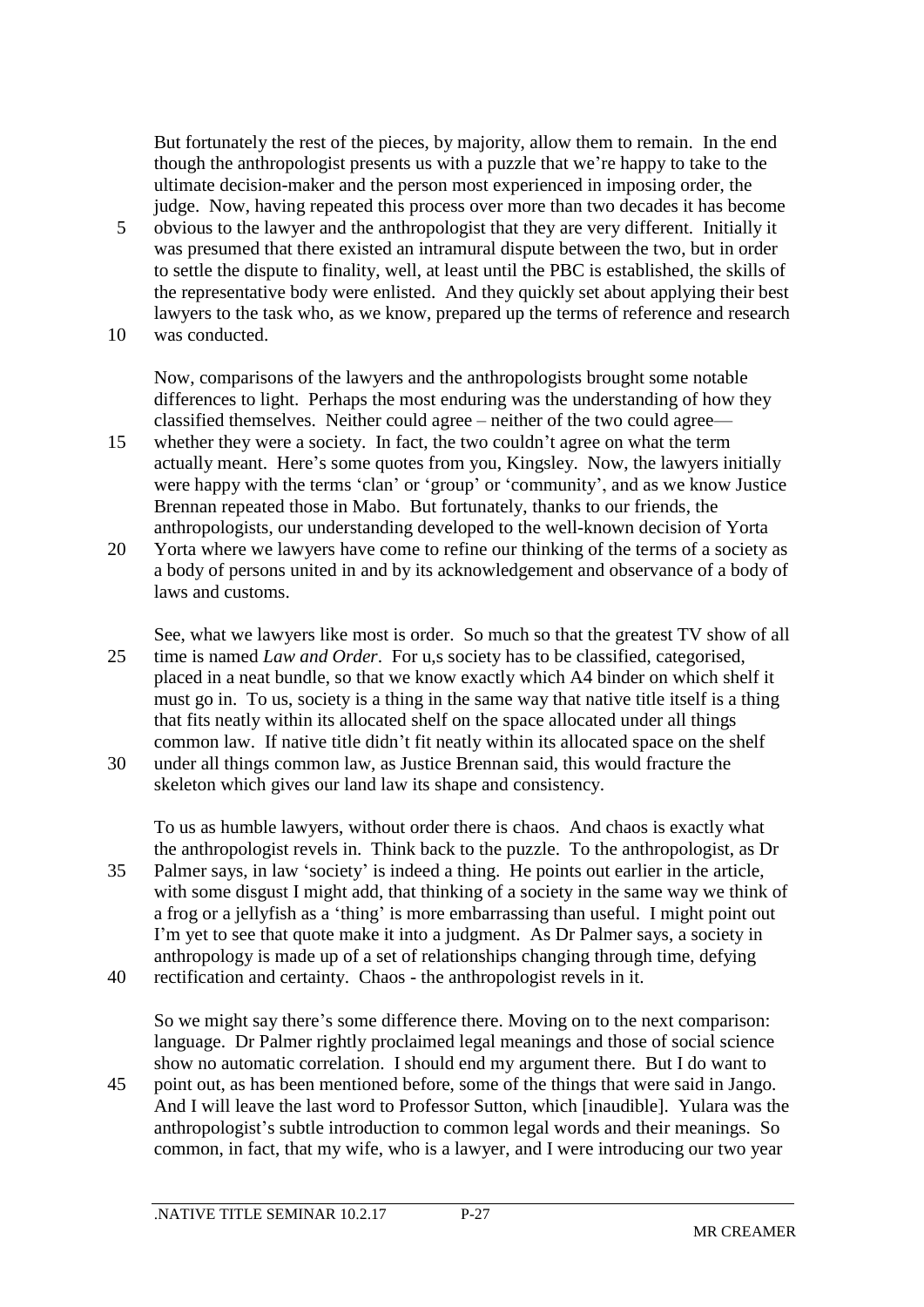old yesterday to the importance of undifferentiated statements of facts. We were – let me finish – expressing opinion and advocacy of a claimant's case when she was selecting what cereal she wanted for breakfast.

- 5 First, yes, we are told that rice bubbles are made of rice but we don't have any evidence of that. Secondly we know that you say that they are delicious but that is only your opinion, and thirdly, saying that they are the best food in the world is going a step too far. My daughter is also familiar with the rules of hearsay and how the exceptions apply to any stories told by her great aunts about Mount Isa and in
- 10 particular Lawn Hill [inaudible] for some of you. And whilst for lawyers the decision in Jango only sought to clarify some well-known matters, the impact on anthropologists might be best summed up from the following comments by Professor Sutton: "Legal culture is nothing like as empiricist in approach as it is often assumed or pretended to be. It is ironically almost as phenomenological in temperament as
- 15 Western Desert thought. It can find itself in anxious competition with the much younger intellectual tradition of scientific method."

Understandably, the late Ronald Berndt writing on the Gove Land Rights case said it made him realise that the expert evidence had been a matter of the raw and the

- 20 cooked. Anthropologists were the raw material there to be cooked by their lawyers. Yulara was a case in which law and anthropology were somehow made to join each other in competition. The predilections of law, not social science method, won. As Dr Morton noted with respect to Yulara, the Yulara decisions illustrated that most anthropologists would agree that Sackville J does not understand anthropology and
- 25 probably sees no requirement to understand it, an odd and unreasonable situation for someone who sometimes has to listen to expert evidence from anthropologists.

But one reflected and sometimes cautious instructions to anthropologists to not educate the judge. Now, I might leave the final remarks for the anthropologists but I 30 would say certainly there seems to be some differentiation on how lawyers and anthropologists use communication. Now, in order to settle this dispute finally, and we did put our best attempts in to mediate the issue, but in order to set it finally the matter was sent before Justice Jagot. Now, what convinced her Honour in determining the issue was not the quote from Bauman about the practices of lawyers

- 35 when Bauman said "Lawyers on both sides are out to win, to undermine the credibility of witnesses and to relentlessly pursue their cases with sometimes damaging consequences for both anthropologists and claimants."
- Moreover the legal system is built, as McCaul describes, on a system in which each 40 party interprets facts to construct an account that benefits its position and damages that of the other party. It is interesting to think of what our friends the anthropologists think of us. Or, taking into consideration the comments of Glaskin who said, "Many anthropologists, Australian anthropologists have reservations about native title: about the native title legislation and its judicial interpretation, about
- 45 various aspects of native title claim processes or about the outcomes that Indigenous Australians really gain once the whole protracted process of resolving a claim is over."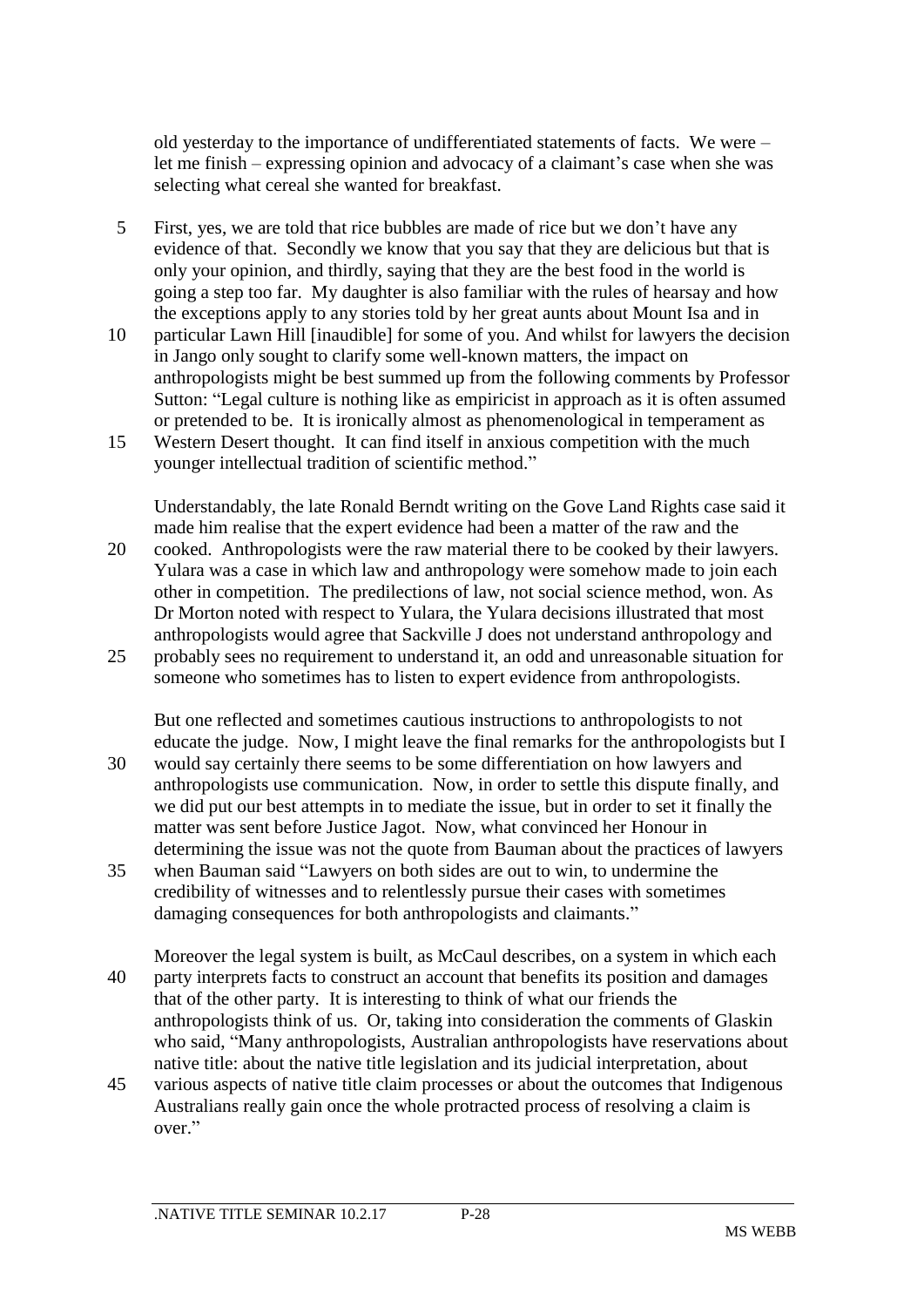See, it has become a common myth among anthropologists that the only people who gain from native title processes are the lawyers. But as we know, even though enough people might think believe in something it doesn't mean it can be established beyond a reasonable doubt. Now, having assessed the evidence ultimately what

- 5 convinced Justice Jagot about the difference between the two groups was that the lawyers always stood for the most grandest of ceremonies, dressed in flowing robes and adorned with head pieces centuries old. The leaders would wear the grandest of red ceremonial dress with head pieces that ran past their shoulders.
- 10 Whereas the anthropologists have got no public ceremonies at all. And it was often debated among the lawyers whether the anthropologists had suffered a loss of their traditional law and customs that had simply been too great for them to establish that they possessed any rights and interest under traditional law and customs. Now, despite the protests of the anthropologists that they were part of the same society, her
- 15 Honour could not be satisfied that the three-stage test in Waanyi had been met. Now, as I sit down to ponder this question I begin to reflect on my own expertise in putting together a puzzle. I do find it rather ironic that having never put together a puzzle before my mind like all of us who practice in this jurisdiction is filled with the dos and don'ts of such a task.
- 20

Now, the primary reason for my knowledge in how best to interrogate such a task has come from my learnings of native title. Through the eyes of the many anthropologists who I produce reports in claims that I have worked on and in cases which I have read. Now, ultimately we must balance the legal rules with the science.

- 25 But it is through the science that the evidence has to be interpreted. Ultimately, in doing so, we come to such conclusions by looking through the lens of our anthropologist and understanding in much more detail and rigour than we would if we did not have their support. I have come to understand that sometimes subtle distinctions that the untrained would not recognise are often more important than the
- 30 more glaring ones.

I have also learnt much about the history of the country and of those earlier ethnographers who went about cataloguing some of my own ancestors. And for that knowledge I'm indebted and grateful as we all are, I think, for the important

- 35 contributions anthropologists have made to the knowledge that we all hold. And importantly, to the critical decisions that the judges must make. I will leave you with that. Thank you.
- DR McGRATH: Thank you very much, Josh. Look, it never ceases to amaze me as 40 an anthropologist how, for a profession who deliberately takes itself, we deliberatively take ourselves, to the margins of society, the extent to which we continually act surprised when we feel a little bit misunderstood professionally. And so, thank you for those fabulous papers. I certainly feel perhaps that – I feel a little less marginal and certainly a lot more appreciated, so thanks very much. Shall we
- 45 take we have got a couple of minutes for questions if there were any comments or questions from the floor? Well, how about we go to afternoon tea. If you would like to reconvene just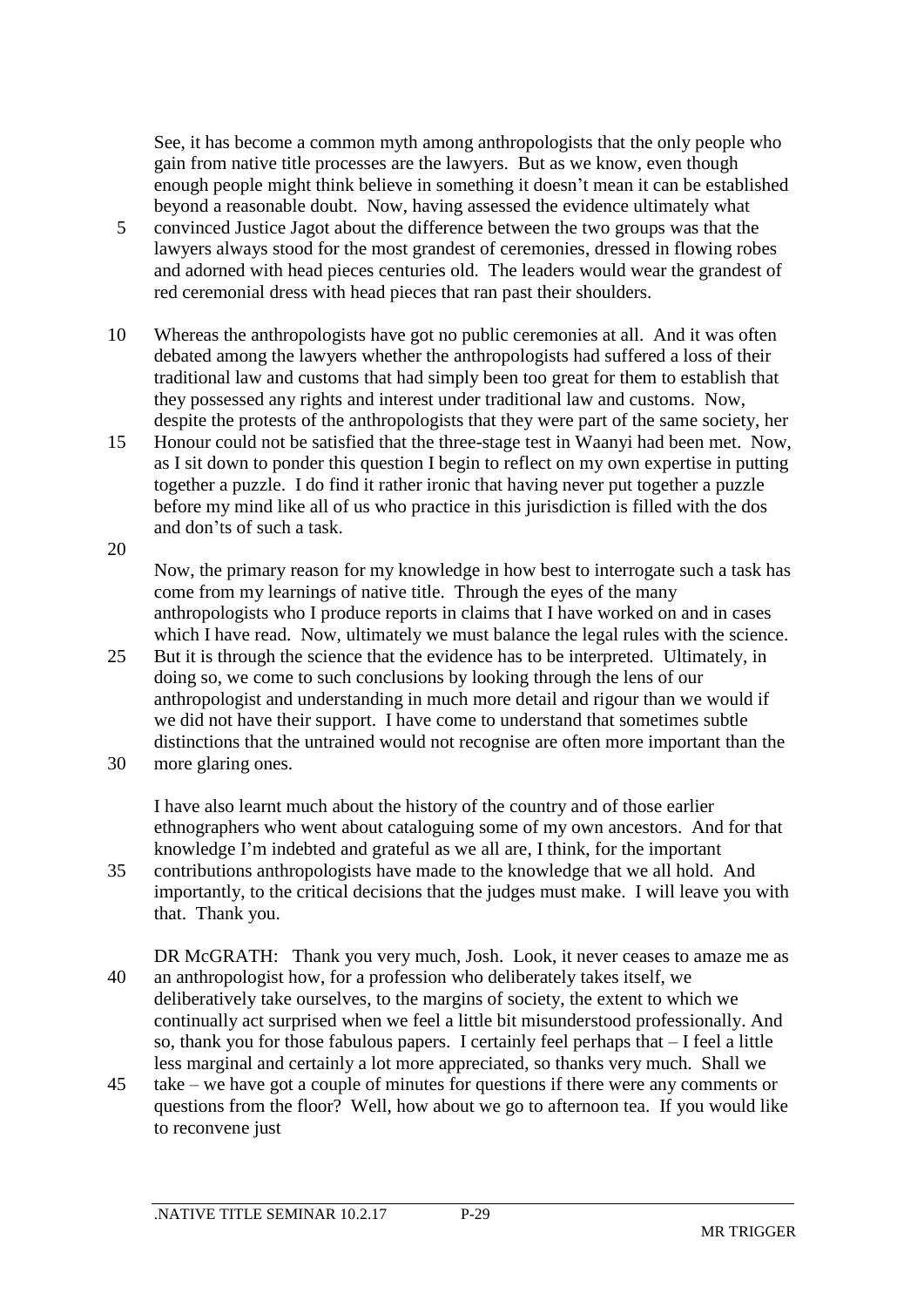before 3.30 and we will have our afternoon session and if we have time this afternoon we will take some discussion from the floor then. Thank you.

## 5 **ADJOURNED**

### **RESUMED**

#### 10

MS WEBB: It's my great, great pleasure to introduce the next session which is anthropologists on the laws of the land and the culture of the law. I'm not going to use up your time by speaking so I will invite Professor David Trigger to come and talk with you.

15

PROF TRIGGER: Thanks very much. Thanks for the invite to come. I notice that a few of us speaking now have probably got more slides than the earlier speakers. That's right. I'm, sort of, thinking that way. But I'm going to leave you to read some of the text there rather than, of course, read through it. The first couple of

- 20 points I thought I would make is that anthropologists have had choices over the last 25 years about whether to engage with this kind of work and before that, of course, we might say over the last 40 years with the land claims era. And as has been indicated earlier the second dot point there is, sort of, on the money so some of our colleagues choose to remain within the academy. Others such as those of us here 25 today have very much engaged.
- And the bottom dot point is all about that difference between the, sort of, flexibility in academic writing, you might say, compared to the forensic inquiry in the legal process. I wanted to make some comments about, as you would expect, from the 30 perspective of the discipline of anthropology. Apart from the law's approach to assessing such a complex issue as changes and continuities in traditional law and custom, it has been the public and also the internal politics of the discipline of anthropology that have influenced whether practitioners have chosen to get involved.
- 35 And I want to show an interesting quotation from the late Neville Bonner and I won't read through it there but you can look at it. This was a seminar that Mr Bonner gave at the University of Queensland in 1995, not that long after the passing of the *Native Title Act*. And, of course, Neville Bonner was Australia's first Aboriginal parliamentarian. He was addressing students and staff in anthropology and
- 40 archaeology. Part of the context of his comments at the time, where he wanted to say, that anthropology and archaeology was of great importance in native title. The context was though that there was a particular anthropologist who he referred to at the time who had found from his research that a rival group's claim to rights in country in south-east Queensland where Mr Bonner also claimed rights, of course,
- 45 that that anthropologists had concluded that another group had rights there.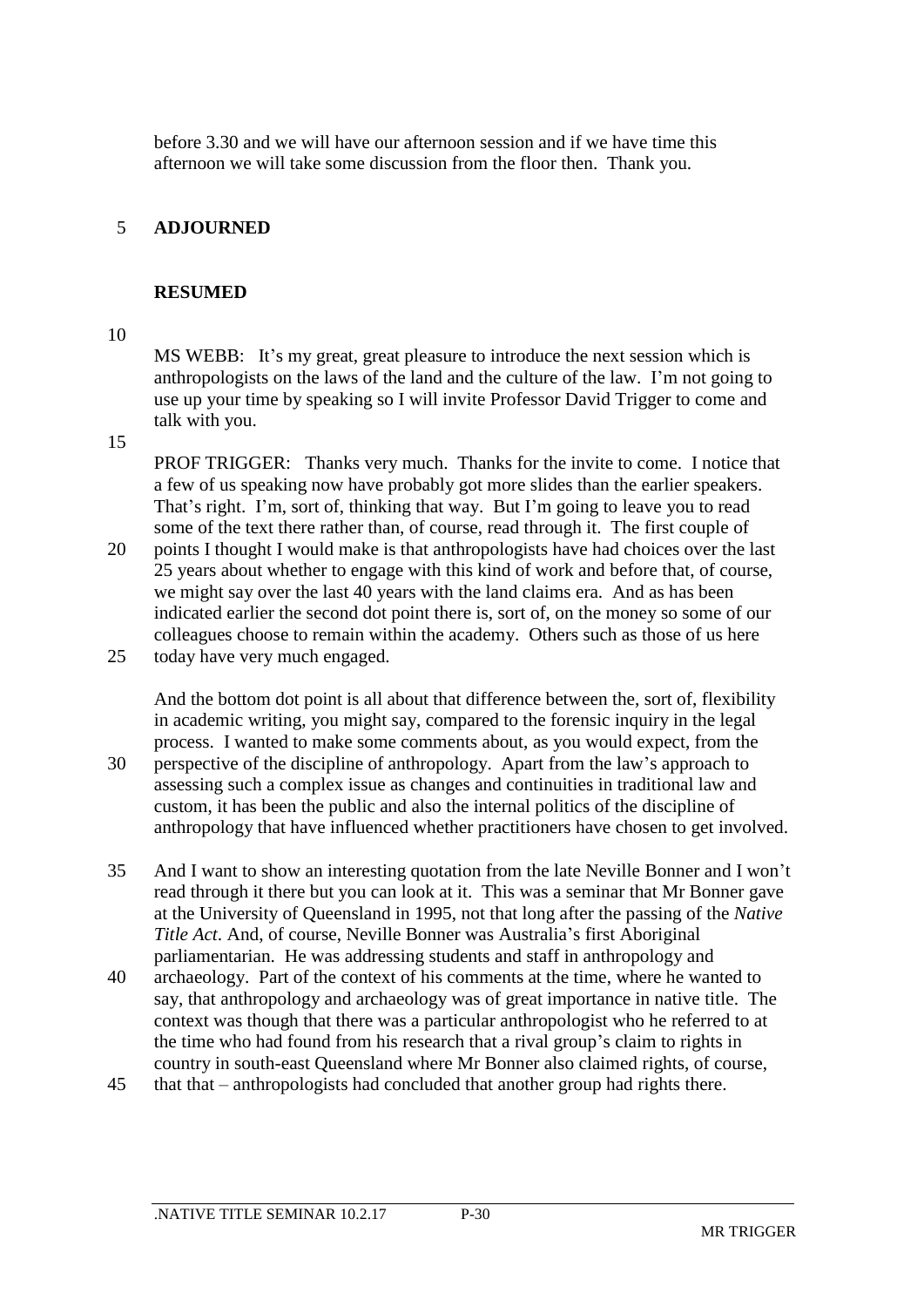So this illustrates, of course, from the earliest periods the difficult position in which investigators and researchers can find themselves. While not advocates in the ways of lawyers, anthropologists can find it difficult to avoid being drawn in to disputation among Indigenous parties. And anecdotally we do know that some people choose

- 5 not to work in the area for that reason. Mr Bonner's presentation further illustrates the vigorous politics of representation affecting the standing of anthropology and archaeology as social sciences in academic debate and public settings where commentators will find reasons why our research is highly valued but also at times speak of it being unwelcome.
- 10

Mr Bonner began in 1995 with only a sort of half joking reportage of a belief that some of us who were around at the time heard various versions of, which was, of course, "that any Aborigine had as many anthropologists as a dog had fleas", though the broader tenor of his seminar was clearly about the great potential for the

- 15 disciplines to address the interests of Indigenous people. He, at the time, was a member of the Queensland Land Tribunal which heard claims under the Queensland Aboriginal Land Act, which interestingly gets lost, though quite a number of claims were heard parallel to, though somewhat different from the Northern Territory jurisdiction of land claims. And in his speech he, Mr Bonner, referred to a particular
- 20 claim, the Cape Melville claim, on which he had been one of the Members up on the Cape. And on being most impressed with the work of the anthropologist concerned, that being our colleague Professor Sutton at the time, who drew on his academic work to form the opinions required by the legislation.
- 25 But together with the recognition of anthropology's corpus of academic and applied research, I did want to point to the obvious and that is that there can be a parallel suspicion or ambivalence about the discipline in some quarters, and of course, together in the native title context, with great scepticism about the legal process. It is instructive, for example, that despite the huge contribution to the work of the two big
- 30 Northern Territory land councils over 40 years now, it is surprising and disappointing that it is not possible to study anthropology or archaeology at Charles Darwin University in the Top End—a location where we would think that, among others, Aboriginal students, in particular, should have opportunities to become professionals in the native title arena.
- 35

I haven't investigated directly but I suspect the university which has some courses on what is termed "Indigenous knowledges", though I have never understood why the plural makes any sense any more so than for any other kind of knowledge, but that the university is playing mistakenly to the politics of linking dismissal of

- 40 anthropology to an embracing of decolonisation. And this is part of the politicised context in which students choose whether to embrace the discipline and university colleagues can struggle to defend its intellectual and political integrity.
- Indeed, I will mention that an example from my own direct experience was at UWA 45 here in Perth in 2005 when we established the first training course for native title anthropologists. The establishment of the course was opposed by a senior person in Indigenous Studies at the university, a colleague there, partly because of a general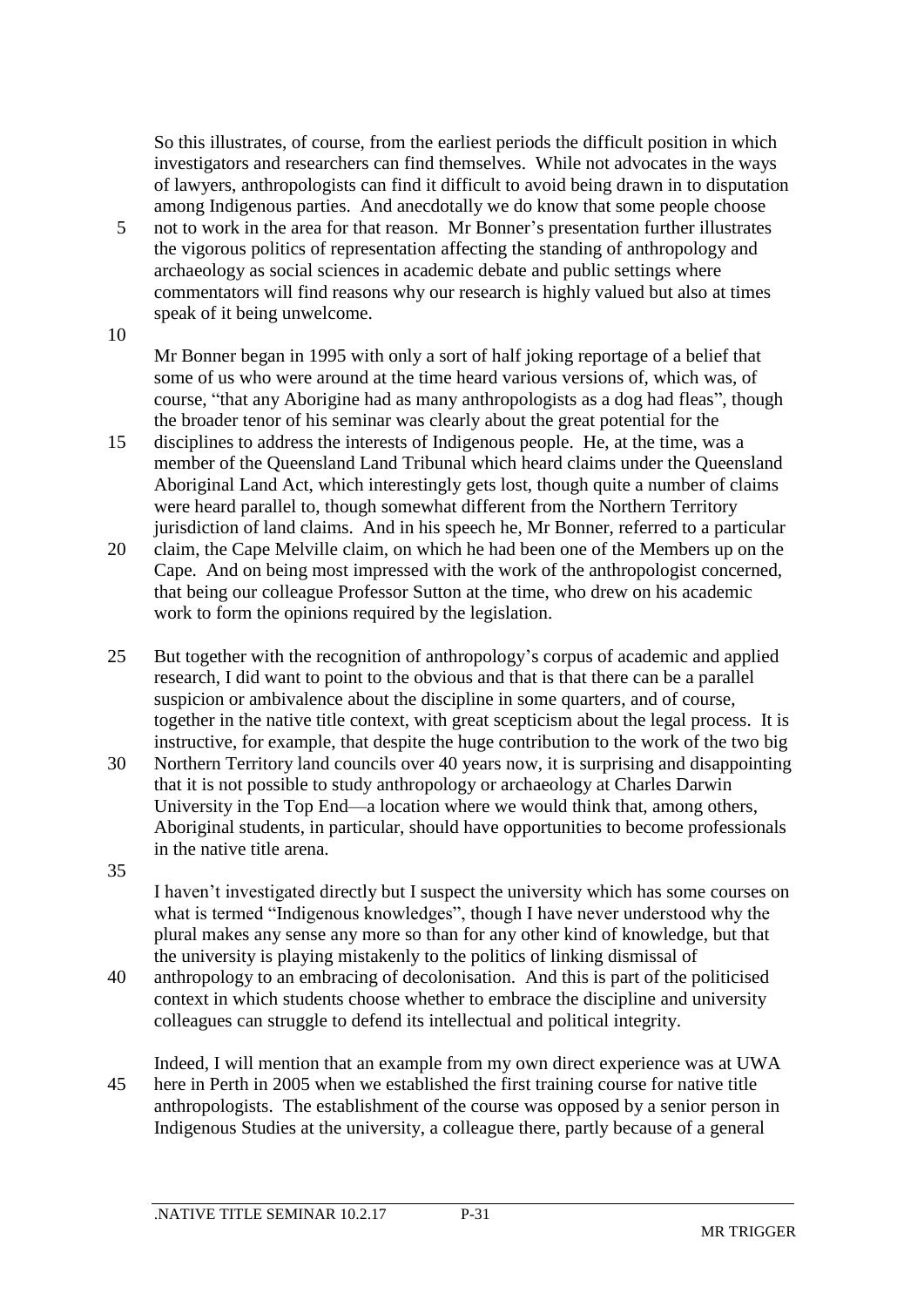dislike of the discipline and also that the course was to involve some staff and students who did not identify with any Indigenous ancestry or identity. So, I am trying to show here, what many know in the room already, that working as a native title anthropologist or lawyer is inevitably political. And those of us who do so have

- 5 to make judgments about where we stand. My judgment for 25 years has been that this is a highly productive area of work in moral and political terms as well as in regard to practical outcomes.
- In this context, most here today have witnessed an extraordinary engagement 10 between a social science discipline with underlying aspirations to address historical injustice, and a legal profession charged with the responsibilities of simultaneously applying legislation professionally according to the intention of Parliament. I should add that, in my view, both anthropology and the law also appropriately have responsibilities to the interests of the broader post-settler Australian society, with all
- 15 of its diverse groups of long-time settler descendants, migrants, very recent refugees and so on. And I say that because I think that broader responsibility to the wider society in the native title context can be lost in the wash of advocacy politics of Indigenism that both anthropologists and lawyers work with and work through.
- 20 Briefly, in this challenging setting, what is it then that the law requires, commonly producing, I think, among anthropologists both intellectual stimulation and frustration? So a few obvious points: to work with specific wording of the legislation to best fit complex social processes into terms like 'law' and 'custom' and 'tradition'; to document creative responses to colonial history, forms of creativity on
- 25 the part of Indigenous people that we as social scientists expect to find in all human groups. Yet the law requires us to be cautious as well as scholarly in explaining how and why the concept of creativity can be commensurate with adapted inherited rights in country. If an adapted belief or practice exhibits creativity, is it necessarily no longer derived from what the law and custom once was? Words we find in the
- 30 context of working in native title almost have a life of their own. So, a warning to anthropologists who use the term 'creativity', be prepared to discuss it […].

And to note elements of frustration for anthropology, I think. We know that anthropology is deeply aware of risks of reifying tradition whereby elements of 35 culture, such as ceremony participation or skin systems or knowledge of kinship terms, become required as proof of inherited rights. We are aware of how the customary bases for decisions among claimants can be affected greatly by practical and financial interests, as much as, as well as, customary concerns, and yet how such interests can't realistically be expected to operate in some kind of bubble, completely

40 separate from Aboriginal people articulating their material and symbolic interests in the contemporary society.

I do have to carry on quickly. So, with the spirit of celebrating 25 years, a concise list. What have I learned from engagement with the law? Well, with native title law 45 focusses our attention on practical outcomes, symbolic outcomes. And this is a

stimulating complement, I think, to academic anthropology's aims in theorising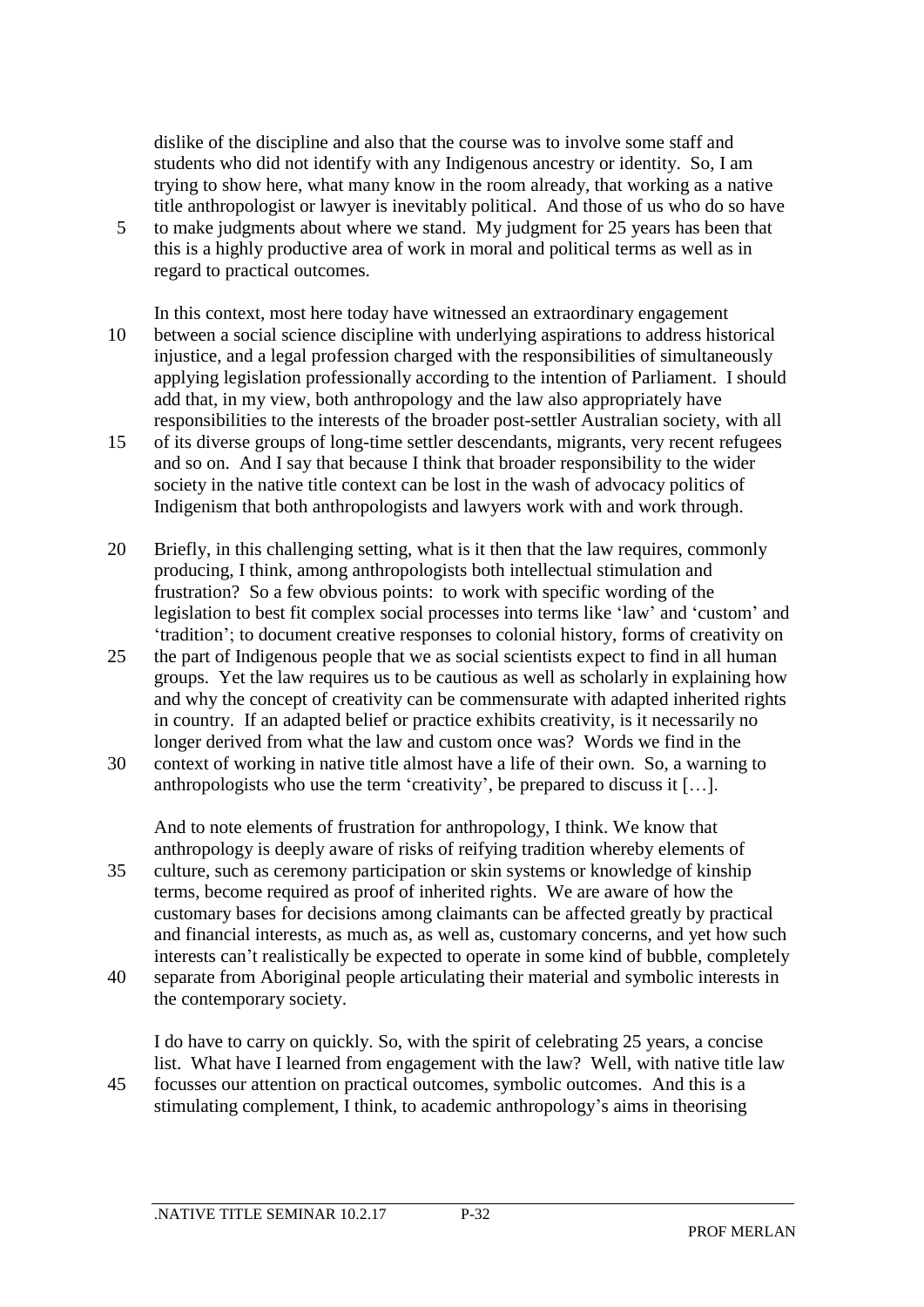culture and its transformations. I have learned that social science, to be valued outside academic discourse, needs to support interpretations with sound data that are clearly depicted and explained. That professionalism in communication in the public domain brings standing to a discipline and that instant commentary, so prevalent

- 5 nowadays on social media, has its disadvantages in this respect. And that despite its slow pace, maddening formalities, repetition, waste of paper, there can be great satisfaction in achieving closure through systematic examination and forensic inspection of the issues dealt with in Australian native title.
- 10 And here we come to the good part; what have lawyers learned from me? Or, more accurately, of course, from anthropology in broad terms. So, as has been hinted at, discussed already: that what the Act terms law and custom is not always consciously known and capable of articulation; that oral tradition is not always discoverable in the form of listed rules and norms; that there are multiple ways of living with
- 15 tradition in Aboriginal Australia just as elsewhere across the world; and that life circumstances go on, that they drive choices about how much culture to reproduce over generations. Anthropology tells us that this is not a given. All human groups make decisions.
- 20 But to return to Mr Bonner's plea, from his perspective in '95, that we need to proceed with caution in arriving at conclusions about the washing away of habitual world views by the tide of history. And that collective and individual understandings of traditional connections to land may well vary across a claim group and the loudest voices will not be the only ones to which we need to listen. That taking instructions
- 25 is not what anthropologists do in the sense that lawyers take instructions. Yes, instructions to carry out broad investigation of particular issues but not to be at a meeting, see a resolution through a show of hands, and take that as a final instruction to a conclusion about membership of a group, or the nature of law and custom.
- 30 And, given the time pressure, I will need to go finally to my point, that I acknowledge that all of this learning from anthropology makes for a messy and difficult business of resolving ways forward and firm conclusions in native title. But I think it is indeed about that messiness and difficulty in the reproduction over time of customary rights in land that I think lawyers I have worked with, or been cross-35 examined by, or both, have learned from me. Thank you very much.

MS WEBB: Thank you very much, Professor Trigger. I think you mentioned you had some other slides which - - -

40 PROF TRIGGER: ..... photos.

MS WEBB: Good, photos. There will be a publication of this event so look forward to seeing those in that publication. Just while Pam is setting this one up could I invite Professor Francesca Merlan to speak with you. Thank you very much.

45

PROF MERLAN: Good afternoon. Thanks – pardon. Okay. Thanks for this invitation to be here. It may be, as some have suggested, that eventually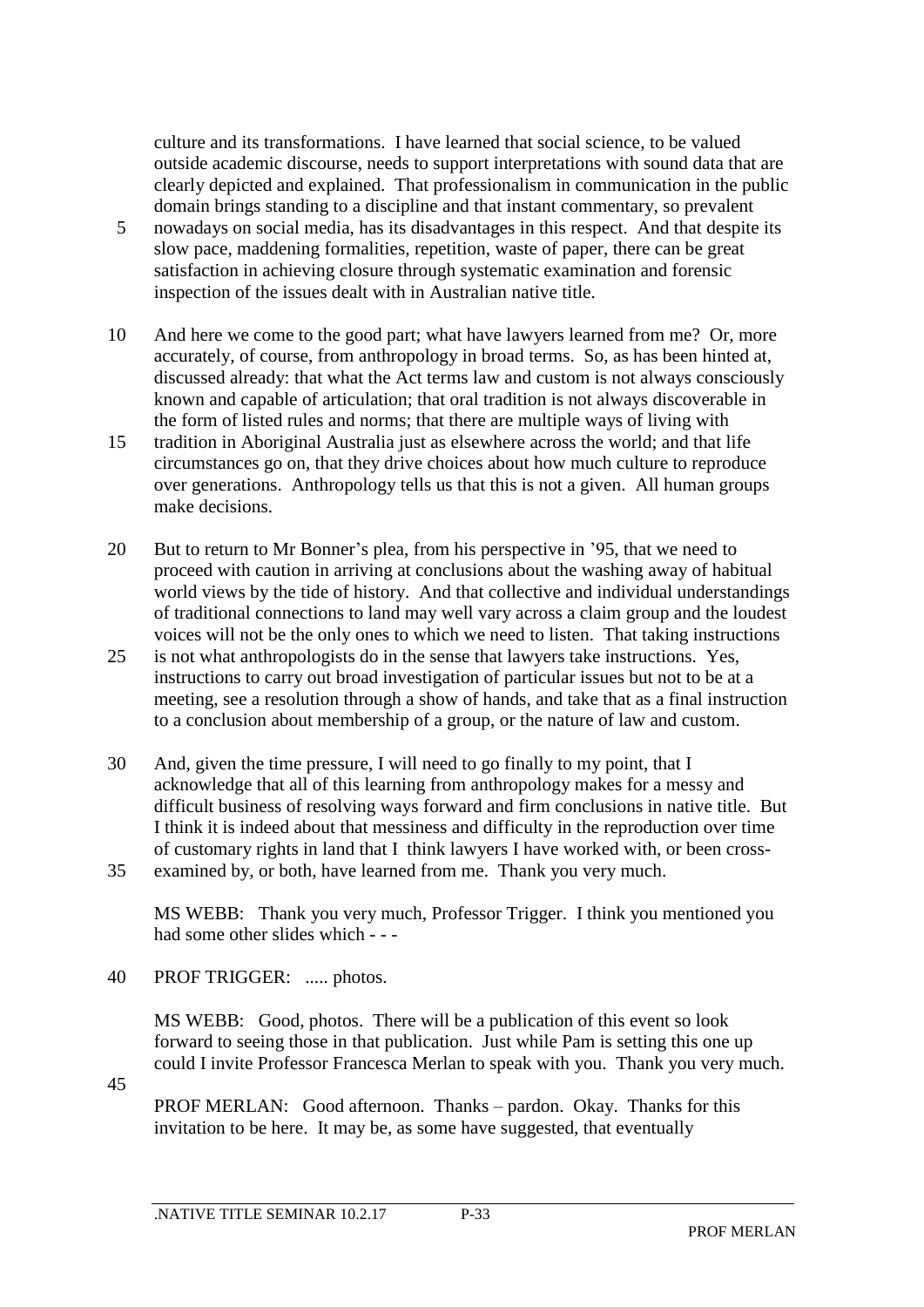anthropologists will celebrate the law but I have to tell you that very quietly and to myself I am celebrating the law this afternoon. You may have seen on your iPhones that the Ninth Circuit Court of Appeals in the United States has upheld the lower court decision. And so as our – one of our real Presidents said, Abraham Lincoln – 5 well, as he said, "All may yet be well."

So, now 15 minutes, one point. That's really all you can do. And my point is about continuity. And specifically continuity with respect to law and custom. I think anthropologists and lawyers necessarily share an interest in questions of continuity of 10 social processes. As is so often the case, though, and as various people have hinted, the two are predisposed by discipline and practice to see some of the issues that native title presents from different perspectives.

- So, in the spirit of trying to advance what law and anthropology can usefully say to 15 each other, what I have done in this little paper, which you will eventually see in full, is set out what I see to be some of the issues of continuity and change arising from the *Native Title Act*. I have cited some of the judicial statements on continuity and I consider a spectrum of relevant cases from my point of view, as an anthropologist, based on my experience of both land claims and native title. Now, in this 15 minutes 20 today, I can only do the latter thing. That is, refer to three sort of comparative cases
	- from the area that I know best.

But I want to very briefly preface that by saying that it seems to me in having looked at what native title has thrown up by way of comment on continuity, and looking at 25 some of the judicial findings and statements on continuity, that there has been a tendency to distinguish or to dichotomise what we can call 'content' and 'context', and to treat them as two different things. So let me  $-$  I will not talk about any of these but rather come immediately to this slide which I will invite you to read. So and courtesy of Rob Blowes, who found this or pointed me to this quote. So, here is 30 an assertion:

*So long as the content of the laws and customs has its origins in the presovereignty content of laws and customs, the continuous acknowledgement and the observance of them represents the acknowledgement and observance of*  35 *traditional laws and customs.*

And then there's a statement down next that:

*It's not significant that rights in interests possessed under such laws and*  40 *customs might be exercised in circumstances or in a manner far removed from the situation at sovereignty. For example, it is not significant that with the advent of post-sovereignty technology people may take and utilise different resources by different means and for different purposes than opportunity permitted at sovereignty.* 

45

So, if I could interpret that latter statement a little bit in terms of what I said about a distinction between content and context, it seems to me that the discussion of what is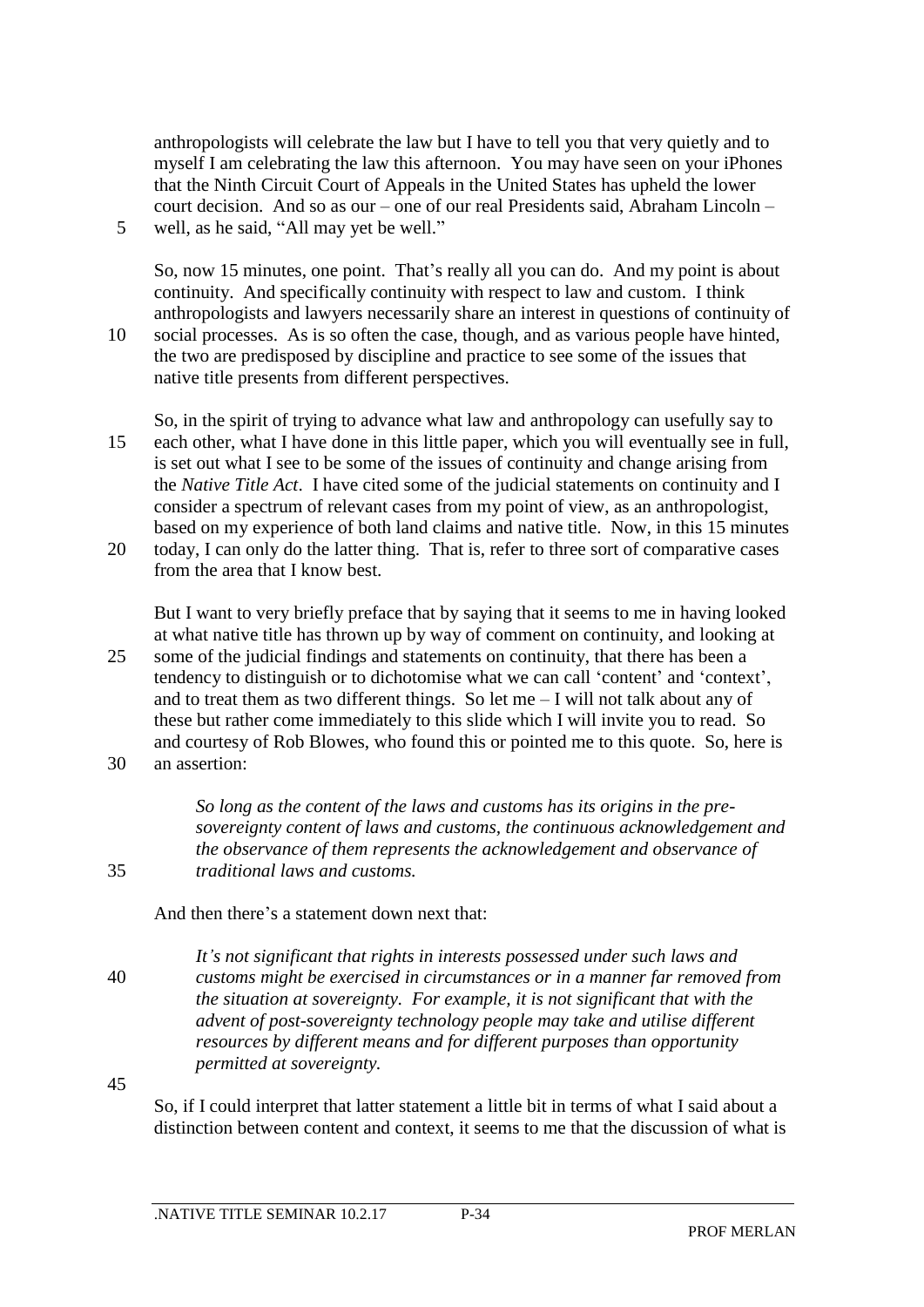taken, the resources, is being treated here as what I would call content. And how it is taken, the purposes for what it is taken, is being treated as context. And these two things are being distinguished or dichotomised.

- 5 Now, I think that anthropological views would tend to differ from that dichotomisation in some respects. I think anthropologists are generally wedded to a sense of historicity. Here comes the idea of confusion or chaos that we heard talked about. But anthropologists are wedded to a sense of historicity that is to a view that changes and given aspects of social systems typically also have ramifications in
- 10 diverse others. And that it is difficult to bound off aspects of social practices as distinctly content on the one hand and context on the other.

We all live in continual change. But an important difference for Indigenous people is living in circumstances of inequality between them and outsiders, which shapes 15 processes of change in certain ways. Social practices, anthropologists would tend to argue, are redefined and reconfigured as social circumstances change and in close interrelation with changing circumstances. The question therefore arises whether it is possible to so neatly distinguish between content of laws and customs and context.

- 20 So, let me proceed to my three short comparative parts or cases across land claims and native title that I have had a role in, by which I intend to illustrate how content and context intertwine; that a very complex issue of historicity is here at issue; and that this has to be factored in when considering an interpretation of law and custom. Okay. So, briefly, throughout the 1980's, as I will just show you a location map, I
- 25 was involved in the Katherine Jawoyn land claim. Heard over areas of land to the north of Katherine, around to a bit to the north of where it says Barunga there. The claim was especially contentious because of the Katherine Gorge, about which non-Indigenous people in the town held the view, or grave fears that Indigenous owners would lock others out and destroy its tourist potential. The claim book observed that
- 30 the claimants had recognised small patrifiliative land-linked groupings of the kind we call clans and that this was common to an entire region. But that this system was no longer very vital or much used over much of the claim area or by most of the claimants. The currently more salient notion that could correspond to the local descent group existed at a much higher level; that of a broad socio-territorial or land
- 35 link group called Jawoyn. That this name implied an Indigenous understanding of linkage between a particular large scale territory; the Jawoyn language inherent in that territory; and the people held to be attached to that broad territory; and to bear this Jawoyn socio-territorial identity that implicates land, language and people.
- 40 That approach to the local descent group was not problem-free, but it was more current among most claimants than was understanding of clans and clan territory. And it did obviate certain difficulties of positing more specific attachment of clans to parts of the claim area which would have been prohibitive in many parts of it.
- 45 Now, I want to point to the fact that these people understood attachment to land at more than one level. One much broader, this Jawoyn one, and more general than the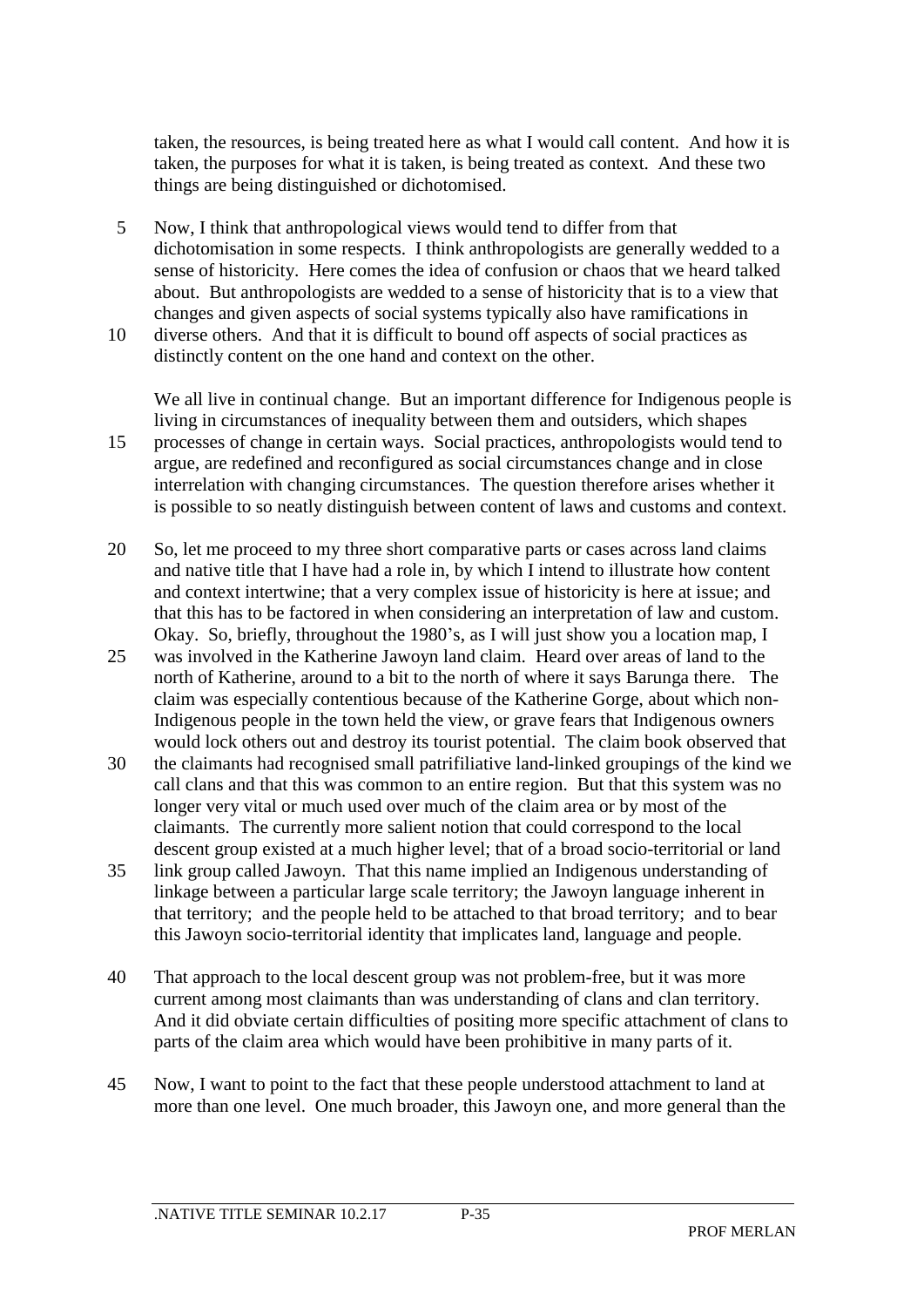other, and that the clan level had been more fully maintained here and elsewhere in Arnhem Land and so on, when and where people live in direct and intimate contact with country. But was becoming evanescent the longer they lived in settlements and towns away from outlying areas. Once they were resettled, the higher level of

5 differentiation between themselves and Indigenous others was what became more generally relevant. Elsewhere in the broader region where I have worked, even where people maintain very fine-grained knowledge of country, as along parts of the Roper River, they also think in terms of a similarly broad socio-territorial identity. So that this broad level exists where fine-grained relations also exist.

10

Granted that the evanescence of clans is the product of gradual separation of people from country and of dramatic change in form of life, but it is age-linked. Older people in general have some better knowledge of clans than others; than younger ones. And obviously those who have walked across the country know that level of

15 relationship better than others who have not. But anyway this difference between the broader level and the finer grained level is also very situational, as a comparative but linked circumstance illustrates.

So some years later a claim was lodged over parts of what is now Kakadu Stage 3. 20 And there's Kakadu outlined in grey. It became possible for some of the same people who had been involved in the Katherine claim to make a claim to this more northerly area and they did so on the basis of clan level attachments to country in the name of three different, but closely inter-married, clan groupings. Mind you, the sense of attachment here was also highly differentiated by age and life experience.

25 Only a subset of older people of these groups knew this country in any detail. And even those of middle age had never been to many of the sites attributed to their clans.

This general area however, well away from towns, had been the locale of a small rather hard-scrabble European-run family cattle station which became and remained 30 the home base of a few Jawoyn and other families of the region into the 1960's. It had the character of a sanctuary, I would say, and it was also a place where there had been performed one of the most renowned and dangerous ceremonies of the entire region, for which reason the area was regarded as one of special sanctity. In no other part of Jawoyn country was clan level attachment as salient as it was in this area. 35

So this brings us to a third context, that of Katherine town itself, over which there is now a native title process, so I will not say much about it, except what I have otherwise written in other contexts not working on native title. But I would just say that especially of the town of Katherine, which you see there – especially during and

- 40 since the War, the town has become the home of numerous Aboriginal people who actually originated from other parts of the region, including some of the Jawoyn population. Given their numbers, some Jawoyn have come to see the town area as part of their territory. Yet within the town there are a few discernible families whose social origins and history, traceable in detail, and I have done so over a number of
- 45 decades, mark them out as people who have long been of the town area and who, in significant ways, have a different history from the incomers.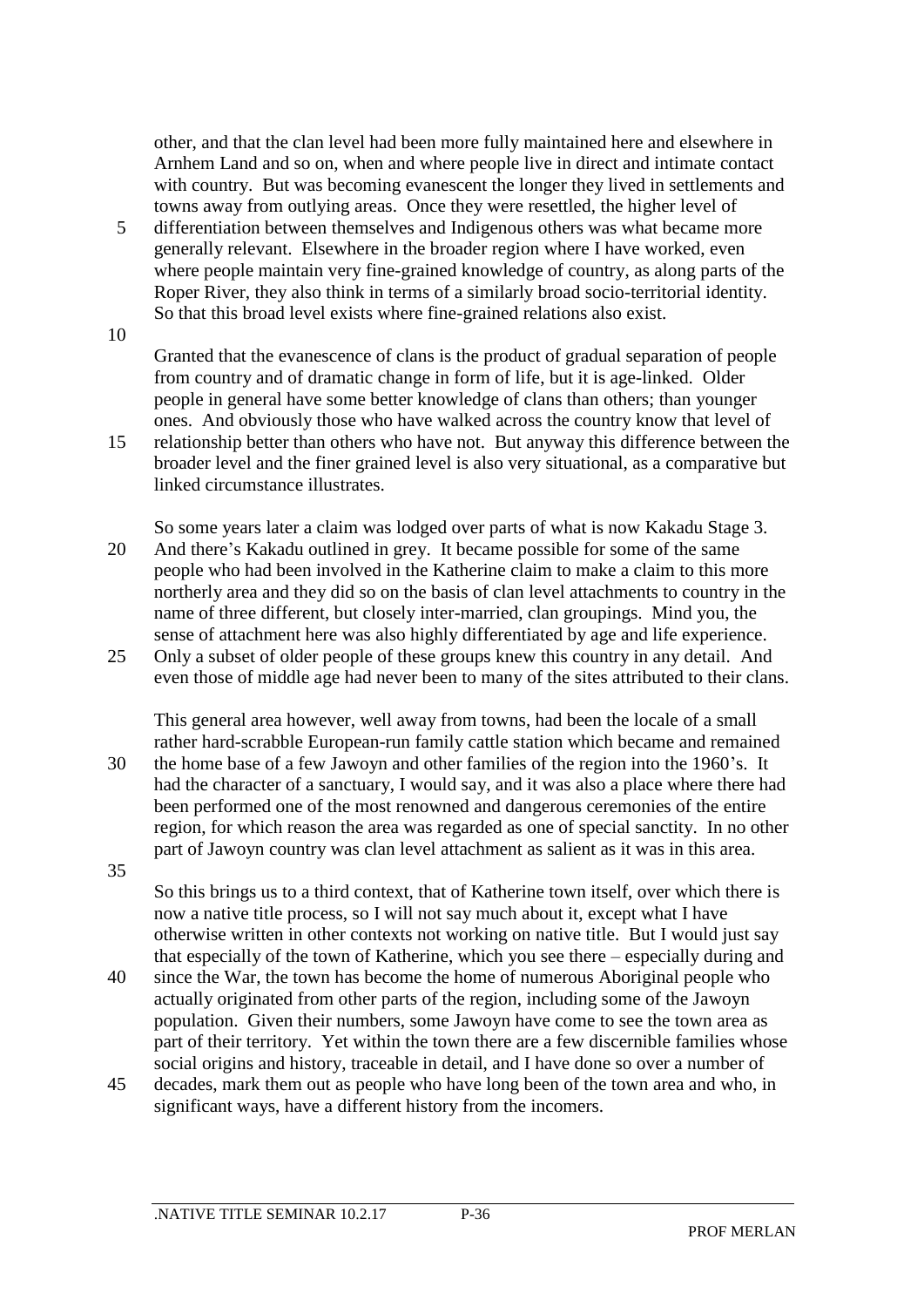Now, what's among the important things here is that they are inter-married with some of the more recent incomers into town, creating a certain complexity. Most of these people do not have names for sub-areas of country. For the most part, Indigenous site names have dropped out of use with locales having taken on other

- 5 dimensions of identity as farms or peri-urban farms, locations on the river that people frequent and so forth. Also, rather than using a firmly established tribal name for this particular grouping of people, there is a great deal of diversity in how they identify themselves. Yet, as I say, neither their marriage to other people, nor their accommodation in various ways to many aspects of European usage of places, erases 10 their discernible distinctiveness.
	- So, to my mind, all of these situations evince dimensions of continuity with the past in different ways and could be seen as permutations of law and custom relating to land. But one might also, with justification, argue that all reveal elements of change
- 15 that have implications for what we might consider law and custom. In the first instance, continuity resides in the continuing sense of association with a broad stretch of country and socio-territorial identity, some associated mythological notions of ancestral creation of the Katherine River and so on. But one may also reasonably see the evanescence of clan level attachment and the salience of broader identity or its
- 20 prominence now as the uneven, emergent product of dissociation from country.

In the second case, particular social and historical circumstances produced a longer term attachment remaining at the specific clan level to an area that continued into the land claim's era and from now on will likely, if at all, be reproduced in other ways in 25 relation to the national park, in relation to park royalties, and in a number of other ways.

In the third town case there is strong substantive continuity of people remaining in place thinking of it as their place in a way that is demonstrably continuous with 30 family and personal histories, and not characteristic of incoming or recently arrived others. But the character of their relationship to places is considerably transformed. So, in conclusion, what I would like to say across these three comparators is that continuity is the other face of change.

- 35 Anthropologists are attuned to this pair. But in most contexts they don't have to translate what they see into native title language. They are usually observing these things and commenting on them to make other sorts of arguments. Their attention is often drawn to what is processual and usually incomplete. That is part of how they know there is something in process; something happening—that there are
- 40 unevennesses of the kind that I have talked about, where some people know something, other people don't, and so on.

In the case of Indigenous people who live in a world of continual change and unequal relations, in how far can change be seen, in its guise as continuity, a transformation 45 of traditional law and custom? I see one contribution anthropologists are particularly

well equipped to make, as people who are both on the ground, where the people are, as Keith Hart would say (another anthropologist), and are also interested in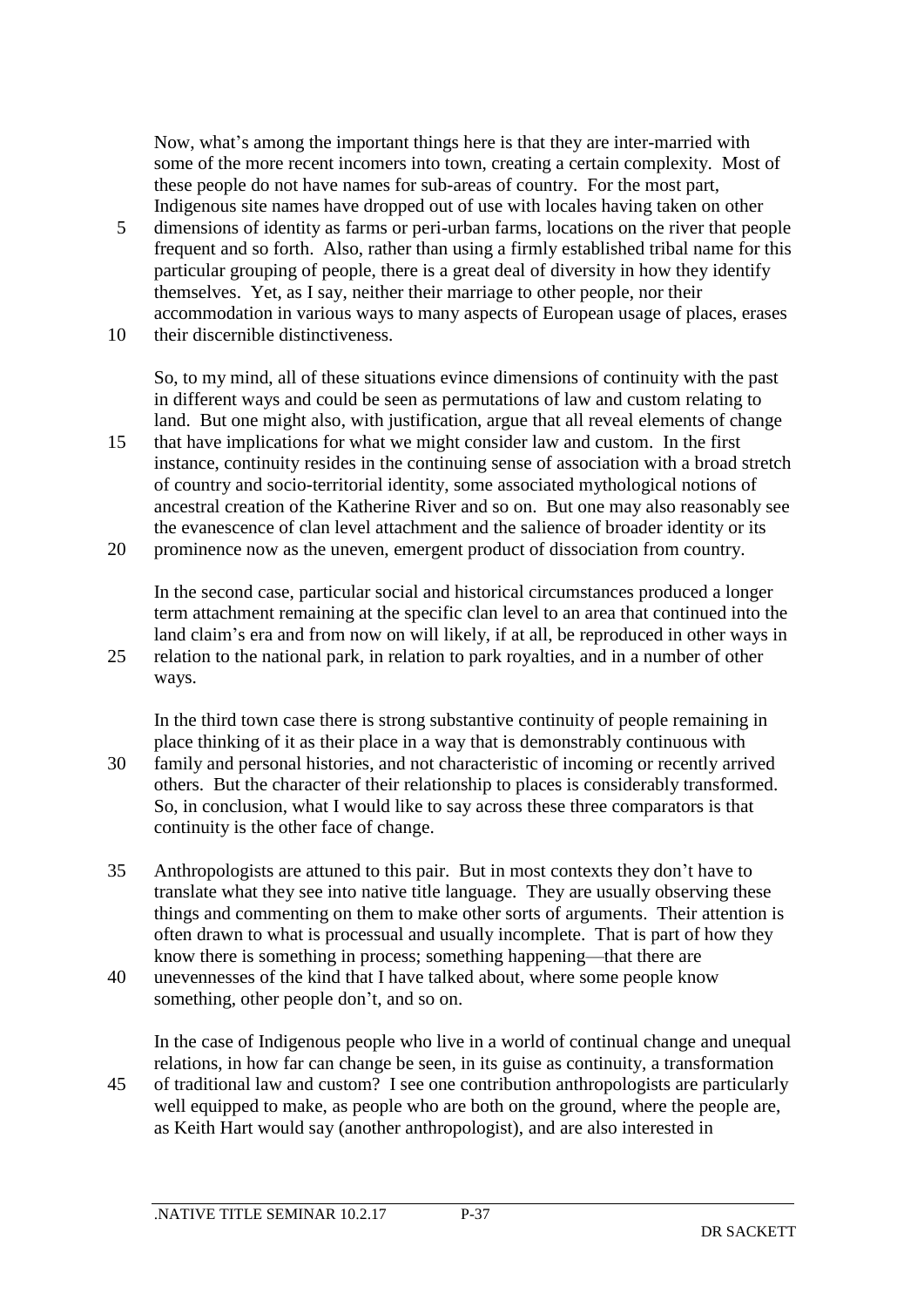comparison and critical interpretation. I see one contribution anthropologists are well equipped to make as spelling out aspects of continuity and change and suggesting what are the issues of translation to native title language. One, however, has to ask how doable this is in what is often a highly contested and politicised 5 process. Thank you.

MS WEBB: Dr Lee Sackett. Thank you.

DR SACKETT: Thank you, Raelene. And thank you all for attending today and 10 thank you for the invitation to speak. I'm going to be talking, somewhat as Francesca did, about anthropology, the court and change. Particularly change or adaptation and traditional law and custom. I begin with two quotations, one from Justice Lee, the trial Judge in Miriuwung-Gajerrong, and another from an anthropologist Katie Glaskin. Justice Lee indicated – and this is a view that has 15 been reiterated by a number of judges over the years and was picked up today by

Justice Barker in his opening address. Justice Lee said:

*The anthropological evidence provided a framework for understanding the primary evidence in respect to the acknowledgement and observance of*  20 *traditional law, custom and practice.* 

Dr Glaskin noted that:

*We anthropologists working in the native title arena may be working within*  25 *legal frameworks but we need to retain our anthropological vision to continue to present our view of the complexity of the social field; the anthropological perspective.* 

- In what follows, I want to highlight how anthropologists have at times used their 30 traditional – pardon me – their anthropological vision to assist the court in relation to change and adaptation and traditional law and custom. And I can only sketch a couple here and they're sort of obvious but they flag the sort of thing that I will be exploring further in the paper.
- 35 Change has been a factor, at least, recognised as a distant prospect from the outset in native title. In Mabo, Justice Toohey, for instance, held that – and I quote:

*There is no question that Indigenous society can and will change on contact with European culture. But modification of traditional society in itself does not*  40 *mean traditional title no longer exists. An Indigenous society cannot, as it were, surrender its rights by modifying its ways of life.*

Nods in the direction of change were both continued and limited in the appeals against the trial Judge's findings in Yorta Yorta. And everybody knows the trial 45 Judge's findings about the tide of history washing away real observance and acknowledgement of law and custom. Although an appeal to the Full Bench of the Federal Court was dismissed, members of that court acknowledged – and I quote: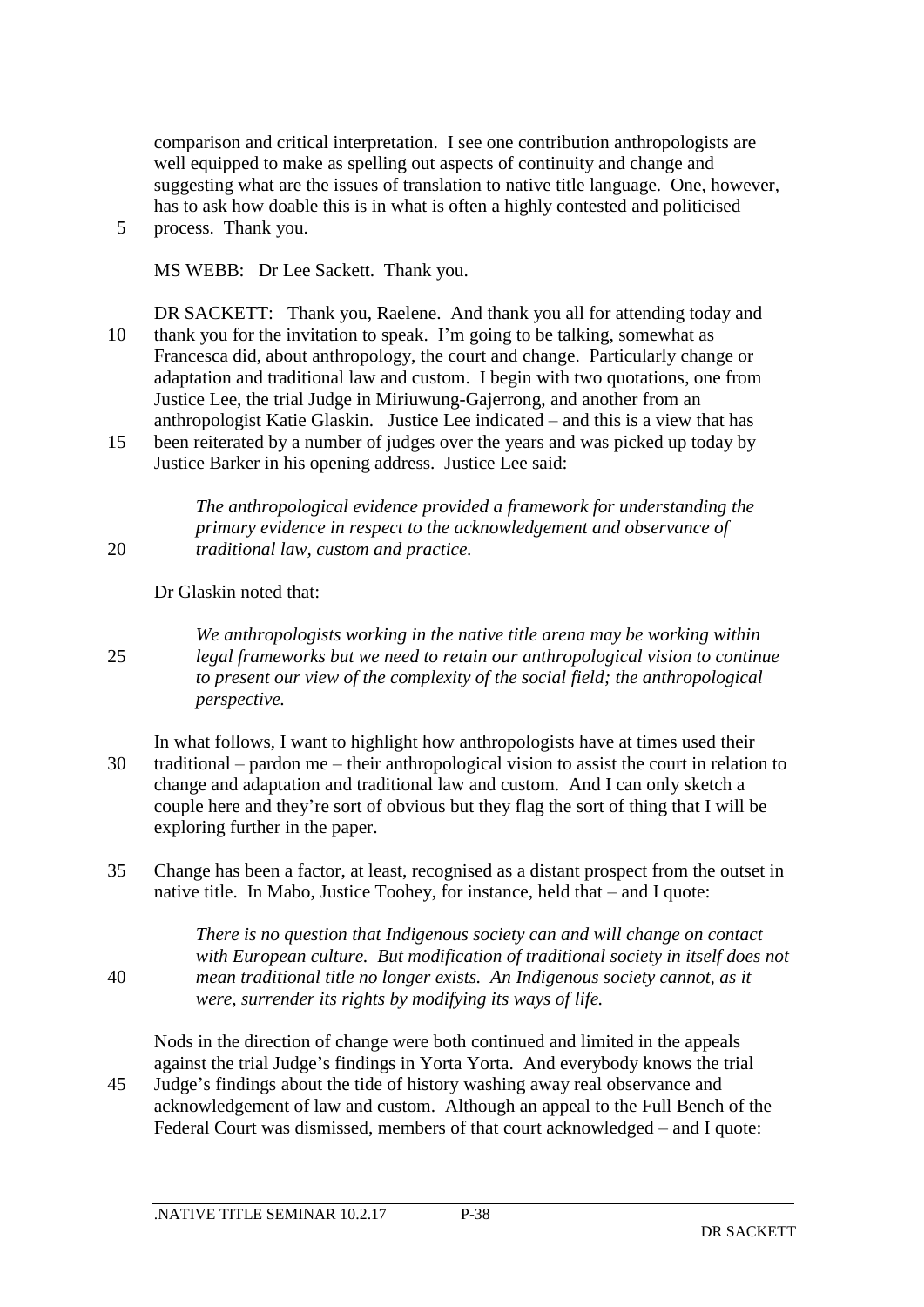*That traditional laws and customs that form the foundation for native title may adapt and change. A frozen in time approach to determination of native title would be incorrect.* 

- 5 An appeal to the High Court was also dismissed but not without the members of that court making further comments on the issue of change. It was allowed that where there is clear evidence of change, as change has occurred – and I quote:
- *Difficult questions of fact and degree may emerge, not only in assessing what if*  10 *any significance should be attached to the fact of change or adaptation but also in deciding what has changed or adapted. It is not possible to offer a single bright line test for deciding what inferences may be drawn or when they may be drawn, any more than it is possible to offer such a test for deciding what changes or adaptations are significant. But the key question is to whether law*  15 *and custom can still be seen to be traditional law and custom.*

Now, shortly after the decisions of Mabo and Yorta Yorta, some judges hearing those earlier claims seemed to readily accept the idea of change, or at least certain kinds of change, will at times – at the same time putting provisos on them. For example, in

20 De Rose, Justice O'Loughlin found that – and I quote:

*Hunting in a certain area will not cease to be traditional because the identity of the game has changed or because weapons have changed.*

25 Unquote. And he also indicated he had no problems with people going to the shop and buying food there. At the same time, though, he indicated:

*In every case it will be necessary to make a detailed study of all relevant facts. There is always the possibility that usage of supermarket might be one of*  30 *several indica which, when added together, might lead to a conclusion that such developments could be part of a number of instances of modernisation that would collectively indicate a break with traditional laws and customs.*

- It was the discussions about change in Yorta Yorta and Mabo plus the earlier 35 judgments by some trial judges in relation to change that prodded Professor Simon Young to express despair in respect to the legal treatment of change in law and custom and native title. As he had it, when questions of Indigenous change came before the High Court the law ultimately proved unresponsive. In their early joint judgment in Yorta Yorta, their Honours asked with a tone of caution, and perhaps
- 40 resignation:

*How, if at all, is account to be taken of the inescapable fact that since and as a result of European settlement Indigenous societies have seen very great change?* 

45

Young picked up on this and he says it appeared to him that the High Court was learning conspicuously towards the short response, "Not at all". Young concluded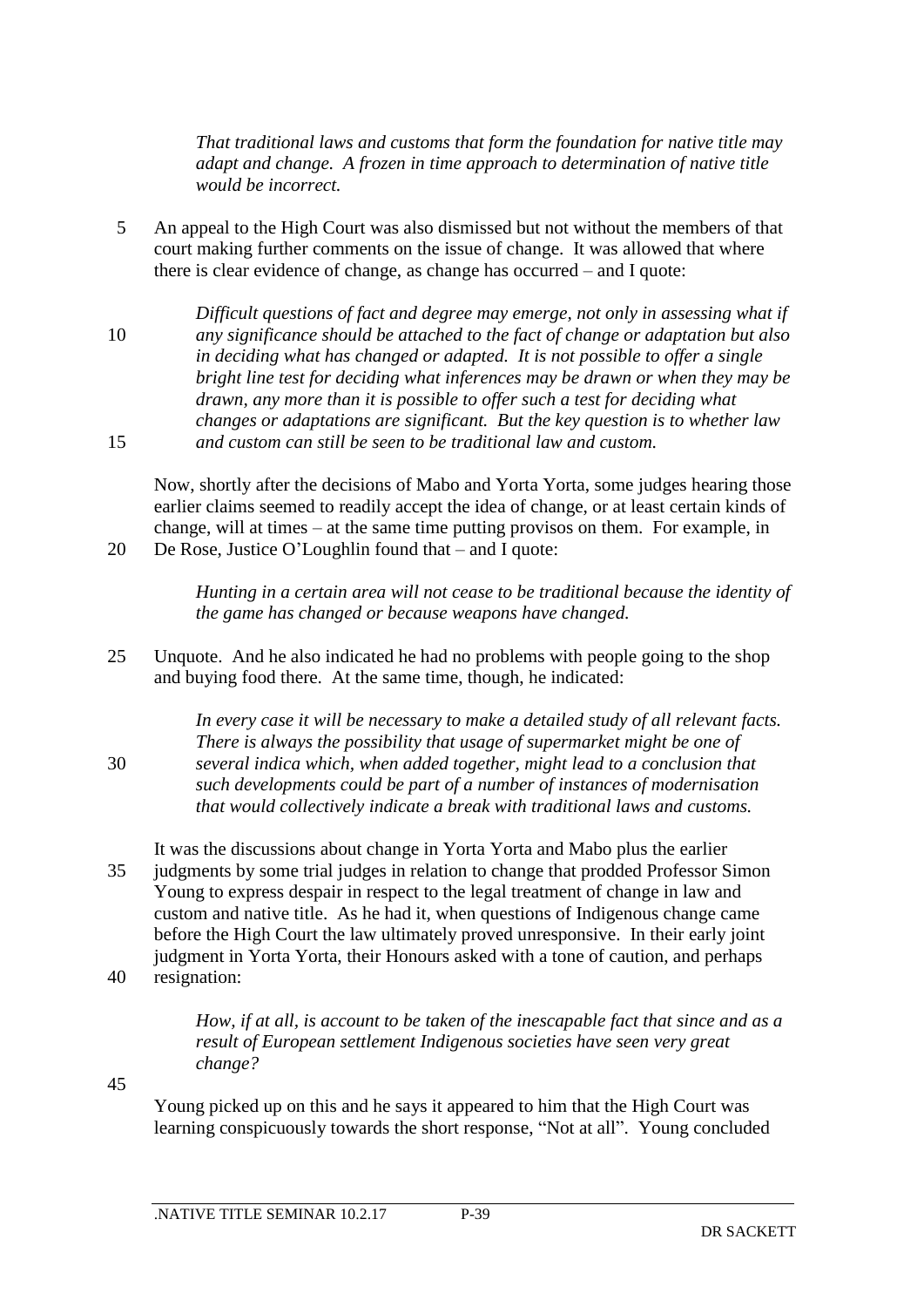by observing that in the end their Honours contemplated little accommodation of change and certainly provided no clear test for such accommodation. Not surprisingly, the difficulties, as he said, persisted in more recent lower court cases.

- 5 Now my response to Young's glum reaction to the situation is to suggest that permissible change or a permissible change yardstick is the – or the absence of a permissible change yardstick is a positive element; not a negative one. It opens things up rather than hemming them in. And I think proof of this is to be seen in a number of instances wherein the trial Judges have more recently in other – in more
- 10 recent cases decidedly confronted the difficulties that Young worried about.

Evidence from anthropologists as to the extent and the significance of change sometimes countered by other anthropologists, often robustly tested in crossexamination, has proven helpful in this. As claim lawyer Nick Duff observes,

15 descent affiliation rules are one of the areas where change in the content of law and custom have repeatedly come into issue. An early example of this was the Rubibi (No 1) claim. And that was a claim heard in 2000 by Justice Merkel over a small area of land which took in Kunin, which is a ceremonial ground. It quickly became evident that there were sharply divergent views regarding the laws and customs by

20 which claimants and their ancestors might claim rights and interest in the area. And, as it happens, there was very little ethnographic evidence about the pre-sovereignty rights and interests in land – laws and customs regarding rights and interests in land.

Patrick Sullivan, who prepared reports for the applicant, had it that – and I quote:

25

*The current Yawuru community is constituted primarily of Yawuru persons who can establish ambilineal descent, that is descent through either their mother or their father, from a Yawuru person and who follow Yawuru tradition and culture.*

#### 30

Dr Sullivan further provided evidence and opinion to the effect that – and I quote:

*The traditional social structure of the Yawuru community which now uses Kunin as a law ground was not substantially different to that of the traditional*  35 *Yawuru community that occupied the area at 1829; that is, sovereignty.*

The Aboriginal people of the Broome area, he went on to say, have an unbroken connection with the land. They constitute an organised landholding society and they continue to occupy the land according to traditional laws and custom. Dr Erich

40 Kolig was asked to prepare reports for the State of Western Australia and he claimed that the current community model, based on ambilineal descent was not the same as the traditional model, which he saw as based on patrilineal descent. And he insisted that the continuity of the patri-clan model of traditional Aboriginal society was a precondition to recognition of the Yawuru community across time.

45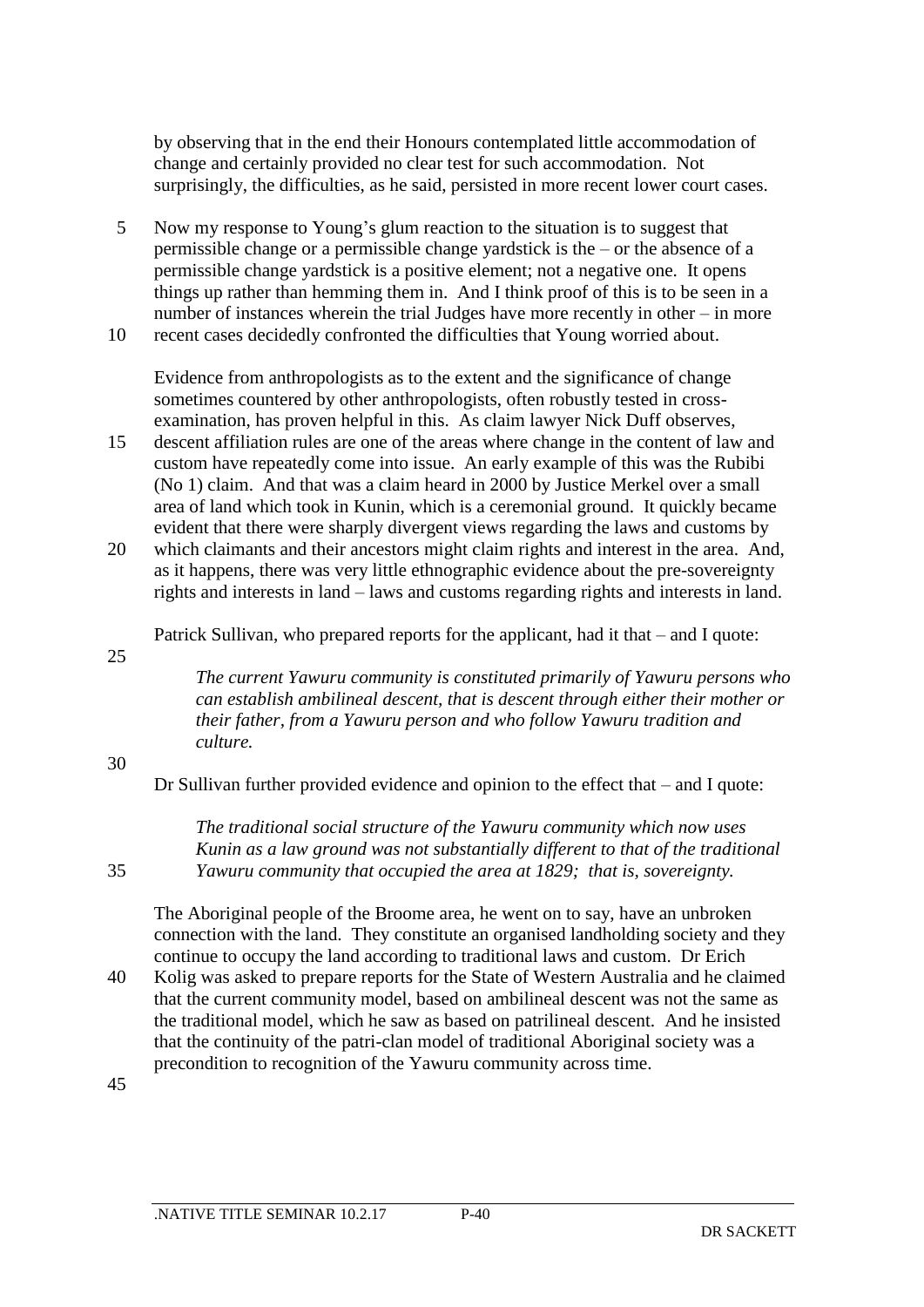More than this, he contended that the community he defined that existed in 1829 had broken down to such an extent there was no longer an identifiable community in anthropological terms. He accepted that the identification of the same traditional community from time to time must allow for what he called reasonable change. But

- 5 he claimed that the broad criteria proffered by Dr Sullivan went beyond what might be accepted as reasonable change. In his judgment, Justice Merkel said that in his view the question was not the one that Kolig was asking about reasonable change or posing about reasonable change but whether the evidence establishes that the present community is the community that has substantially maintained its traditional
- 10 connection with the area according to the traditional laws and customs. And in the end he found – this again is Justice Merkel:

*Even if there was originally a patrilineal model, evolution to an ambilineal model was part of a process of the community's evolution to its present*  15 *traditional form, rather than the creation of a new community.*

In sum, the Judge on the basis of the anthropological evidence and of the other evidence as well, obviously, accepted that change was apparent but so too was continuity. It might be that any given claimant could claim through either parent or 20 any grandparent. However, the descent principle remained prominent. It was descent from an ancestor.

Now in the Banjima claim, this is a claim or was a claim to lands of the Hamersley Range area and it was heard before Justice Barker across the years 2008 to 2011, 25 there was evidence regarding a shift from reckoning descent along patrilines to parental affiliation. More pertinently here though Justice Barker heard evidence

- from Dr Kingsley Palmer and Mr Michael Robinson who prepared reports for the Kingsley prepared a report for the applicant and Michael Robinson prepared a report for the State of Western Australia in relation to changes in the nature of the lands
- 30 held by claimants and their ancestors. Not the way in which they did it but the nature of the claim, the land that was being claimed. As Justice Barker noted:

*Dr Palmer found that while families today are usually associated with areas of country, one called 'Top End' and the other 'Bottom End', such areas are*  35 *probably now larger and less clearly defined than was the case when traditional groups exploited estates as members of resident groups.*

Specifically, Dr Palmer had it that prior to sovereignty it was most likely the case that people of the area had rights to countries beyond their own. So they had rights 40 on their countries and then rights beyond those limited countries, into their neighbouring countries. He also pointed out that the claimants themselves indicated that they had rights to areas which, in his view, were larger than what would have been the case of what would have been traditional estate areas. Dr Palmer considered such arrangements as based on a customary system whereby rights to 45 multiple estates were permissible, as he saw it.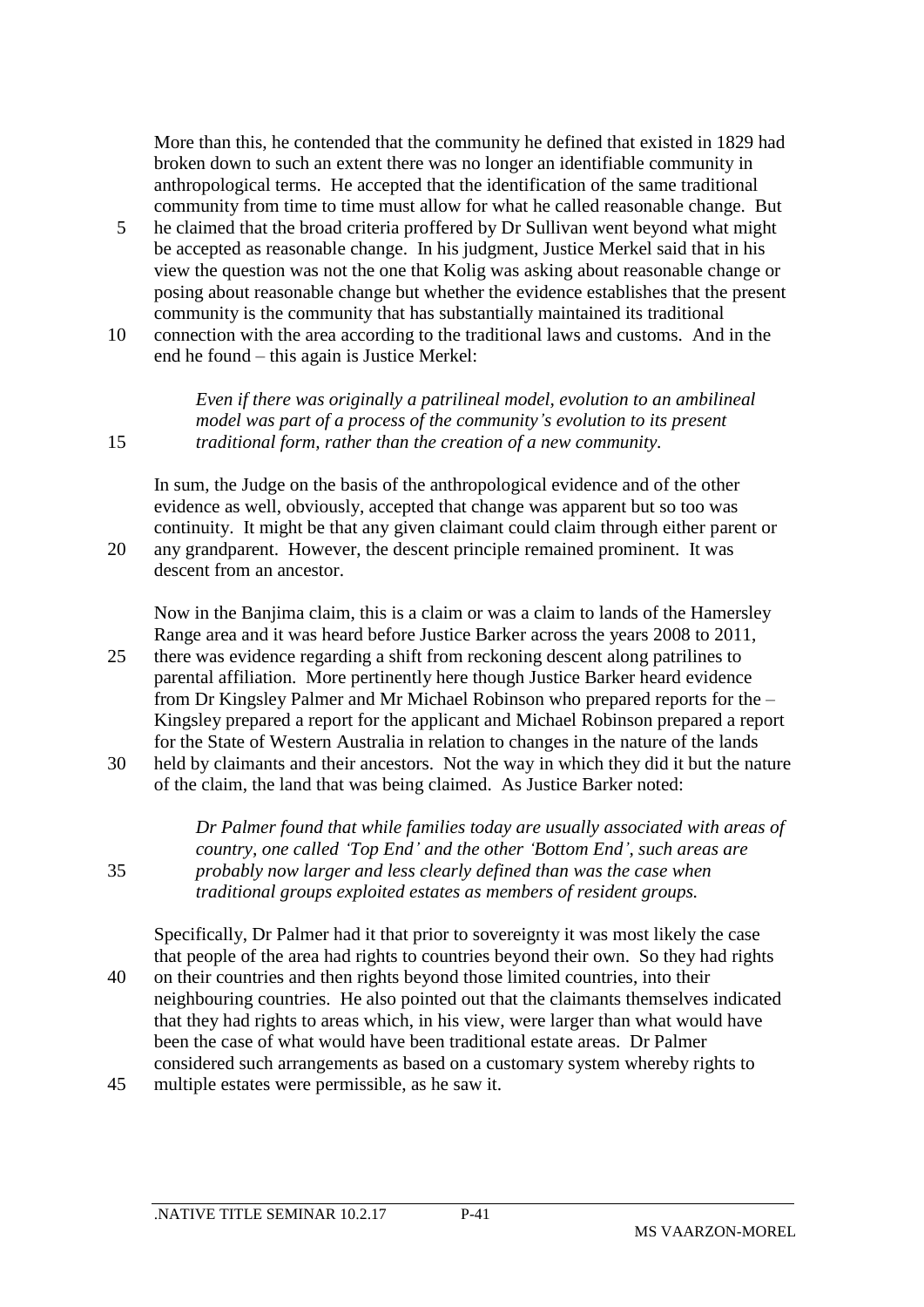Now, Justice Barker reported that Dr Palmer came at the issue from a different perspective as well and observed that residents groups no longer feature in the economic system. Perhaps, Dr Palmer surmised, as a result of the cessation of intensive exploitation of the countryside members of country groups became less

5 focused on specific estates, resulting in what he called coalesce estates. It was Dr Palmer's view, however, that such amalgamations of country and rights were based on a customary system. In other words, Dr Palmer held that today's coalesced areas had their roots in laws and customs regarding neighbours accessing and exploiting, enjoying their one another's country.

10

Although Mr Robinson appears not to have disagreed with the essence of Dr Palmer's position, the State of Western Australia maintained that today's laws and customs constituted a new regime. In the end, however, Justice Barker accepted the analysis and assessment of Dr Palmer, that there was a community or society of

- 15 Banjima people at sovereignty comprising of sub groups and that there is a community or society of Banjima people today, as clearly disclosed in the evidence. Albeit there are two subgroups, the Top End Banjima and the Bottom End Banjima that comprise that society.
- 20 So there that while there was a development, a change, to the likely original system, the system that we see today was based on that former system. The courts recognition of various changes as being perfectly permissible changes and the part played by evidence, analysis and opinion from anthropologists in these two cases are by no means the only cases you can find. There are a number of other claims that
- 25 have been successfully litigated or gone to consent determination where change is recognised and accepted. For example, in the Neowarra claim the Judge recognised and accepted that people today, according to law and custom, paint Wandjina images differently than they had in the past and hence relate to country somewhat differently than they did in the past.

30

To bring everything to a close, what is significant in these and other cases is that they demonstrate that over the years anthropologists have been involved in preparing reports and giving evidence that have been alert to change and continuity. And have been mindful of how today's laws and customs might be seen as rooted in traditional 35 law and custom. More than this, they have employed anthropological insights to

assist the court in relation to what the High Court in Yorta Yorta flagged as the difficult issue of change. Thank you.

MS WEBB: Okay. I invite Petronella Vaarzon Morel to speak with you.

40

MS VAARZON-MOREL: Thank you for inviting me to speak today. And I would like to acknowledge the traditional owners of the land and the elders past and present. Gender is at the heart of every Aboriginal society as a dimension of landholding and understanding of the land. In this presentation I want to reflect on

45 gendered relationships to the land in central Australia and the role of anthropology in explaining and translating their significance in relation to native title law. Although I focus on women, gender does not simply refer to women.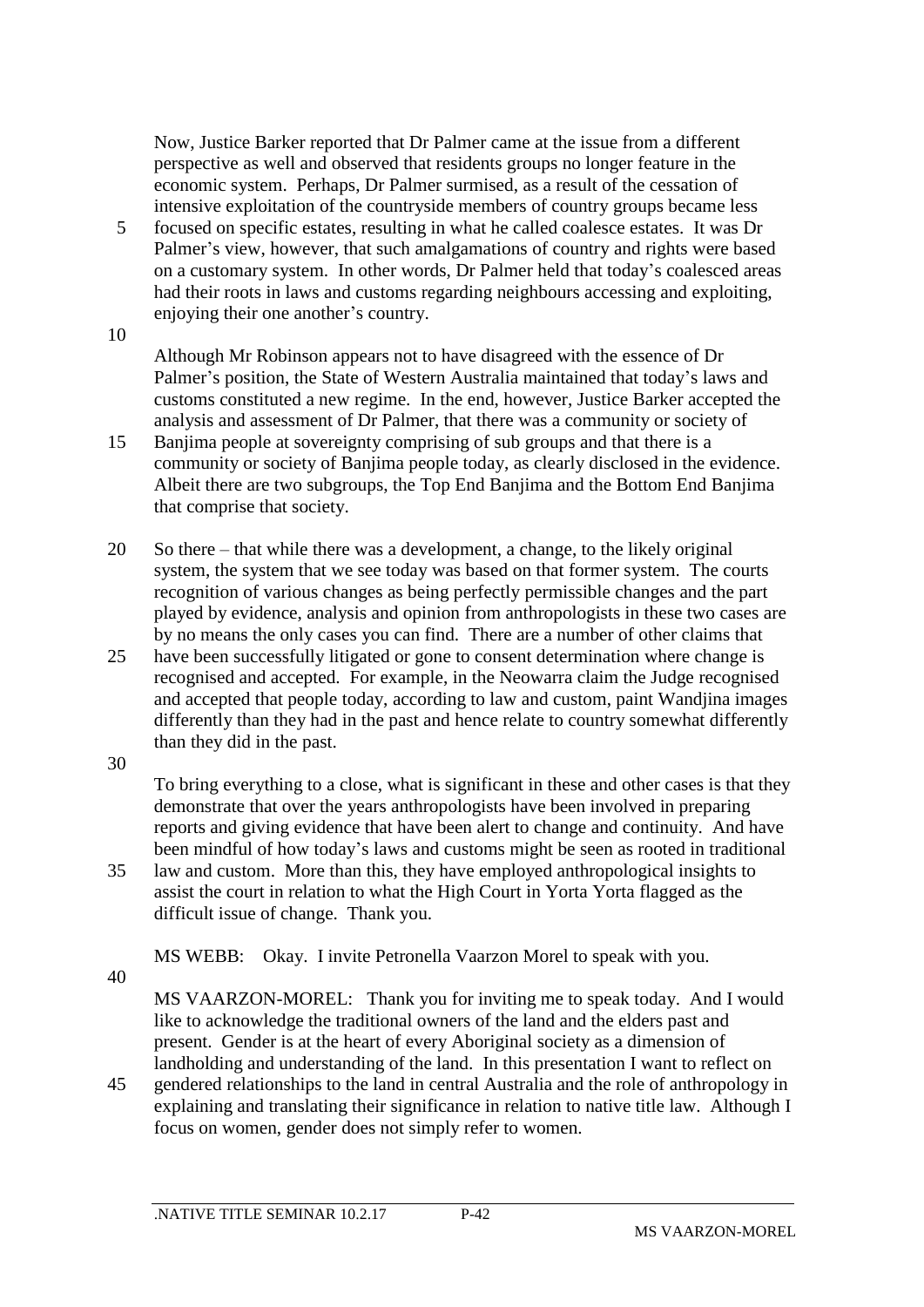Furthermore, in anthropology the concept of gender does not simply equate to biology but is understood as being culturally constructed. For example, in desert Aboriginal societies being a man means more than belonging to the male sex. It means being initiated and being taught carefully guarded religious knowledge about

- 5 one's country and other matters. Similarly, as women pass through different phases of the life cycle they gain different levels of female gender specific religious knowledge associated with the land. This knowledge may be gender sensitive or in some regions it may be gender restricted. Gender and age play a fundamental role in structuring social relations and the reproduction of Aboriginal society.
- 10

However, the relevance of gender to the native title context is not simply in relation to the existence or not of restricted religious information, although this may well be the area where it becomes a marked issue. Gender is relevant because it is at the heart of how Aboriginal society is constituted and its normative expression. Yet it is

- 15 often invisible and its role taken for granted by the members of the society. Our role as anthropologists is partly to undercover that which has taken for granted in order to explicate the system of law and custom that gives rise to the rights and interests in the land.
- 20 Given that anthropology is concerned with cross-cultural translation, anthropologists are also interested in how peoples taken for granted assumptions about gender roles in their own society may shape and influence their interactions with others, particularly in situations of unequal power such as the courtroom. Surveying the native title terrain, what is notable is how the court has responded to gendered norms
- 25 of Aboriginal society and is prepared to respect and accommodate within limits culturally sanctioned concerns and practices.

Arguably, anthropological understandings and lessons learnt during the NT land claim era partly informed this process. In what follows, I briefly consider how the 30 representation of Aboriginal women in anthropology and the representation and participation of Aboriginal women in the NT land claim context changed over time. I then consider the relevance of gender to the native title context.

- It is well documented that prior to the 1970's the ethnographies of Aboriginal 35 Australia reflected the views of male anthropologists working primary with Aboriginal men. While anthropologists associated men with a religious domain, they attributed little cultural importance to women's knowledge and practices. During the 1970's and 80's research by female anthropologists working in desert societies, and also people like Professor Merlan here, challenged these notions. Influenced by
- 40 questions arising from feminism, their research revealed more complex and nuanced models of gender relations in Aboriginal societies than had earlier ethnographies. They showed that significant domains of life were gendered but that while expressed differently the involvement of both men and women in ritual life was necessary for the reproduction of the Dreaming and society. Furthermore, women's religious
- 45 knowledge was concerned with Dreamings and sites on the land.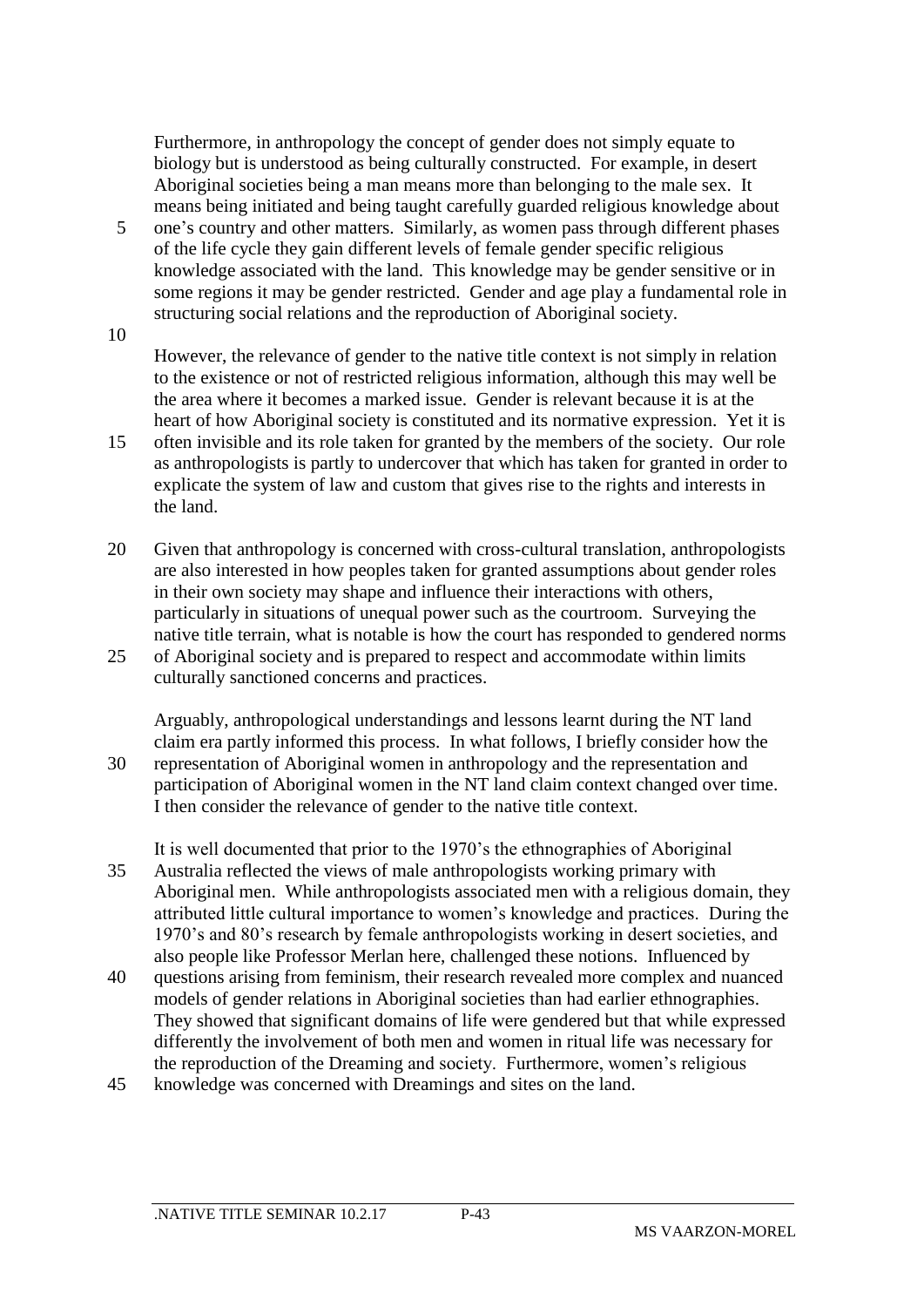During the early land rights era, several female anthropologists became involved in land rights cases in the NT and worked to facilitate Aboriginal women's participation in what had been a male dominated process, as Nic referred to earlier. For example, in the Willowra land claim in 1980 in which I was involved, Walpiri women

- 5 provided important evidence concerning the identifying of sites, Dreamings and ownership of country. In addition to oral evidence, they performed ceremonies demonstrating their spiritual responsibilities toward land. While land claim hearings are inquiries to which the rules of evidence don't apply, they played an important role in developing anthropological and legal understandings of norms associated with
- 10 gendered Aboriginal knowledge and how they might be accommodated in the native title context.

Furthermore, they established the practice whereby a team of male and female anthropologists research claims and prepare reports. This isn't always necessary but 15 although there will be crossover in their work, this practice means that anthropologists can take account of gender considerations and local cultural

proprietaries if issues of gender specific information arise.

- What I want to focus on now is the question of how gender informs anthropological 20 research and the preparation of reports that anthropologists prepare for court. Anthropologists are not required to address the topic of gender in connection reports however, like kinship, gender informs anthropological understandings of the way Aboriginal people structure their social interactions, their normative behaviour, and how they express their connections to land. Gender can be a factor in explaining
- 25 differences and/or changes in land tenure models. For example, Toussaint, Tonkinson and Trigger have noted the increasing importance of matri-filiation in certain regions as a result of factors such as changed marriage patterns and having a non-Aboriginal father.
- 30 Deane Fergie has shown how granny groups in parts of South Australia figure in the constitution of what Sutton refers to as "families of polity". In my research among Pitjantjatjara and Yankunytjatjara people from the Eastern Western Desert I found that gender dichotomies in religious and social practices are radically more pronounced than other parts of the continent. This is also something that other
- 35 anthropologists have reported. Most anthropologists working in the area have also observed there are multiple pathways through which people can claim rights and interest in land. I found that the number of women who have strong matri-filial associations with a particular area was far higher than that of men. That is, there was a marked tendency for women more than men to follow their mothers. This was
- 40 particularly the case where a mother or grandmother was closely identified with the Dreaming track that women strongly identified with and for which they held a restricted body of law, for example, Kungka Kutjarra, the Two Women Dreaming.
- The land tenure system is more gendered in this region in the sense that there's a 45 dual set of laws at play in relation to affiliation with country. In what follows I will give other examples of how gender is relevant to considerations of claimants' laws and customs and the expression of rights and interests in land. In many regions in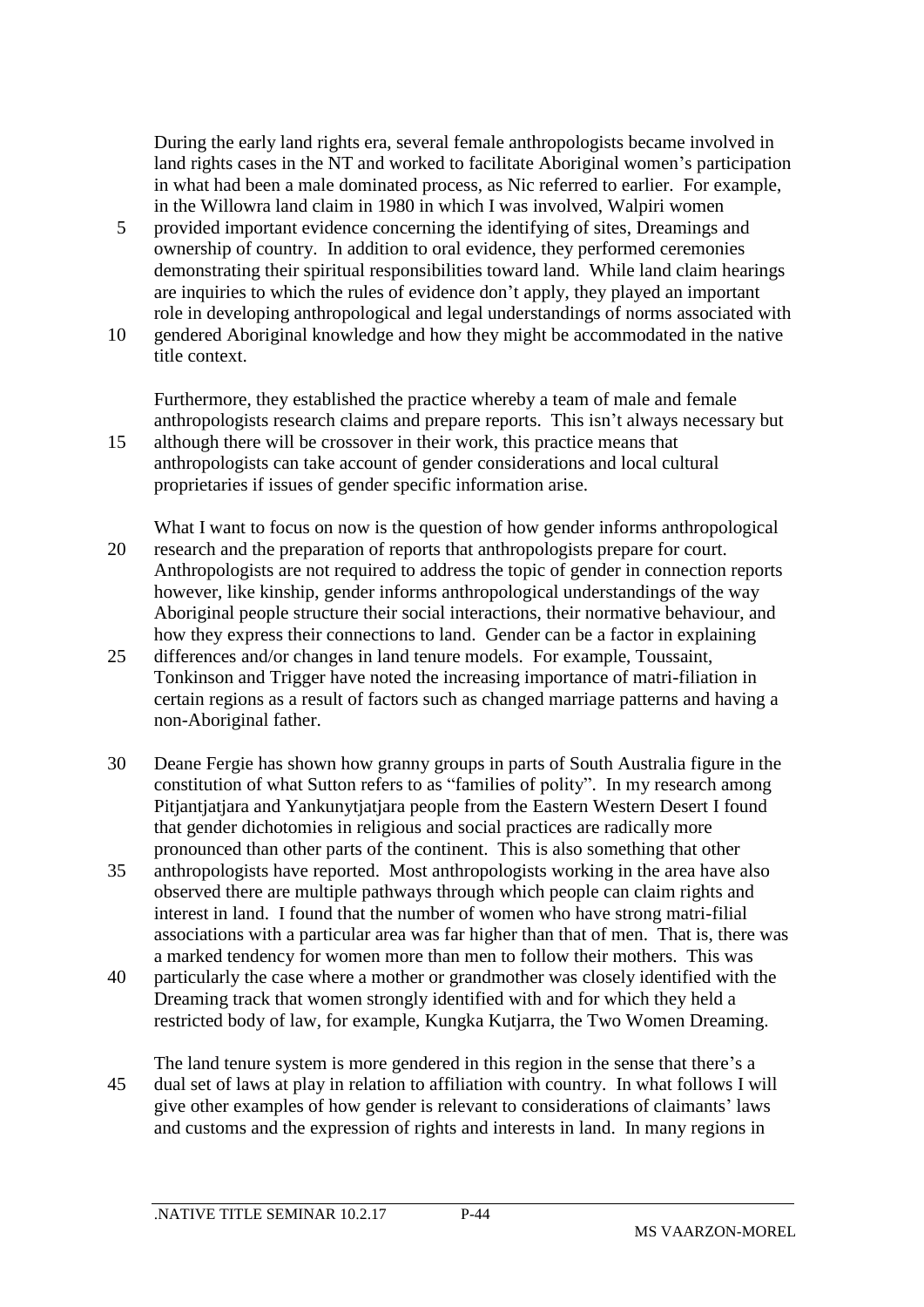central Australia Aboriginal men and women hold a body of knowledge in common but are also custodians of different spheres of knowledge pertaining to song, myth and ritual with gendered domains.

- 5 Gender specific knowledge may or may not be gender restricted. However, even when it is not restricted, cultural sensitivities generally surround the way it is imparted and the conditions in which it is imparted. These sensitivities are related to the fact that the gender specific knowledge is regarded as being powerful and potentially dangerous to the opposite sex. And it is the duty of custodians not to
- 10 disclose it or speak about it in front of the wrong people or those people who aren't qualified to receive it, less they become ill.

One way in which men and women express these sensitivities is through spatial avoidance. For example, correct observance of Walpiri law includes respectful

- 15 practices of gender segregation, avoidance relationship and ritual exclusions. To take another example, relationships between a mother-in-law and son-in-law necessitate physical avoidance, a practice which Walpiri describe as 'having no room'. Such customary practices have implications for the way evidence can be provided in court situations. The manner in which knowledge of laws and customs is
- 20 passed from one generation to another is generally inflected by considerations of gender and age. Gendered knowledge and practices are relevant to the expression of men's and women's connection to the land and the stories they can tell. They also relate to how cultural knowledge is possessed and norms and the rules and obligations for caring and protecting the land. For example, while some sites may be
- 25 open and knowledge shared between men and women, albeit sometimes with inside stories restricted to one sex, others may be the responsibility of men. The regulation of access to sites in order to avoid site damage and harms to unauthorised visitors is regarded as a serious responsibility by claimants and sanctions apply to people who break access laws. It is important to note, however, that each gender holds sites in
- 30 country on behalf of others in the society, including children.

Gender has been an issue in cross-cultural contexts of native title hearings in which Indigenous witnesses and legal representatives operate from within different cultural frameworks. They may have radically different understandings of what is required to

- 35 prove laws and customs and rights and interests in land and how this should be done. Mediation of these differences can give rise to considerable tension and dilemmas not only between Aboriginal claimants and the court but also between anthropologists and lawyers. And here I want to touch upon the issue of restricted evidence. As McIntyre and Bagshaw have observed, in most Aboriginal societies,
- 40 quote, "gender based secrecy is an essential feature of the religious domain" and here they are mostly referring to men. Aboriginal customary law places severe penalties on those who breach secrecy.
- However, Aboriginal people may want to prove their connections to land through 45 gender restricted performances such as sacred site visits, ceremonies or other modalities. In doing so, they have to weigh up the risk of whether or not to disclose secret information. In cases where there is a male judge, Aboriginal women have to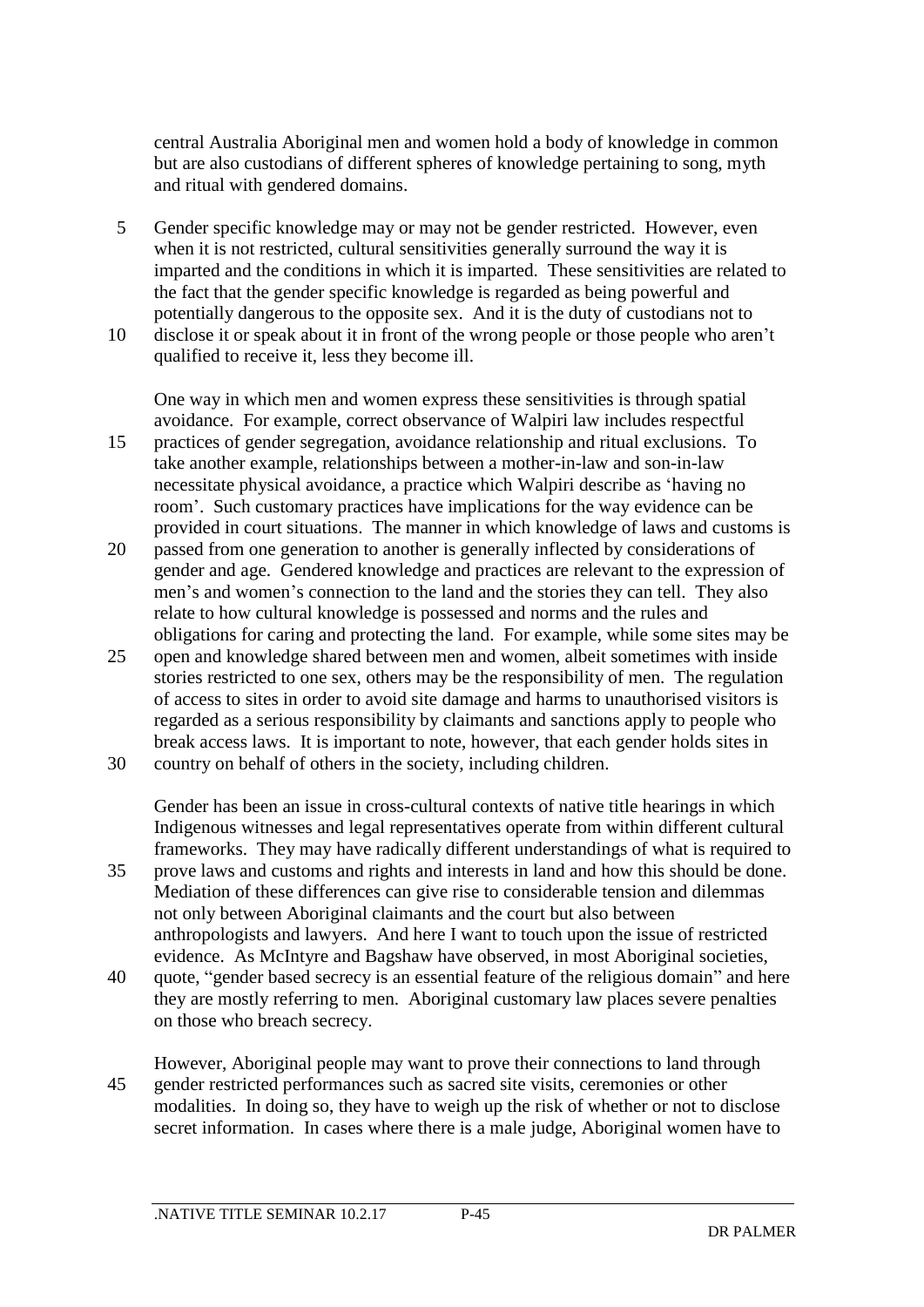weigh up if they are prepared to make a special exception for a male judge. Because of the significance of his role, they may be prepared to accommodate the situation and allow him to hear and see certain things they would not allow other men to see. In effect, he becomes a nominal woman. So far as I'm aware to date, the situation

5 has not arisen where Aboriginal men have had to weigh up whether they would be prepared to allow a female judge to hear and be shown male restricted evidence.

In closing, it is perhaps useful to observe that our own anthropological system is gendered. While there are many young female anthropologists, there are not enough 10 senior female anthropologists. Hopefully this situation will change. Thank you.

MS WEBB: While Pam is fixing our display, could I invite Dr Kingsley Palmer to talk with you.

- 15 DR PALMER: This is reflective, and I hope not too negative, but that's the only funny line in the whole presentation. This is a matter which has been exercising my thinking and my emotions for a little while. And when I was invited to speak this afternoon, for which I thank you very much, I thought this is something I probably need to just air. So some of these ideas are still in their formative stage. But I'm
- 20 talking about disputes in native title now and I think almost inevitably into the future. And the subtitle, if you like, of this talk is, "Why I don't like native title disputes."

All of you will be aware that one of the – you know, the problems of disputed native title is that the outcomes become less certain. It's almost impossible to get a consent

- 25 determination if there is an intra-Indigenous dispute. And that's the disputes I'm talking about; disputes between Indigenous parties. A mediated outcome is also unlikely. It adds to the legion of difficulties in proving the applicant's case while, in my experience, in often furnishing distracting or worse still substantive issues, that can be pursued by the other mainstream that is non-Indigenous respondents. It often
- 30 disputes often fuel lateral violence and cause social and economic damage amongst the community members. And, lastly, and I don't want to make too much of this, but it is also true that for the researcher, intra-Indigenous disputes provide for a very uncomfortable field of operations and that can be very difficult for the anthropologists who are working.
- 35

Now, I suppose the final comment is this—that in just this introductory comment is this is unlikely, I think, to go away. My experience is that there are more disputes now than there were when I started working. And I think with authorisation processes and, if you like, some of the post-native title problems, there's likely to be

- 40 more rather than less of these disputes. My principal argument in that I'm developing in thinking about these things—is that we are at where we are now because the courts, the National Native Title Tribunal and the expert anthropologists are all, to a greater or a lesser extent, ill-equipped for managing and resolving intra-Indigenous native title disputes. And that doesn't mean to say that it is necessarily
- 45 their fault. It's the way that the legislation has been developed and the way in which the Act has been amended.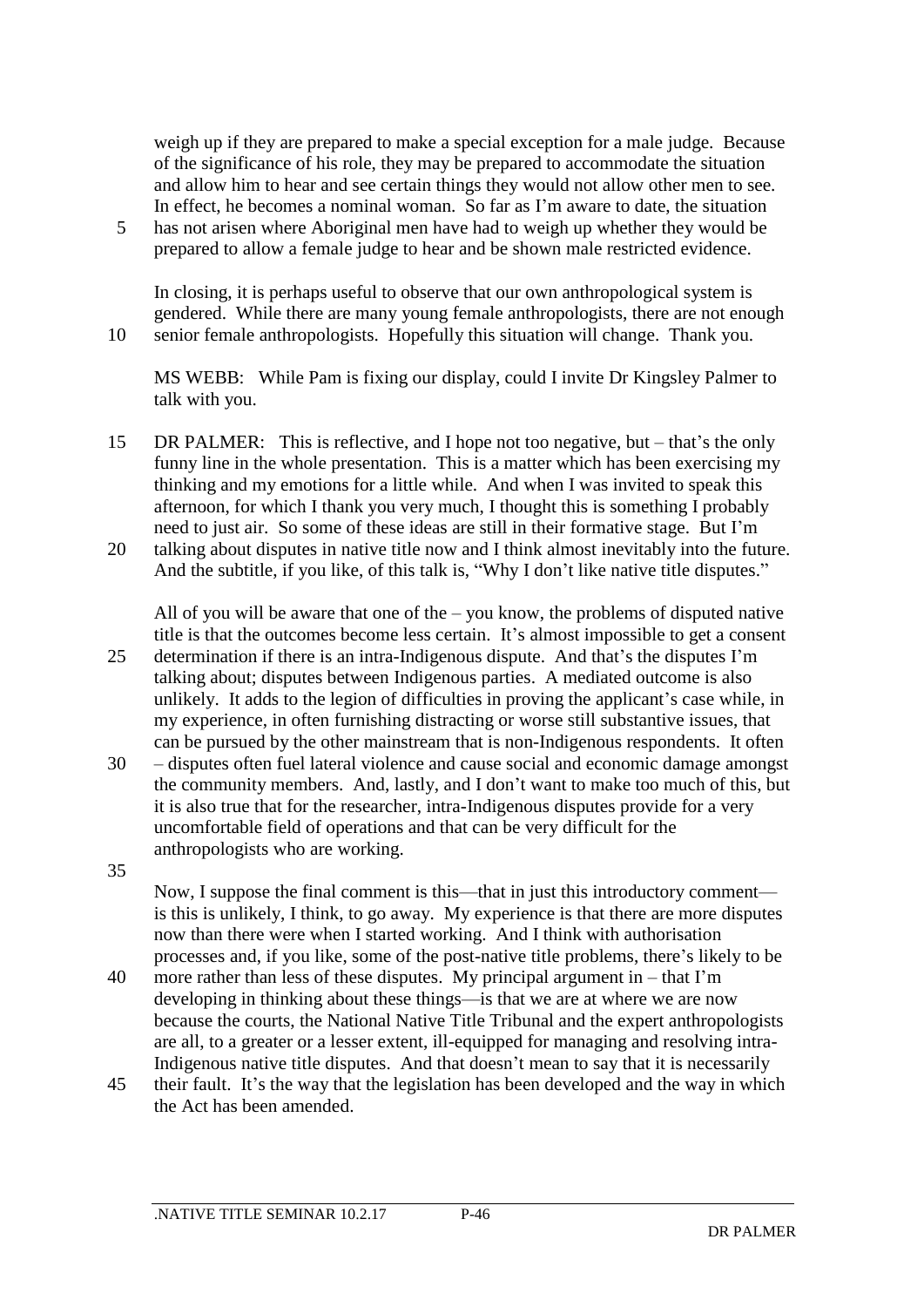I'm sure everybody here is aware that originally the Native Title Tribunal had a very active role in mediating disputes. And that that role has now more or less ceased, by my understanding. And the mediation issues that are available are delivered through the Federal Court. And as Vance Hughston said earlier on, because the Federal

- 5 Court, its job is to solve disputes. That's one of its jobs. So I don't want to in any way suggest that the Federal Court is not able to resolve Indigenous disputes. But it does it in a very particular way, obviously because of the way that it is set up. And there have been suggestions that the Federal Court is perhaps becoming more like a land court in this regard. And is that the appropriate way for a Federal Court to be
- 10 able to be dealing with issues that are actually made as an application for the recognition of native title? To end up having not only to decide that but to decide between disputes between Indigenous competing parties?

Now, that's not the main thing that I want to talk about this afternoon but it – and I'm 15 throwing that out—I was I have to admit being a little reluctant to actually say this before such an esteemed congregation, but I risked it. And you're – some of you are still smiling, so that's just an idea. And they're – I did come across an article by Hiley and Levy in 2005 which actually explores some of these issues. So it is not as though I'm coming up with it all by myself. 20

So that's one of those things which seems to make the process more difficult. But what perhaps I'm more equipped to talk about this afternoon is what I'm calling anthropologists in search of a lost time—since we have had the reference to the same author earlier on this afternoon. And it seems to me that in a dispute what you get,

- 25 you know, whether it is a family that is seeking to be joined to an application and the applicant says, "No, we don't recognise this family", or if it is an overlapping claim—that's two obvious examples of a dispute—what you get, in essence, is one Indigenous group says one thing and another Indigenous group says another. And somebody has to decide, based on the evidence, which is correct. So what is the sort
- 30 of evidence and what does anthropology bring to that as a helpful contribution to the process which is currently in place?

Now, one of the problems – and why I say it is in search of lost time is because those statements, those conflicting statements, are of course based usually on an oral

- 35 tradition. Typically they're based on statements: "Well, I always knew this to be true." With the other parties saying exactly the same thing, but in the, on the other side of the coin: "I was always told this, this was something the old people always said."
- 40 What does anthropology bring to that problem which is going to be of assistance to the court forensically? Well, the most obvious thing, of course, and perhaps not necessarily the only thing, apart from an understanding of the total unreliability of oral tradition in our understandings, particularly that which extends back several generations and beyond, is what you could call independent collaborating texts, or
- 45 those which gainsay the proposition. And in that we are invited always to examine the early writings of earlier ethnographers —Tindale's genealogies, which occur in almost every claim where he did that work, and there is a dispute or older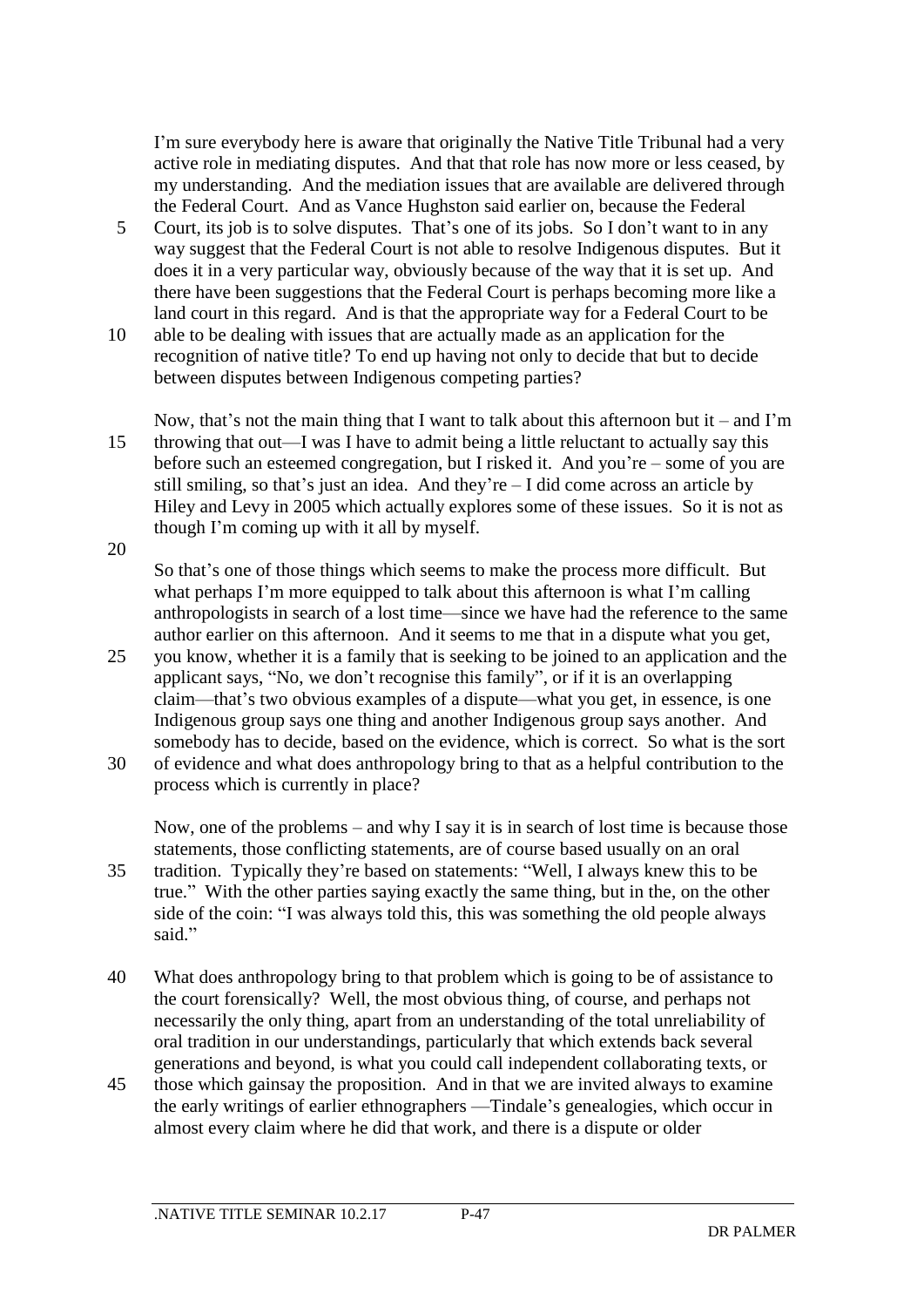genealogies. What I'm – what I've called in other publications is the sort of foundation ethnography, the information that you can get from the archives, if you like.

5 Now, how good is that? How helpful is that? Well, of course, it depends on the nature of the information, and what I feel in looking back – and I say being a little bit reflective – is that anthropology perhaps has tended to be a little uncritical of some of the information that it has being asked to deal with and not to critically evaluate it. I wonder whether our methodological tool bag, if you like, is equipped with the right 10 sorts of instruments to give solid probing to some of that information.

Now, I have published about this, you know, dealing with early texts and the problems. It seems to me that in situations of dispute where the expert is called upon to interpret early texts, there is, if you like, the final problem, which is that you can

- 15 never really know in many cases how to interpret or what the ultimate truth of the matter is and there's a danger there that, where you have competing two experts who perhaps are taking different points of view, that you end up in some kind of intellectual cul-de-sac. And I think that it is very important that anthropologists who are operating in this field understand that sometimes there is a limit to what you can
- 20 get out of the old material and to try and help our legal colleagues to understand those limitations, because often the urgency comes from the lawyers saying, "Well, come on, just do a bit more research, you know. Can't you get a bit more out of that?", and there is clearly limitations to what can be done there.
- 25 The second point which may seem disconnected, but it is obviously linked to the idea of community membership, is about group acceptance. Now, the law in this area I find very interesting because we have a situation where membership of a group seems, according to the native title law, to be determined by community acceptance, rather than by the facts and because the Aplin case [*Aplin on behalf of the Waanyi*
- 30 *Peoples v State of Queensland* [2010] FCA 625] actually spells that out. I hadn't realised the strange nature of the nature of the fact, as the Judge found it there, and the issue of community acceptance. Now, I know it may depend a bit on the circumstances and the way the claim group is described, but it seems to me, looking at this issue quite recently, that anthropologists are not very well equipped in the
- 35 native title field to understand the phenomenon of group acceptance.

There isn't anything really that we can bring to bear immediately on understanding how group acceptance works. I mean, what does it mean? You know, is it like there's 100 people in the room and 60 of them say that they do belong? Is that group 40 acceptance or does it have to be 65 per cent or maybe does it have to be 90 per cent or 100 and, you know, these are clearly not very helpful ways of looking at things.

- But I and I think there I haven't got time this afternoon to go into the details of how perhaps this can be looked at in more detail, but it seems to me that this is one area that the native title process and our legal friends have brought to our attention to
- 45 think about that we haven't paid very much attention to.

DR PALMER: Good. My final comment is perhaps a little bit more personal, not personal personally, but personal to anthropologists, and it relates to the situation that 50 anthropologists find themselves in that I referred to right at the beginning that this is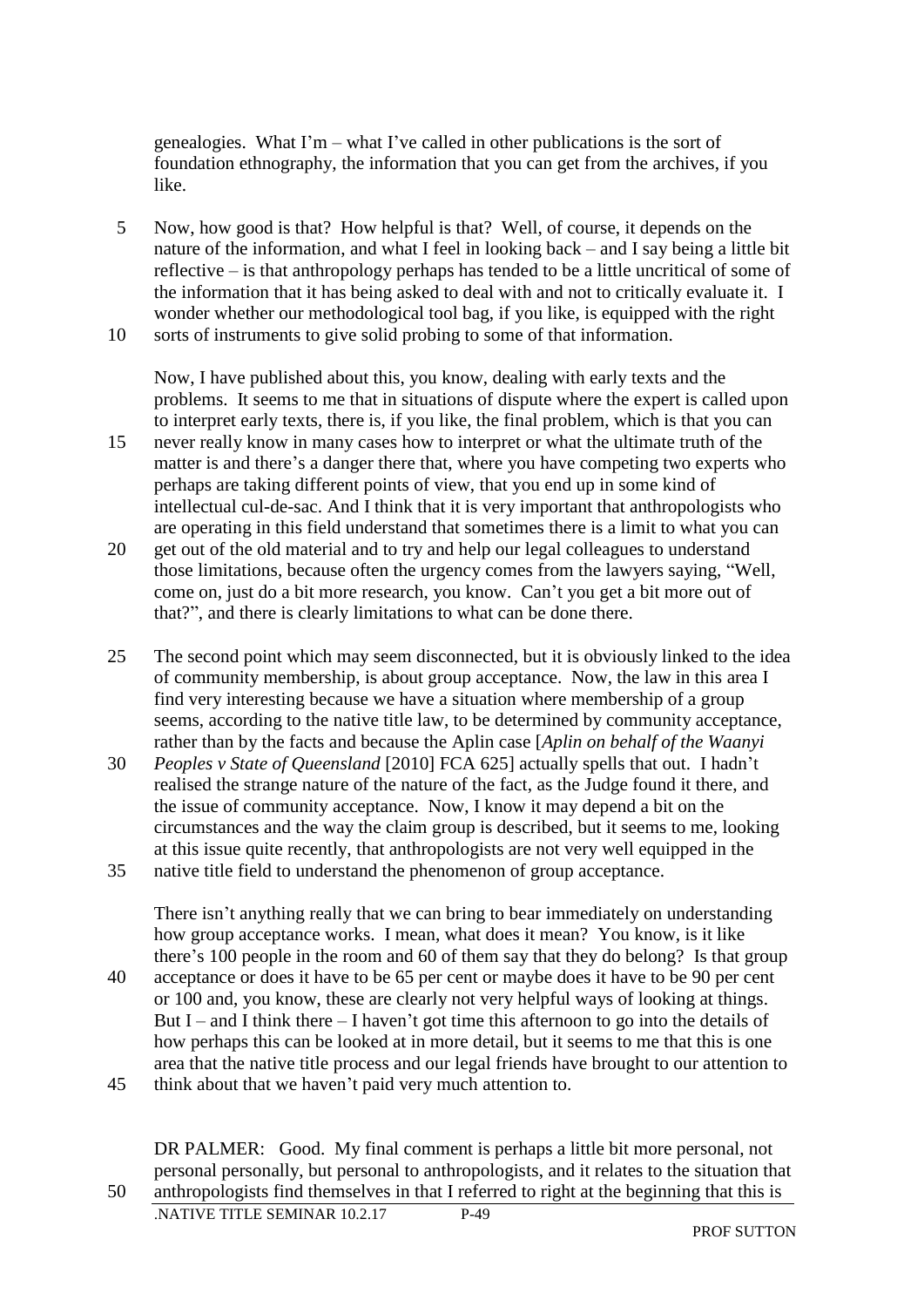an uncomfortable space to be in. It is not the sort of space that anthropologists traditionally inhabited where they were, you know, one of the people advocating for them, helping them, loving them, getting to know them. This is not the native title that I know and, in fact, you can almost be certain that perhaps up to 50 per cent of 5 the people you're working with are not going to like you at all.

So that raises some very important issues in terms of the ethics of our profession and there are, in the AAS— the Australian Anthropological Society—a couple of references in the ethics to places where we might work, where there's conflicts. But

- 10 I think that for native title anthropologists that needs fleshing out and, if I can just briefly mention, as I finish, that I think some of the principles that, you know, need to be really explored in more detail by us is – in an ethical sense is this. That we – when we're doing the research, when we set out, we need to make sure that everybody involved knows what's going on. I will put this very coarsely, but I think
- 15 you will understand what I mean; that there has to be a full disclosure about what we are doing, who we represent, what we represent, all those things.

Not easily done, but I think that is  $a - is$  the case, that we have to be independent and scholarly. I am aware that some of my colleagues that I work with are just not very 20 independent and some of them are atrociously unscholarly and that's really – well, all professions have it, you know. I mean lawyers – I see I'm running out of time. There must be three points here. They're  $-1$  didn't have a colour  $-$  a thing, you know, so there's three. There's another one. Okay.

- 25 That we have to be realistic to everybody about the limitations of what we can do. You know, we can't just turn out answers to these disputes. We can't. We have to be realistic about what we can do. We have to have a good brief, which brings me back to the relationship with the lawyers. That means we have to be very clear what it is we're being asked to do – absolutely. As anthropologists, you know, I tell
- 30 younger people: don't ever do anything out there until you know exactly what it is those lawyers really are asking you to do because it is the road to perdition. It really is. Yes. It's very dangerous. And, finally, because keeping within your expertise is important. I mean that's in the practice note and we shouldn't do things which aren't in our expertise and, yet, well, you know, there are plenty of people who do stray 35 very easily into areas that they're not really equipped to talk about.

My view is, as I said, that these disputes aren't going to go away. I think this unfortunately is the brave new world. I would like to see, you know, some changes made so that they could be better accommodated within the court process or the

40 Native – or the Tribunal process, but I think that's perhaps unlikely. So, look, thank you all very much indeed and - - -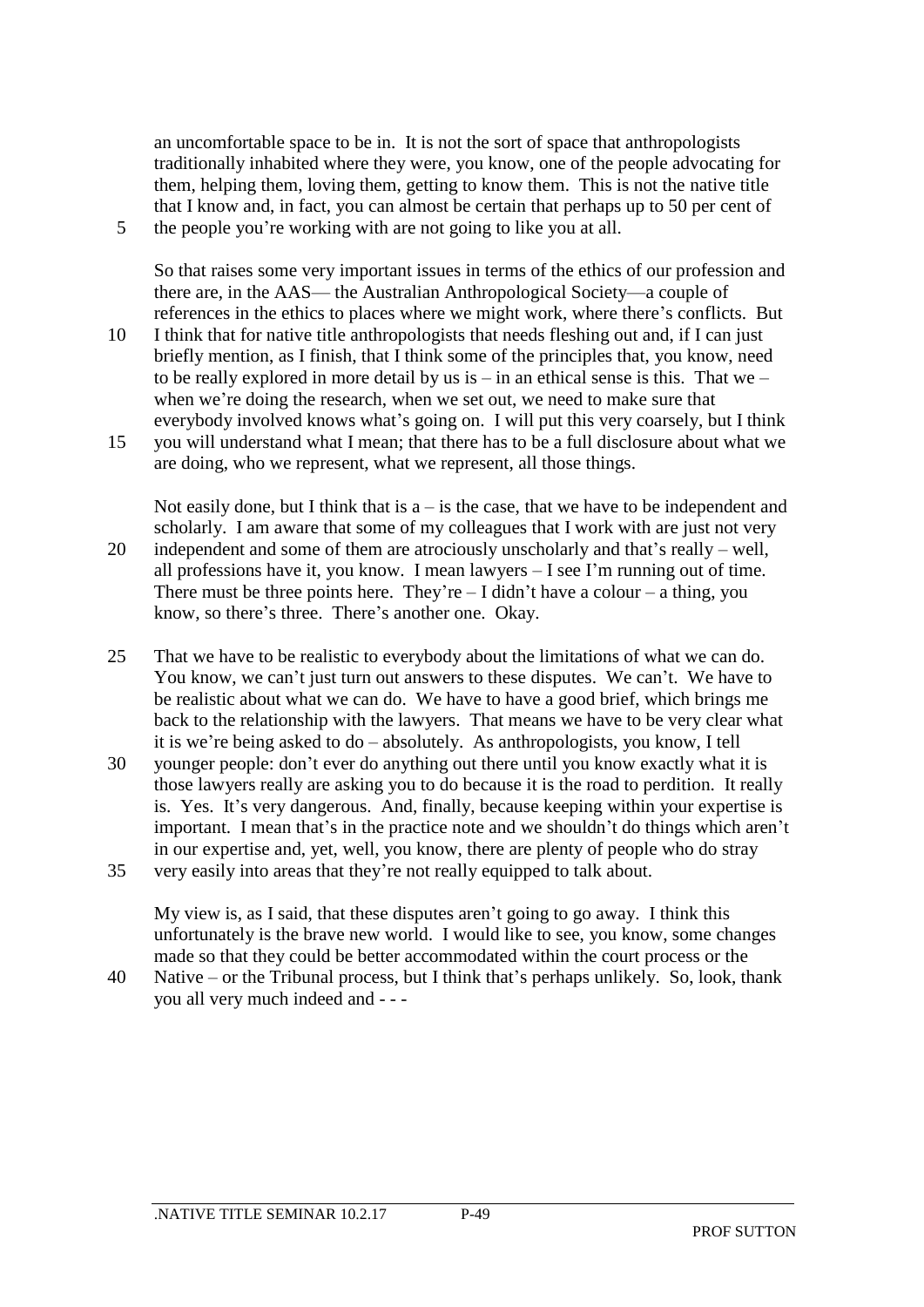MS WEBB QC: Thank you very much, Kingsley, and, as my granddaughter would so eloquently say, thank you very much for putting it out there. Could I ask Professor Peter Sutton to give the final talk in this, what has been a very interesting session. Thank you.

5

PROF SUTTON: And thank you, Raelene, and thank you to Barry earlier for his very gracious welcome and, putting on my anthropological hat, I feel I have to explain the title of my paper which is 'From Handmaiden to Midwife'. When anthropologists used to wear hats like this all the time, except only once in a blue

10 moon by a lunatic from Salisbury – from South Australia – they were, indeed, handmaidens to the colonial system or the post-colonial one, and the founding of the Australian Chair of Anthropology, the first one in 1926, was premised on the reasoning that they would be vital – the anthropologists turned out would be vital to the administration of the mandated territories in the Pacific and so on.

15

I'm now going to take off my anthropological hat and move on from Handmaiden to Midwife. I think one of the things we have to accept is that we are, in a sense, midwifing the rebirthing of tradition. We are not the sole operators; you know, there are nurses and doctors there as well. But we are rebirthing tradition in conjunction

20 with Aboriginal people as record, as written record, acoustic record, digital record, photographic record, and so, when tradition didn't equal the record, the record was a record of the tradition. That was a clear dichotomy in the old days when most of the people working with anthropologists had limited literacy weren't making their own records much at all. Some did.

25

But now, for many people, the record is the tradition, or at least it contains most of it or much of it. So it is no longer what is passed on from word of mouth to younger generations by old people. The tradition has become encapsulated increasingly by documents and they end up informing – and the documents are typically written by

- 30 anthropologists. They frequently end up as the key text in a native title determination, which is another document. And from there they leap into a new life as a Prescribed Body Corporate's rules for belonging and, if the initial anthropology was crap, then the rules for belonging are crap. So it really gives a postdetermination set of problems and issues for the day-to-day humdrum administration
- 35 of the rights and interests that have been recognised.

So you do increasingly find, when you say to someone, "Where's your country? Where did the old people tell you were from?," one answer in court actually – this is on the transcript in Bidjara: "Well, do you mean Bidjara 1 or Bidjara 2?" "No," the

- 40 lawyer said this is the State, I think was asking—"No, I mean I want to know where your old people said your country was." "Well, in Bidjara 2 it went down the Oxley Highway and across on the railway line," and so on, and he never got to give the answer that was being asked and I thought, well, perhaps that is now what the reality of things is for many people, that a statement of consent is actually a signed
- 45 document in an air-conditioned office of solicitors, that it is no longer a matter of consensus. The consensus had been replaced by some kind of majority rule written into a constitution and so on.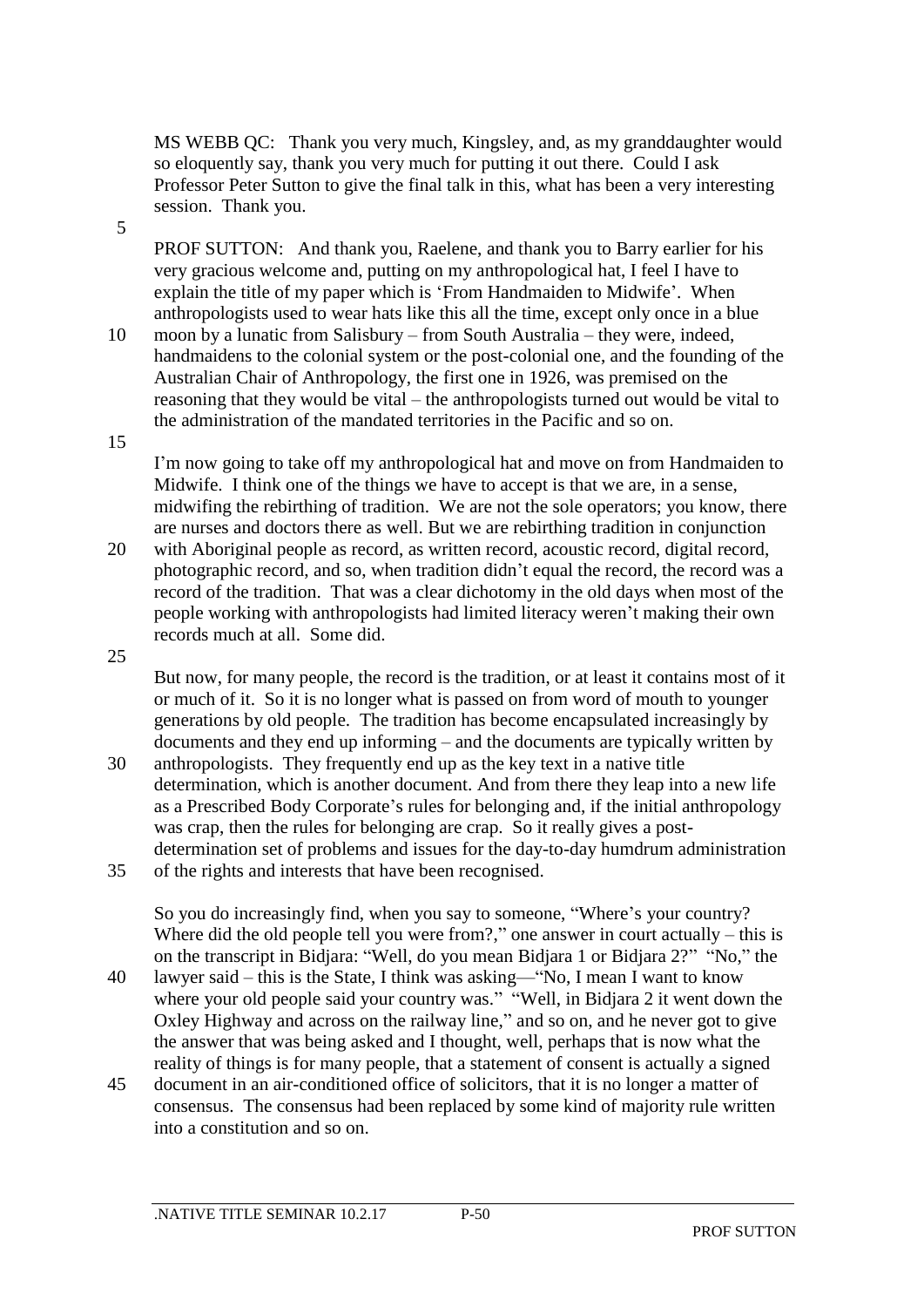Now, the movement of oral titles to written titles has been the whole history of the world's relationship with land. This happens to be the last bastion of unwritten titles, if you like, or one of them and who in Oxfordshire would want to go back to moots at which old people were wheeled out to conduct some kind of constraint on young

- 5 hotheads who were disputing boundaries for sheep paddocks. I don't think we would. So the security, the certainty, the predictability offered by paper this and paper that, including paper tradition, has all these functional advantages.
- Of course, it completely ruins the romance of the culture for some of us because it is 10 no longer the living tradition developing. We've heard about recognising change. Well, once it is written down, how much change is it going to be able to go through and what will be the – how – will there be challenges mounted on the basis of the fact that things have changed to the point where the group no longer resembles the determination group and, therefore, someone will want to take that title off them and
- 15 so on. You know all this. So one of the problems for anthropologists is and I here I'm suggesting that there needs to be some really good close collaborative work between lawyers and anthropologists and also a third party, the people who understand the mechanics of the Prescribed Bodies Corporate and all that stuff, what I call the acronym world, which I don't inhabit. I do actually have an MG.
- 20

One of the problems is that the anthropologist  $-$  it is not just the written reports that get submitted and go through the processes that end up as being – having their own life—that then goes on to influence people's lives. It's also the primary source material of the anthropologists which they keep at home, which they don't

- 25 necessarily divulge. They often have to in litigation, but they don't often have to in other cases. But there's also what's in the anthropologist's own mind. Who owns that? Is that a legitimate medium for the transmission in continuity of traditions they've learned but which the descendents of those who told them haven't learned? That's a really interesting problem.
- 30

I will give you a really good example, then I will shut up. In 1974, a man who took me as a son in Cape York told me a story which the underlying theme of which is the rule of trespass. Strangers must not just go into other people's countries and behave as if they're at home. So, in the story, the Whale man comes into the country – this

- 35 is the Flinders Island Group in Cape York and he gets speared. Now, what has come down to me is not just the story, but the language. I learned this language and I learned the story. But none of the younger people know the story [correction] – know the language, but they've got the story. They've got the story, because I wrote it out for them and they've had it since 1993. So it is a really weird case of whether the
- 40 race, as it were, of the medium or the conduit, counts for the legitimacy of the continuity of the tradition. So I will just – have I got a minute?

MS WEBB QC: You've got plenty.

45 PROF SUTTON: We've got plenty. All right.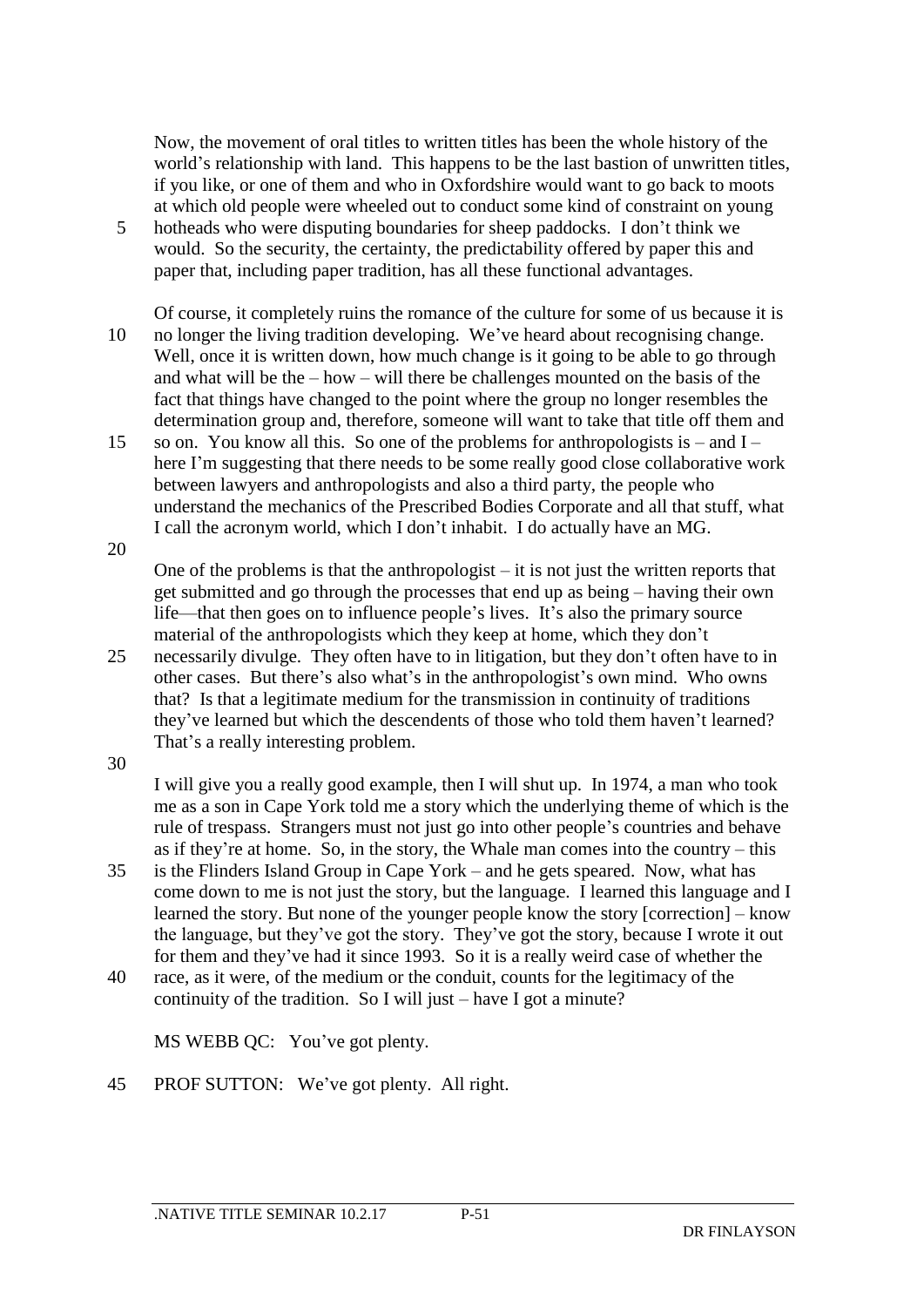*Itjibiya, Aelmbarrin wula, Itjibiya baw ae:ka, Aelmbarrin baw olo* – is the two brothers – *Ba wadhi unggan, Arrgeethal*– a man – a stranger came. He was a whale. *Andjin wula! Tju:!–* and killed him. *Amyerr abworrun wul unggarra, aa, Wakayi [Blackwood Island], aa Thilina [Clack Reef], aa Ngurromo [Clack Island* – and they

- 5 went running north, right up to Clack Island. *Inan wul iki, aathiyan, aathiyan, aathiyan* – and they're sitting there now looking and they're waiting for the strangers. So – now, I've been unable to teach this language to any of the young people for various reasons, mainly their lack of interest, which is something you can't overcome in young people, but you can see here where I'm going next, which
- 10 is the intersection between the linguistic revitalisation and cultural revitalisation as a separate body, notionally, and its inter-linkage to native title. And I do see a future there for more conjunction between linguists, some of whom are, even have the odd practical tendency, and the question of the maintenance of tradition in a way that will allow people to build in certain defences against having their established rights
- 15 eroded. That's it.

MS WEBB QC: For those very insightful and I found very interesting comments and can I say I detect that there is another area where the court, the Tribunal and the anthropologists working in the area are similarly having some concerns or thinking

- 20 about what's going to come next. And that's because we are moving into what we might call a "post-determination era" and much of what has been done to date will certainly echo when we move into that era of what we might call "PBCs and management of native title", not the determination of it. So thank you very much to everybody. Hopefully, we will have some time to have a chat during the reception,
- 25 those who want to, and we may have some time at the end of it to have some comments. So I will hand over to Pam now to introduce our next speaker. Thank you.
- DR McGRATH: Thanks very much, Raelene. I would like to welcome Dr Julie 30 Finlayson to the stage. Julie – when we were planning today, Julie and Nic and I spent some time discussing, you know, who we might invite to speak and there were a number of people, I think, who weren't able to be here. So we wanted to take the opportunity to make some acknowledgements.
- 35 DR FINLAYSON: Thanks, Pam. Well, coming at the end of a fantastic afternoon of papers, you will probably see some familiar themes here […] So good afternoon, colleagues and friends, and, on behalf of the Centre for Native Title Anthropology, our thanks to the Federal Court and the Tribunal for the opportunity to contribute to today's celebrations. Today I want to briefly trace the early years of anthropological
- 40 involvement with native title, our responses and future challenges.

Just as Aboriginal claimants have forebears, so do anthropologists. Today is an opportunity to acknowledge a generation of our intellectual forebears, some of whom are present here. It's also an opportunity to acknowledge the rise of in-house

45 anthropologists, those we might consider the second generation of native title researchers and beneficiaries of the first wave practitioners. When the *Native Title Act* was introduced in 1993, anthropologists faced challenges for which there were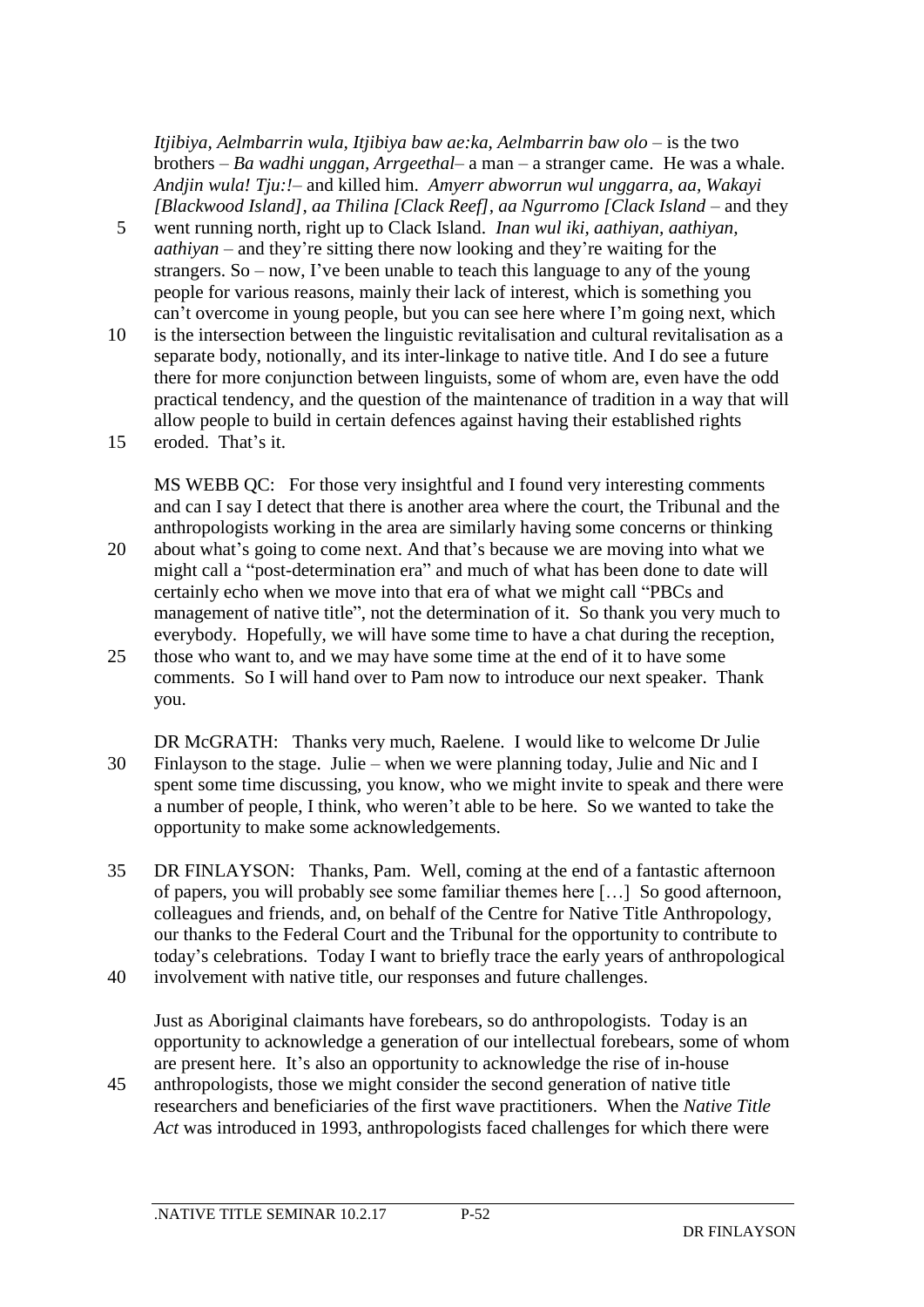very few existing precedents. The Act required new forms of inquiry with the imperative to understand and engage with legal culture and legal processes.

In the absence of guiding precedents, native title anthropologists turned initially and 5 understandably to paradigms familiar from the Northern Territory land claims. The land rights era was a watershed in Australian Indigenous land research. From the mid-seventies to the late-eighties, research was prolific, although, in some quarters, ambivalence about research undertaken in the context of legislation developed, attention identified between market forces and the intellectual validity of applied 10 work.

Notwithstanding this angst, the statutory Land Councils were major employers of anthropologists outside the Academy. Anthropologists filled in-house staff positions and some advised the Territory Land Commissioner. Funded research made possible

- 15 the documentation of regional and local cultural heritage, language preservation and community histories. Anthropologists participated in critical policy inquiries and settings around outstations, community infrastructure, alcohol use and a raft of nowfamiliar socioeconomic concerns.
- 20 The early discussions about best approaches for native title research were thus enthusiastic and led to publications on the what and the how for the new requirements, a work which helped illuminate the way forward at this time was Peter Sutton's book, *Families of Polity* and I would like to mention here some, although by no means all, of the active early contributors and I would also refer you to Justice
- 25 Barker's record because I'm just going to mention a few names: Nic Peterson, Peter Sutton, Bruce Rigsby, Diane Smith, Mary Edmunds, Geoff Stead, Patrick Sullivan, Jan Turner, Rod Hagan, Deborah Bird-Rose, Frank McKeown, David Brooks, Susan Werner-Green, Nancy Williams, David Martin, Paul Memmott, David Trigger, Francesca Merlan, Gaynor Macdonald, John Morton, Julia Munster, Ian Keen, Fiona
- 30 Powell, Geoff Bagshaw, Paul Burke and Daniel Vachon. And, of course, there are many others who came on board as the sector needs expanded and, in recent years, Aboriginal researchers, too, have taken active roles in native title.
- From the start, anthropologists at the ANU Centre for Aboriginal Economic Policy 35 Research and later the Australian Institute of Aboriginal and Torres Strait Islander Studies played lead roles in supporting discussions on new strategies. Over time, native title talk became integral to the Australian Anthropological Society's annual conference. Now, it is commonplace to find native title anthropologists working with and for Indigenous Australians through the Academy, in Land Councils and
- 40 native title organisations, in Indigenous cultural heritage and as independent consultants.

The debates of the 1990s over the intellectual validity of native title anthropology has largely faded. Several factors explain why: the scale of professional employment 45 opportunities, role changes for institutions administering the native title system and a continuing demand for anthropological contributions. Anthropologists now participate in litigation, operating as a friend of the court. They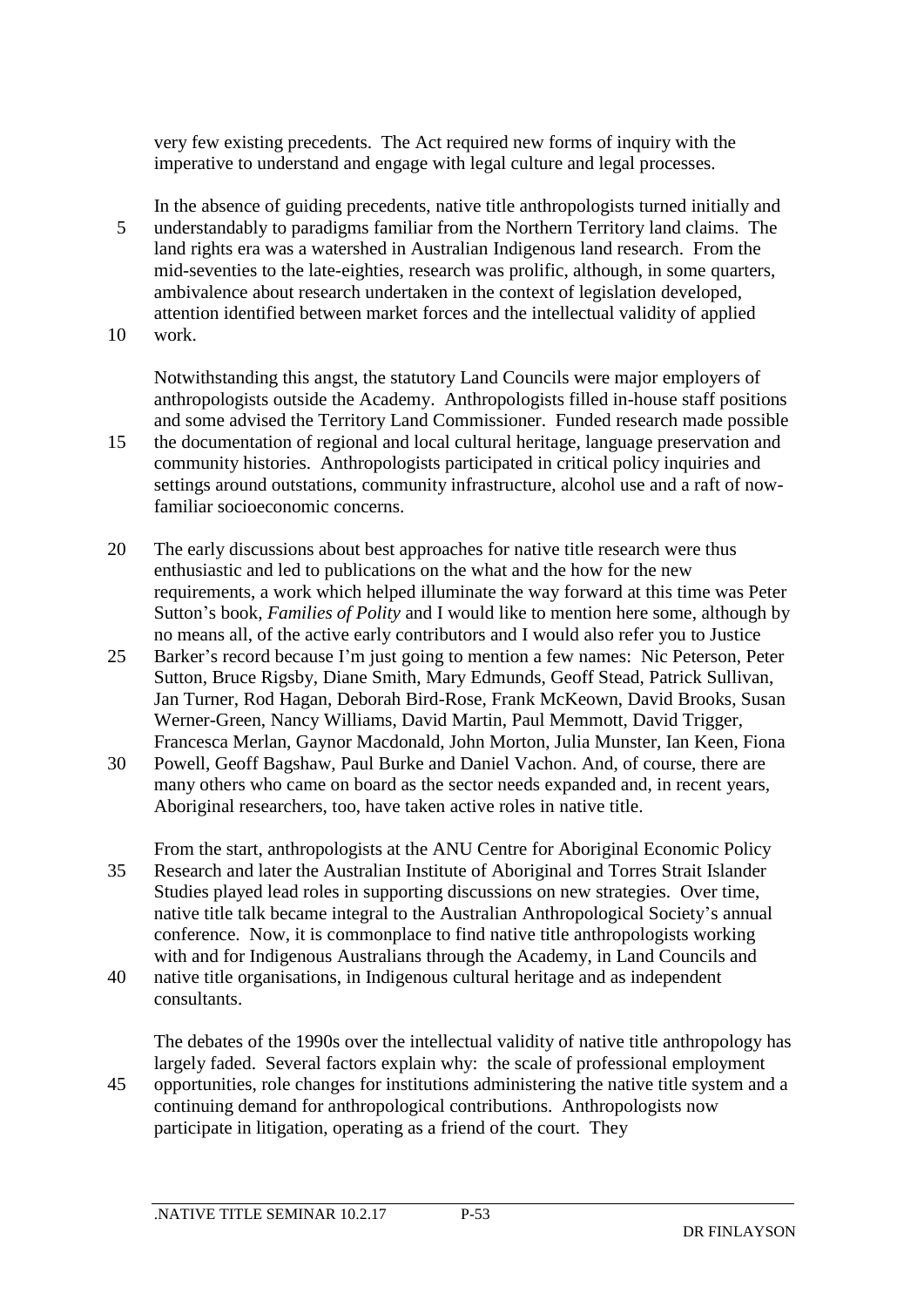work for the Crown as well as with claimants. They play important roles in pre and post-claim determination situations, in claimant dispute management and in new areas, such as assisting Prescribed Bodies Corporate, researching compensation claims and in community development.

Two critical things led to the shift in the legitimacy of native title anthropology. As I outlined above, native title opened new employment opportunities, but over time the complexity of claim situations increased and the need for content-specific training followed. Specific anthropological courses emerged. Peter Sutton and Anthropos

- 10 Consulting ran non-accredited professional development summer schools in the late nineties and early 2000, while the Tribunal itself supported a trial mentoring project linking six early career in-house anthropologists in a one-on-one partnership with a senior anthropologist.
- 15 Over eight years, from 2005 to 2012, the University of Western Australia offered certificate and diploma-level online courses in native title and cultural heritage, supported by scholarships from the Tribunal and the Native Title Unit in the WA Premier's Department. Many staff anthropologists in WA are graduates of this program, unfortunately now defunct, but, in spite of that, there were 50 graduating 20 students over that period.
	- Other learning opportunities appeared. The Centre for Native Title Anthropology originated from an idea proposed by native title anthropologists, Bill Kruse, Pam McGrath, and Jodi Neale, and championed by Nic Peterson through the ANU.
- 25 Deane Fergie and colleagues at Adelaide University ran native title courses and projects through Australian Native Title Studies, while James Cook, Cairns Campus, offered a residential Master Class. Many of these initiatives were funded by the Attorney-General's Native Title Anthropologists Grants Program. The institutional backing, of course, was pragmatic as the Western Australian mining boom needed 30 timely resolution of exploration and development proposals and training could limit
- the reach of carpetbaggers.

Twenty years after the introduction of the *Native Title Act*, the landscape for anthropologists continues to see a strong market demand for knowledge and skills, 35 no less so because of Federal Court involvement. We know that a growing cohort of staff anthropologists with significant years of service, experience and expertise now exists. Some have worked in organisations for up to 15 years, contributing local knowledge and proficiency to claim processes. We know, too, that consultant anthropologists work closely and collaboratively with their in-house peers.

40

5

Going forward, the challenge for the second generation of native title anthropologists is to further extend their roles and expertise to that of acting as experts in court. However, public knowledge of their forebears' experience in some court hearings has created anxiety. Where their seniors went, many now fear to tread. Experiential

45 pathways to overcome disquiet will need varied strategies. The Centre for Native Title Anthropology is tasked with this objective over the next three years, but providers, too, must play a role, such as shaping the nature and extent of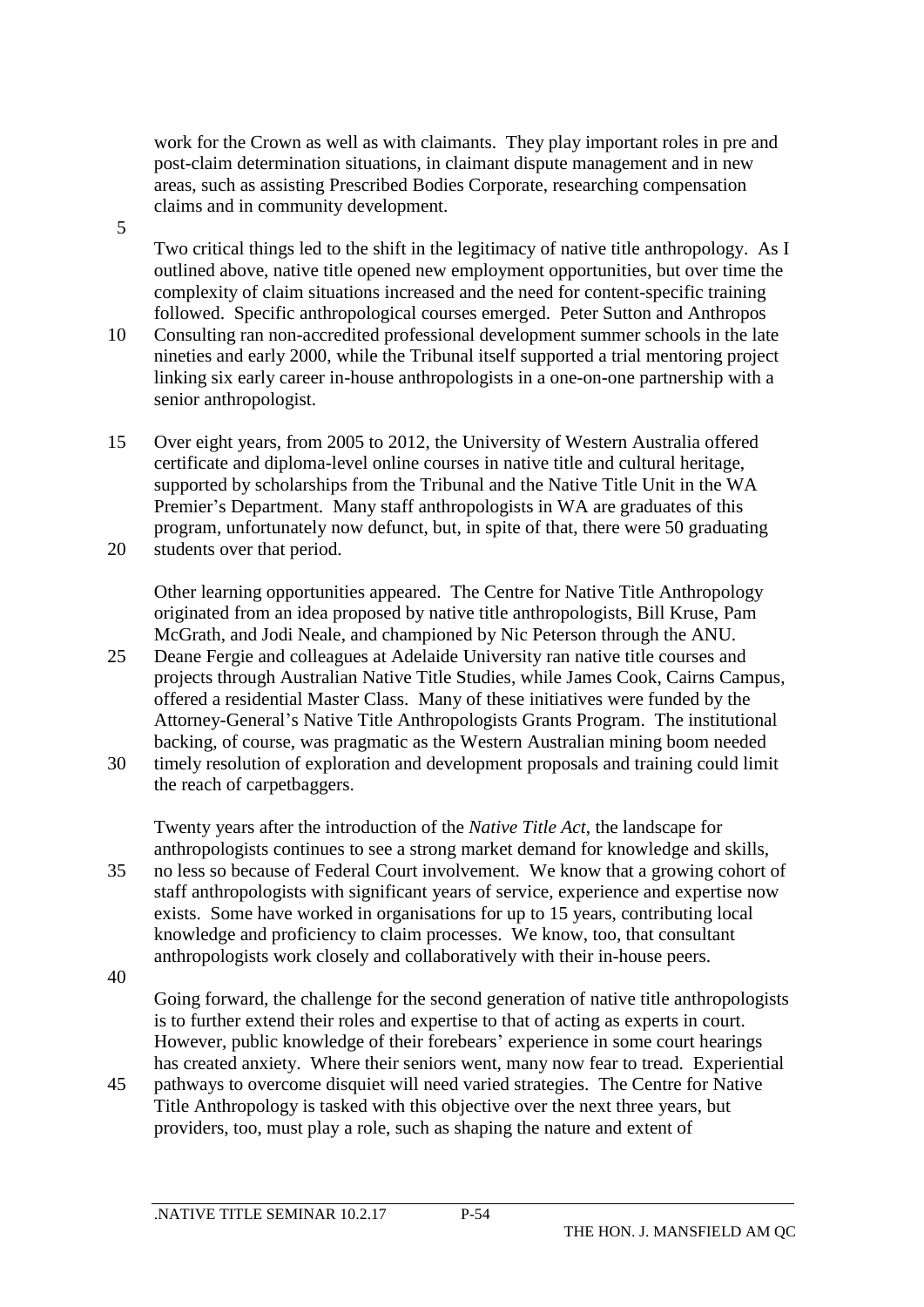mentoring and increasing staff exposure to professional development. Existing court processes now offer such opportunities through court-ordered conferences, hot tubs, and other dialogic processes including the use of concurrent evidence.

- 5 In celebrating 25 years in the relationship between anthropology and native title law, a major cultural challenge identified early by our forebears remains, that of enabling and enhancing anthropologists to effectively work with legal processes. Thank you.
- MS WEBB QC: Thank you very much, Dr Finlayson. Well, that brings us to our 10 last part of our day and I have the greatest pleasure in inviting the Honourable John Mansfield AM QC to offer some closing remarks.

THE HON. J. MANSFIELD AM QC: Thank you, Raelene, and thank you for the opportunity to be here and speak to you today. I first want to recognise we're on the 15 land of Whadjuk People and to pay my respects to their elders, past and present. That's significant to me because, as a Judge, I took the view that I should never do

that until a consent determination or a finding had been made because someone otherwise might object to me hearing a case if ever it came along and I might be accused of bias. So that's the first time I've ever done it.

20

Before I turn to the topic, I was reminded by Lee Sackett of an experience in the Lake Torrens case which I will mention a little bit in a minute about adaptation. We had been on Andamooka Island, a small island in the middle of Lake Torrens, where there were three competing claim groups. And this particular day one claim group, I

- 25 think represented by Vance Hughston, had given some evidence and we were leaving so they lit a fire and we passed through the smoke because we were going to travel through that smoke, safely back to the mainland. Perfectly common experience that we've all had and I say nothing about that, but one of the lawyers for the other competing group or one of the other competing groups was rather inexperienced and
- 30 he thought he had a killer question. So the next morning he said to this man who had lit the fire and ushered us through the smoke for safety, he said, "When you lit that fire, did you rub two sticks together?" And this man said, "What do you think I am, a bloody idiot?"
- 35 But, to return to my role which is a sort of summing-up role, can I congratulate the three convenors for what has been an extraordinary day. It has been a wonderful day. Raelene and Pam, you've done a great job and every speaker I have found extremely stimulating, provoking memories, provoking thoughts, both lawyers and anthropologists, and I'm sure that the rumblings on in memory and thinking of what
- 40 we've heard today will be very, very significant. So thank you very much and congratulations to you all.

To do a summing up, I started first with saying, "Well, what is the summing up?" I was reminded— because I remember and I loved this author—Somerset Maugham 45 wrote a book called *The Summing Up*. He was a rascally man, a vagabond, a spy, a [inaudible], to some degree, but I love him because of his straightforward language and his insight into human nature and, of course, because I have a love for the South Seas, the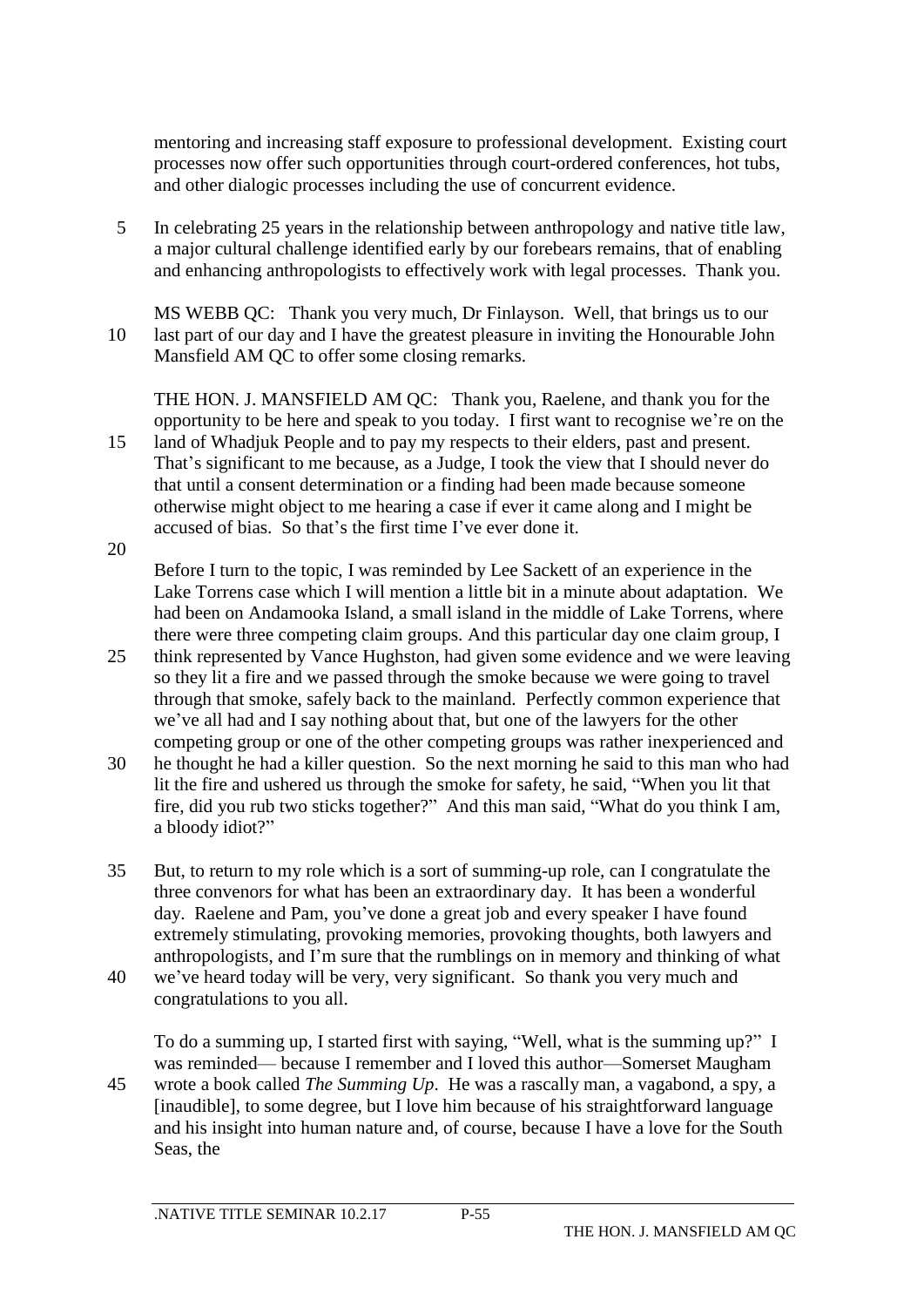Pacific, where he spent a lot of time. But he wrote a book called *The Summing Up* which was introspective and rather bleak view of his life. The summing up today is quite the reverse. The future role of anthropology and native title Law is a very, very positive one. But how to convert what we've heard today into something that's a bit 5 of a summary and a bit of a little addition.

So starting by saying, well, do we need Judges or anthropologists to be the judges? And I thought I would test that against my two most recent decisions, Timber Creek and Lake Torrens, both of which Michael Barker has already written into history 10 because they're not on his schedule. Timber Creek you would all know about. Pamela McGrath has written an article about that called 'Native Title Anthropology

- After the Timber Creek Decision', an anthropologist's insight, and I will take some of what she has said in my comments a bit later on, but it is an article which I found interesting, stimulating and perhaps flattering because it probably paid more tribute
- 15 to what had been going into my intellectual processes than was really the case.

The other case, Lake Torrens, I looked for some publications about that and one of them is by Peter Sutton, who was a witness in that case, and nothing I say today is to be taken as a criticism of the judgment or the judge's who are about to sit on the 20 appeal or to try and influence anybody. So it is really only anecdotal, but the article

- is called 'Remembering Roxby Downs'. So to understand that some of you might need a little context. Roxby Downs is the town established in the early 1980s to service the Olympic Dam Mine to the west of Lake Torrens. In the early 1980s, there was very considerable anthropological focus on the area of Olympic Dam and 25 Lake – and to the west of Lake Torrens and Roxby Downs because there was going
- to be a huge mining development there and it has still huge potential.

Just to give you a quality of Peter's writing, which I find very, very witty and clever, he described one engineer who he was dealing with in – when he was doing some 30 anthropology in the early 1980s, he says this engineer was, "Always cool and apparently running very well on idle." Another of the anthropologists who was doing a great deal of work at that time in this area was Daniel Vachon, who did some work for one of the claim groups. His two reports somehow disappeared from the record – and I want to say something a bit more about that a little later on – until they 35 reappeared shortly before the hearing of this case, but that was to do with what Peter

- was talking about, the preservation of record and the conversion of history Aboriginal history and culture into a different form.
- Anyway, to get back to Lake Torrens and to make the point about Peter's comments 40 about Lake Torrens, there were four communities who have been found by consent determinations to have land around Lake Torrens, to the north, the Arabunna; to the south, the Barngarla; to the west, the Kokatha; and, to the east into the Flinders Ranges, the Adnyamathanha. They are all consent determinations and each of those, other than the Arabunna People, had claimed native title over Lake Torrens itself. So
- 45 there were three competing claim groups and the issue which I just wanted to explain to you was what evidence was admissible in relation to the Aboriginal occupation of Lake Torrens at settlement, having regard to the consent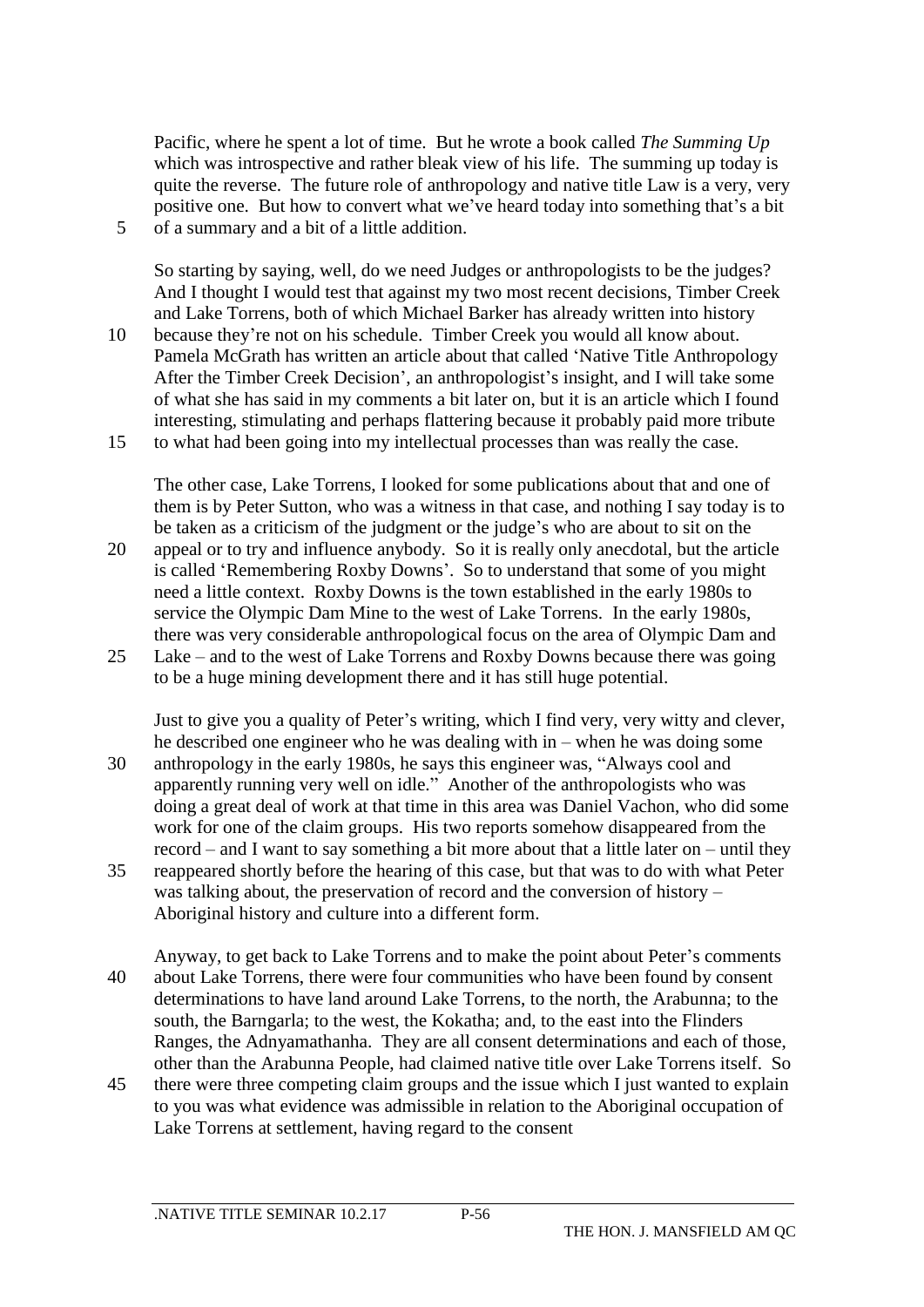determinations which had been made, declared immediately to the west, Kokatha, and immediately to the east, Arabunna – the Adnyamathanha, principally.

I made a ruling that I would not receive and give weight to evidence which 5 contradicted that fact, that is, there was already recognised an Aboriginal group, the Kokatha People, as it happened, immediately to the west of Lake Torrens. It's something which Raelene sort of commented on a little earlier today. Peter writes in his book and I remember the incident quite well, although he probably hoped I didn't notice, when that ruling was made, he said:

10

*At that moment, I couldn't see any point in staying in the game. I left the Port Augusta Courthouse quickly. I didn't slam the door. No. It banged shut all by itself.*

15 Well, Peter, I thought I saw your hand on the door. It's the anthropologist's way of saying what the lawyers say when you're a Judge and the lawyer says, "With great respect, your Honour," that's a way of saying, "Well, look, you're really being a bit stupid." And, if they say, "With very great respect," you're being very stupid. So anyway there was a refined ruling which said that the evidence could be received for

20 the purpose of informing occupation on Lake Torrens at the time of settlement and Peter later gave evidence. I won't comment any more about that.

Back to the topic. Anthropologists as judges, probably not. Do Judges need anthropologists anymore? Well, there are two things which have changed since 1993

- 25 and, particularly, probably in the lasts ten years. Firstly, the Indigenous community has become much more versed in expressing itself in terms which meet the language of the law. You heard Barry this morning give us that wonderful welcome to country in a very expressive and genuine and communicative way. So maybe that's a change for the better. Certainly it is a change for the better, but maybe it means that the
- 30 anthropological role as an interpreter or translator or communicator of Aboriginal relationship with land is rather more easily – or better expressed by the Aboriginal People themselves now than it was some time ago.
- And the second thing is, I think as Judges, in our court, we are better at it, too, 35 because we've come to understand more about that relationship and that means to the anthropologists a job well done, but we don't know enough. I was trying to think of an analogy and I suppose it is a bit like teenage sons, you know, when they're 16 or so they think they know everything and then, when they get to about 22 or 23, they say, "Gee, I suddenly realised my father had a bit more wisdom than I thought." And
- 40 I think we do have to accept that, as Judges, we don't know everything and we need the help and continue to need the help with anthropologists offer to us.

So the answer to the question, is there a role for anthropologists in relation to native title?, there is a very substantial continuing role. An obvious point to make is this.

45 Lawyers, native title, Indigenous rights, those sort of interests are relatively recent. The 1963 Bark Petition from Yirrkala, the 1996 Wave Hill Strike, then the Gove Land Rights case, that is about the time when, in any institutional sense, the legal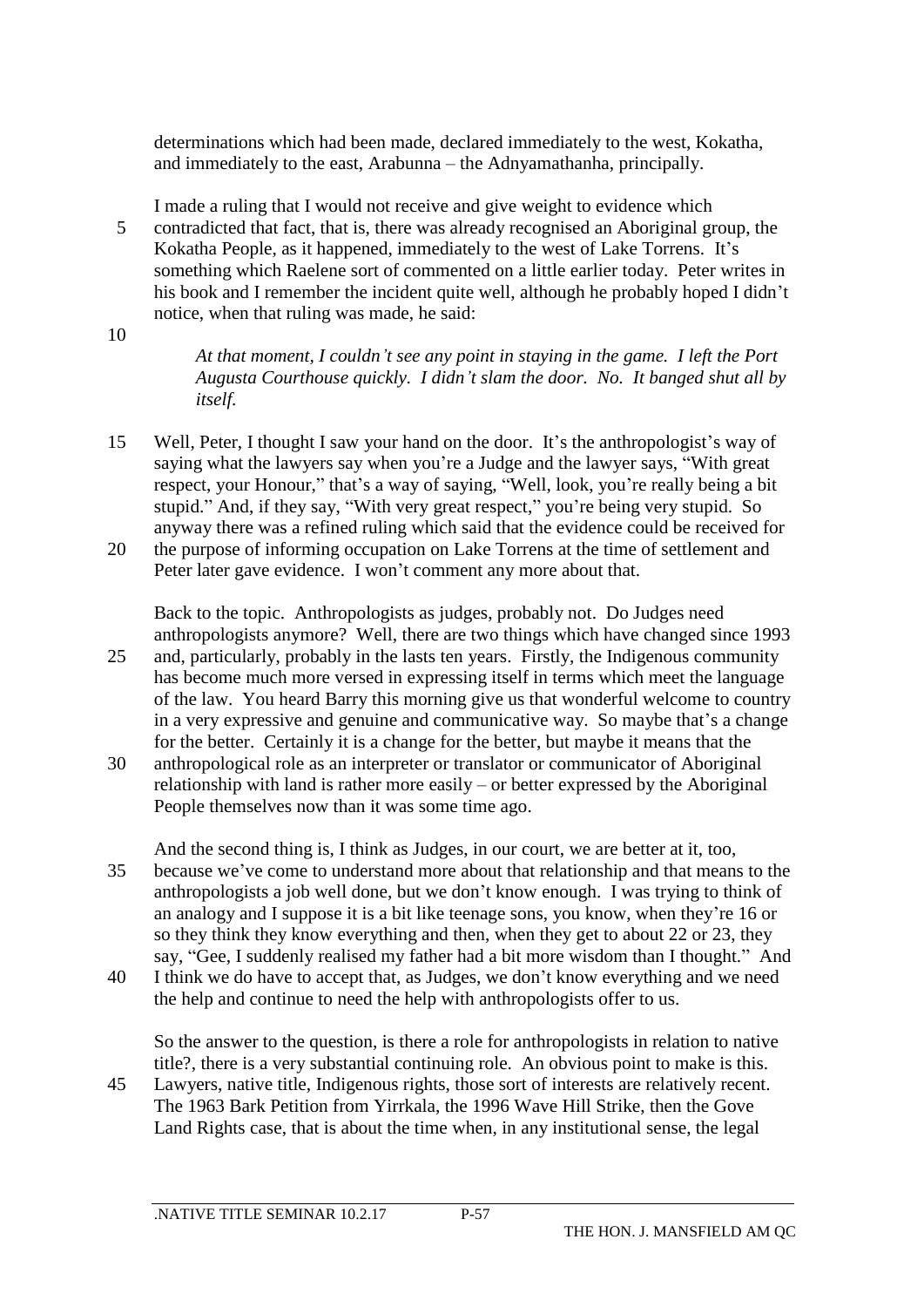profession and, to an extent, the Parliaments of the country, came to focus on native title or came to focus on Indigenous rights. It is relatively recent.

Anthropologists, subject to what was said earlier this morning in the first 5 presentation about a refinement and development of anthropology in the early 1980s have been observing and understanding or seeking to understand Indigenous Australians for many, many, many, many generations because we go back to ethnography, we go back to Spencer and Gillen and we go back to the – as you said, the first chair of anthropology in South Australia in 1926. We go back to Professor

10 Stanner. You go back much, much longer than we, as a legal profession or a group of Judges, do. Your fundamental knowledge is much more refined. It is your study, not our study. So, yes, you have a great role.

Will it continue? The answer is yes. You will continue to provide the pathway to 15 adjudication which you have provided to the courts and through the legal profession in a range of areas and in an expanding range of areas. Obviously, native title claims will continue to require to be addressed. There are still 300 of them, nominally. Probably in a substantive sense, about 120 because of the packaging that happens in the Northern Territory, but still a significant number of claims where recognition has 20 not been granted.

There are still, I'm ashamed to say, 28 unresolved claims under the Land Rights Act. They're relatively trivial, but they still exist. So one can say, as I sometimes do when I want these things to progress in my new role, "This has been on the record 25 since 1982. Don't you think it is time you got on with it?" So that sort of work will continue and it will be more challenging – less challenging because all of us have

- observed with the passage of time and the transfer of knowledge from one generation to another dilution much – to a significant extent in the real practice of traditional and customary laws and practices. It has been diluted by the people moving away by
- 30 the action of governments to try and dilute it and, indeed, by the changes of evolution of the practices. So the sort of evidence which is now available is not the vigorous sort of evidence which was available in the 1990s or the – even in the decade before this one. It is an important challenge to anthropologists to be able to give us and to continue to give us that pathway.
- 35

Secondly, something which Dr Palmer just spoke about, inter-Indigenous disputes. They do exist. They seem to be becoming more prominent. They have to be addressed. Why they have to be addressed from a legal point of view is because the court, when it makes a determination, has to say who the right people are for that

- 40 country and that involves defining those people by reference to patrilineal or matrilineal/patrilineal descendants, but descendants, families, names, etcetera, and there are disputes. So that is becoming a significant issue.
- Rhetorically, one of the causes of why that is becoming more important in relation to 45 Timber Creek, as Pamela pointed out, there is more a focus, perhaps, on individuals because of the need to have a look at individuals and how they are affected by the particular Acts which give rise to compensation. There may be a greater interest in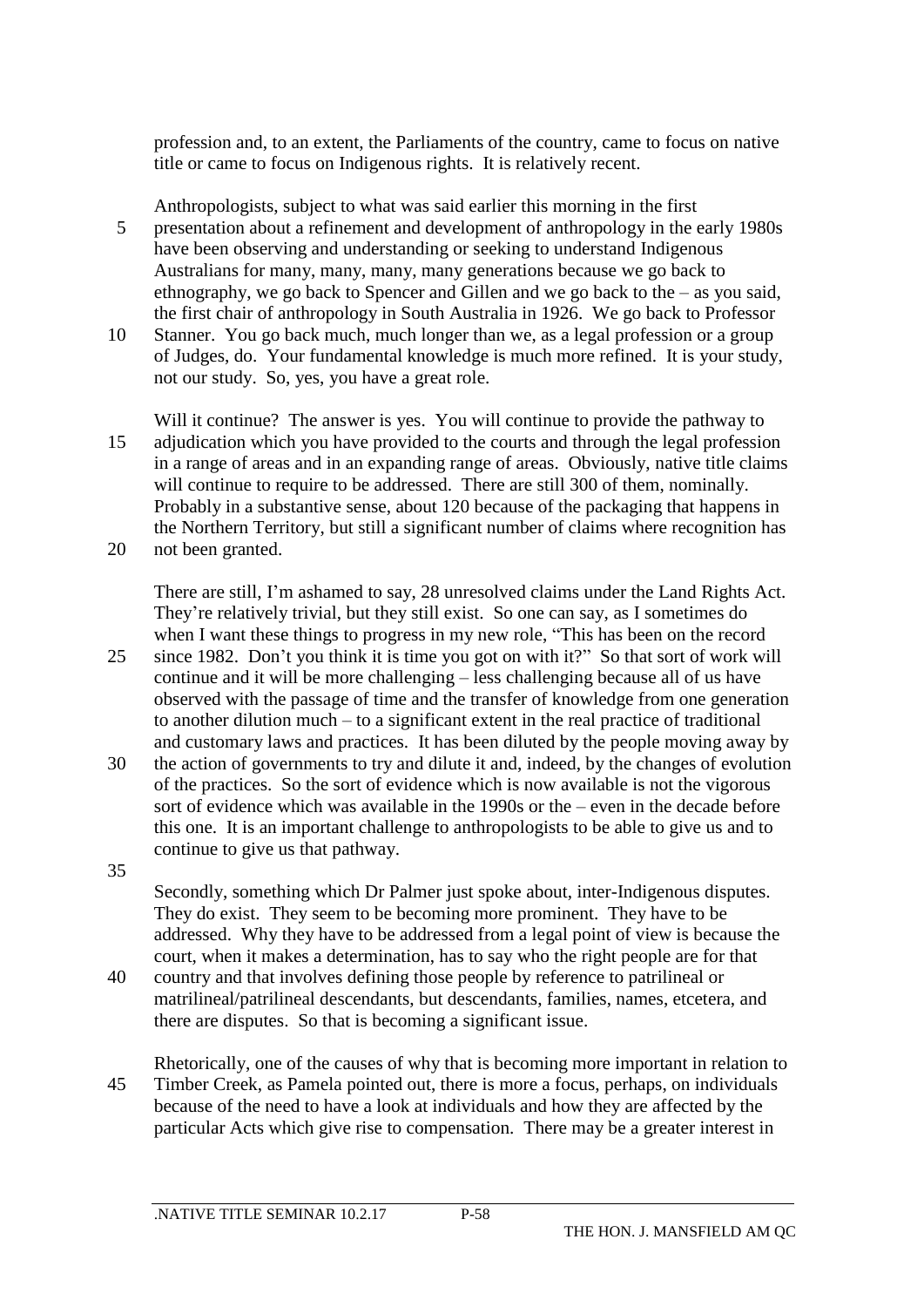how the compensation is to be applied than it has been in the past because it may be quite substantial. The same with ILUAs. Now that you have the McGlade decision last week, subject to any resolution through statutory processes, that will refocus and that was prompted by people who said, "We have been left out of this claim group." 5 It's going to keep happening.

Anthropologists will have to find the causes and the cures and I don't really think it is an answer about who does the mediations because the process of mediating is a very sophisticated one, but it is very hard to tell people in a mediated context, "You

- 10 are not part of this group." They just don't accept it. For a very good reason, because they don't believe it, but somebody has to make those decisions because, without them you can't take the next step and that's going to be something that you will be seriously addressing. Compensation claims for the reasons which Pamela mentioned will give a different sort of focus to some of the anthropological reports
- 15 and, as Peter Sutton mentioned in his article about Roxby Downs, section 13, Applications to Revisit Determinations, might or might not because enlivened.

In other areas of practice, we now know that both the Victorian Government and the South Australian Government have announced policies to enter into treaties. They 20 are amorphous concepts. We still don't know what the legislation is which will be introduced to support them and we don't know what is in mind, at least in a way which is clearly expressed. We don't know whether it is more sophisticated than in ILUAs or we don't know whether it is more sophisticated than a recognition given by a declaration of native title. All of those things are amorphous, but they are going 25 to be real and anthropologists are going to be part of the process of making sure that they happen in an appropriate way.

Two other things of considerable significance, post-determination issues. Those of you who were at the 40<sup>th</sup> anniversary of the Federal Court Special Sitting on Tuesday 30 would have heard Mick Dodson say this is a big area for the future and it will be because post-determination issues will involve who continues to be entitled to be a significant member of this community and the communities are spreading, the children are getting educated, they're moving away, they're coming back, some do, some don't, some want to come back later, some want to come back earlier, some are 35 always there.

You will be called upon and we will be called upon perhaps, depending on the way these disputes are issued – resolved, to recognise and deal with those things because the law will require accountability and appropriateness in those dealings and, as time

- 40 goes on and as money becomes available and we all know that there is, at least in some communities, very significant amounts of money available and potentially available. In Peter's article you will see a figure mentioned for the prospective Indigenous share of what will or might happen at Roxby Downs, Olympic Dam. All of those things will produce disputes and they have to be addressed. So you will be
- 45 working in areas and shapes that you don't yet fully have thought through and whether there's a role for the court or a different court, we don't know, but that's  $$ those disputes will have to be addressed.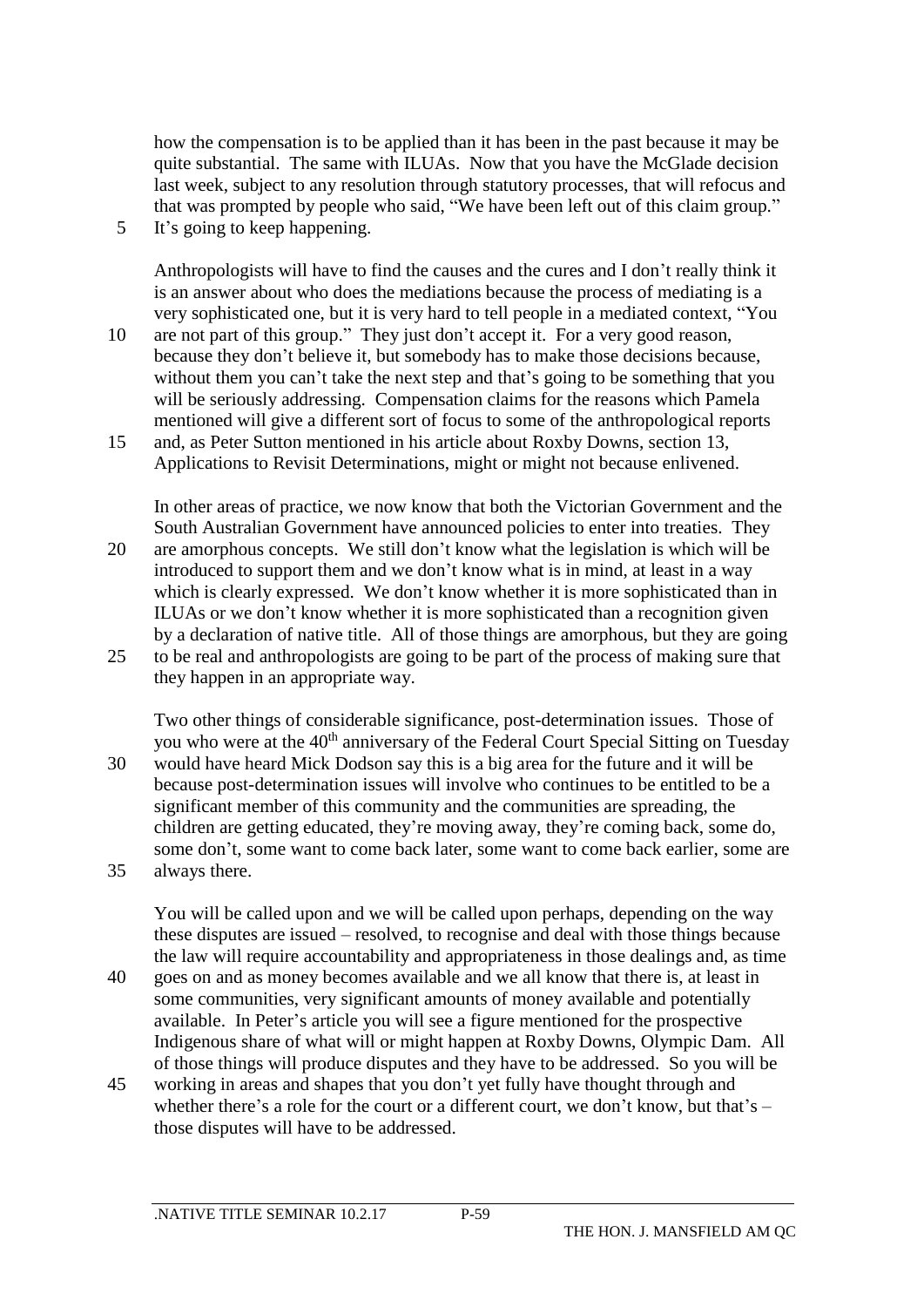The last thing I wanted to mention, with one rider, if I may, is what Peter Sutton was talking about, the ownership of information, the confidentiality of information, the storage of confidential information. Those of you who have been involved in litigation will know that there have been  $-$  I've heard it myself – some old people –

- 5 some old men have said, "I passed on this story which is a man's story to a woman because I didn't have any boys with the opportunity to pass it onto and I want that woman to give it back to my sons or other children or I passed it on to somebody from outside the community so it would come back to the community." There seems to be, in some senses, an anxiety about getting these things known and they are
- 10 recorded by anthropologists, but in a way which is not entirely consistent with the confidentiality which is sometimes sought for it.

When you do reports – when you write a report for a Land Council or for a State or Territory Government, who owns the copyright? Who may use it, may the Land

- 15 Council or the State Government use it for any purpose? May you use it for any purpose or, when it comes into evidence, may the court use it for any purpose? We have, I should  $-$  I think this is  $-$  I'm pretty  $-$  yes, I'm sure John Reeves will correct me if I'm wrong, but it is something that has been debated amongst the native title community, including anthropologists in Queensland over the last several years. The
- 20 court now has a very significant library, if you like, of significant Indigenous evidence, oral evidence from people that have gone back to the earlier hearings and in the Land Rights context, we have anthropologists' reports, we have the transcripts of evidence, we have statements, all of that material, some of which is subject to restriction orders.
- 25

Should the court, at least in a public way, record the existence of that material that doesn't break confidentiality to say it exists, but then, when it goes, as it will, to national archives with that lovely word they use to send it to archives, "sentenced" to archives, with terms, how do you deal with that prospectively? How do you make

30 sure that the confidentiality is preserved, but there is a means by which appropriate scholars can get access to it? Very big problems. Do you preserve the confidentiality, do you preserve your record so that you can use it? You will all remember that Mountford was restrained from publishing in part of his book some things which he had received on a confidential basis or a restricted basis and he was 35 perceived as breaking that restriction.

How do you deal with that? I don't know what you do, but it is – this is sort of a big convoluted potential topic which will require to be fairly carefully addressed and, when, as I mentioned, in Lake Torrens, the reports from Dr Vachon became

- 40 available, rediscovery by, I think, Tom Gara in 2015, shortly before that hearing, what had happened to them? Had they gone to the Land Council, South Australian Native Title Services or ALRM, as it then was? Had they been held by the community? Had they been held by the solicitors? Had they been not disclosed when they should have been? Who knows. But they came from an external source
- 45 and happened to be quite relevant. So all of those things about storages of records, maintenance of records, the integrity of the records which you keep, particularly